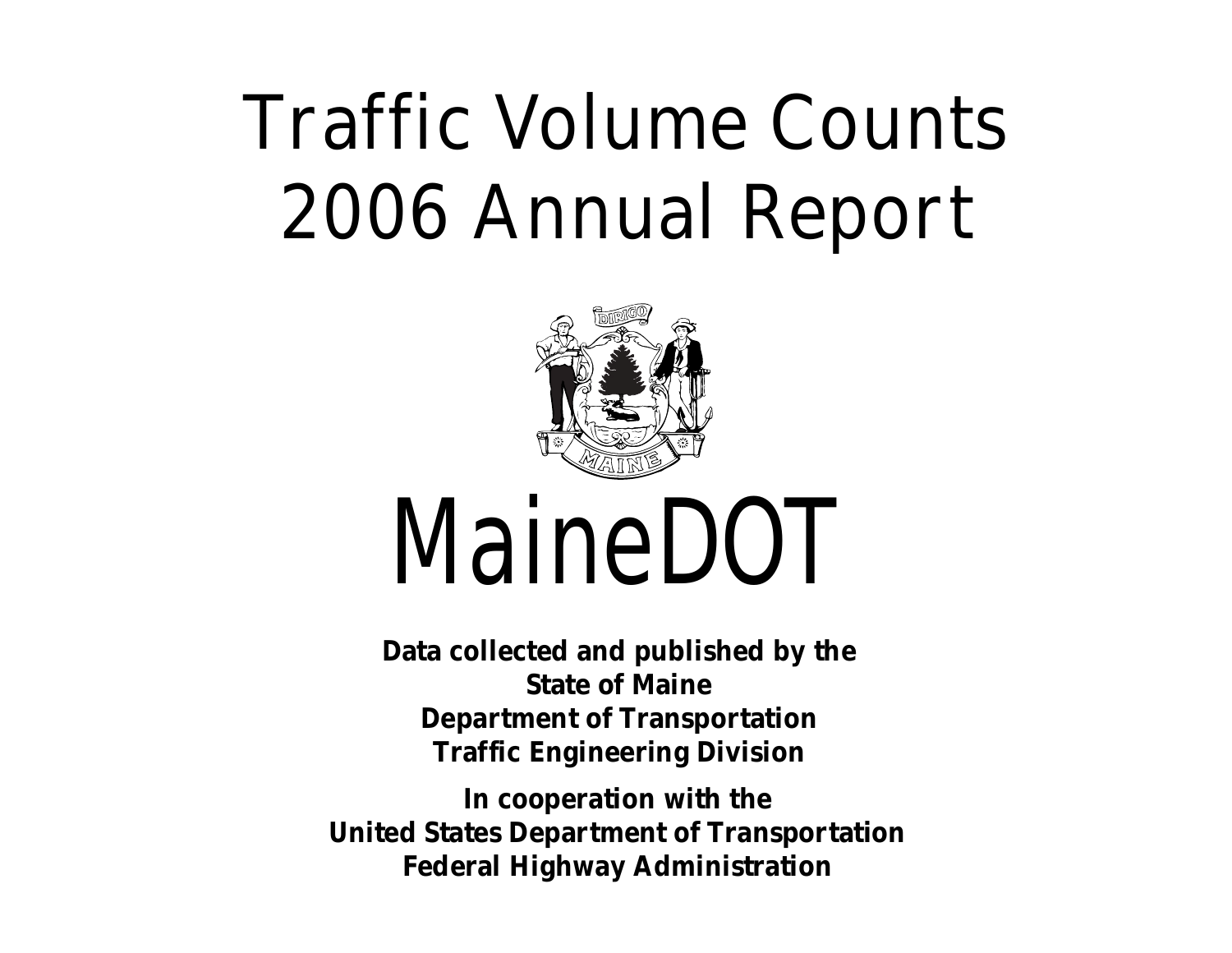### **TABLE of CONTENTS**

### **Forward**

**Continuous Count Program** 

**24 Hour Traffic Data Collection Program** 

**Description of Headings, Symbols, and Abbreviations** 

**Map of State Count Zones** 

**Graph of 2006 Weekly Group Mean Factors** 

**List of 2006 Weekly Group Mean Factors** 

**List of 2006 Weekly Group Mean Factors as a Percent of AADT** 

**Traffic Volume Counts by County, Town, and Route**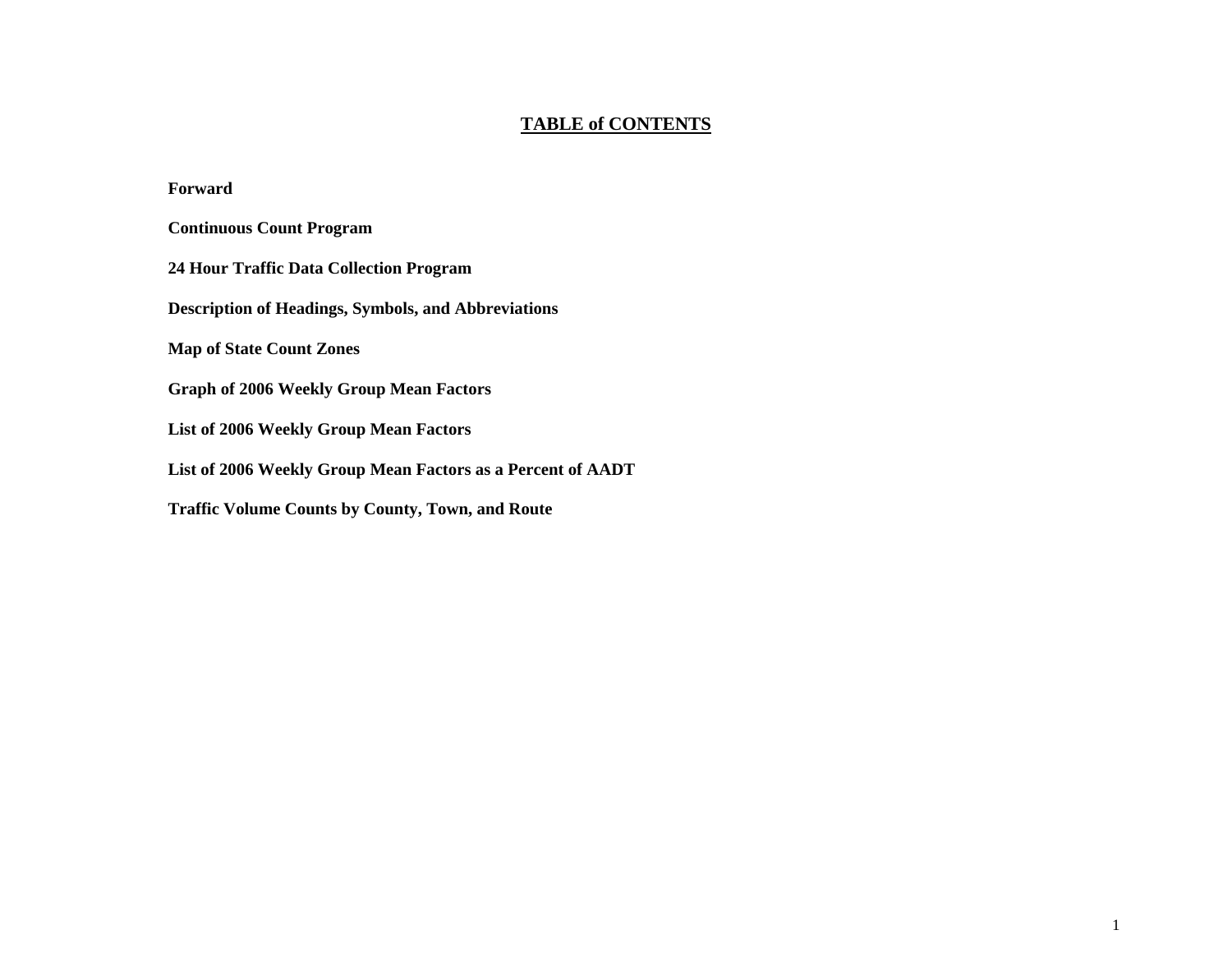### **FOREWORD**

**The Department of Transportation, Traffic Engineering Division, and Traffic Monitoring Section is responsible for the collection of all types of traffic data and maintenance of a statewide traffic volume database. The reduction and reporting of traffic volumes and vehicle classification data are accomplished through two types of count programs. They are as follows:** 

### **CONTINUOUS COUNT PROGRAM**

**Traffic volumes are monitored on a continuous year round basis at forty-three permanent recorder sites located on major highways throughout the State. These hourly counts are collected to produce an average weekday figure, a weekly average day, a monthly average day, and a monthly average weekday. This information is compiled to develop an Annual Average Daily Traffic (AADT) figure for each location. The AADT is computed from the average of the weekly average day totals for the year.** 

**The increasing demand to determine the types of vehicles (e.g. passenger cars, single-unit trucks, and semi's) traveling Maine's highways has prompted the development of a Continuous Classification Program. Currently, the department has eleven locations along routed highways that collect data based on thirteen categories as defined by the Federal Highway Administration. An AADT is computed based on the total volume as well as summary data for individual vehicle types. Future plans include the installation of additional sites statewide over the next several years.** 

### **24 HOUR TRAFFIC DATA COLLECTION PROGRAM**

**Between April 1st and November 15th of each year, 24 hour traffic counts (i.e., coverage counts) are gathered to monitor traffic flow and changes in traffic patterns. These counts are generally taken at intersections with major routes and/or other significant roads, Compact Urban Lines (CUL), or Town Lines (TL), or in coordination with ongoing projects or special traffic studies for the Department.** 

**Additionally, 24-hour vehicle classification counts are performed in conjunction with the coverage counts to provide a comprehensive view of traffic along the routed highways.** 

**The State is divided into three count zones:**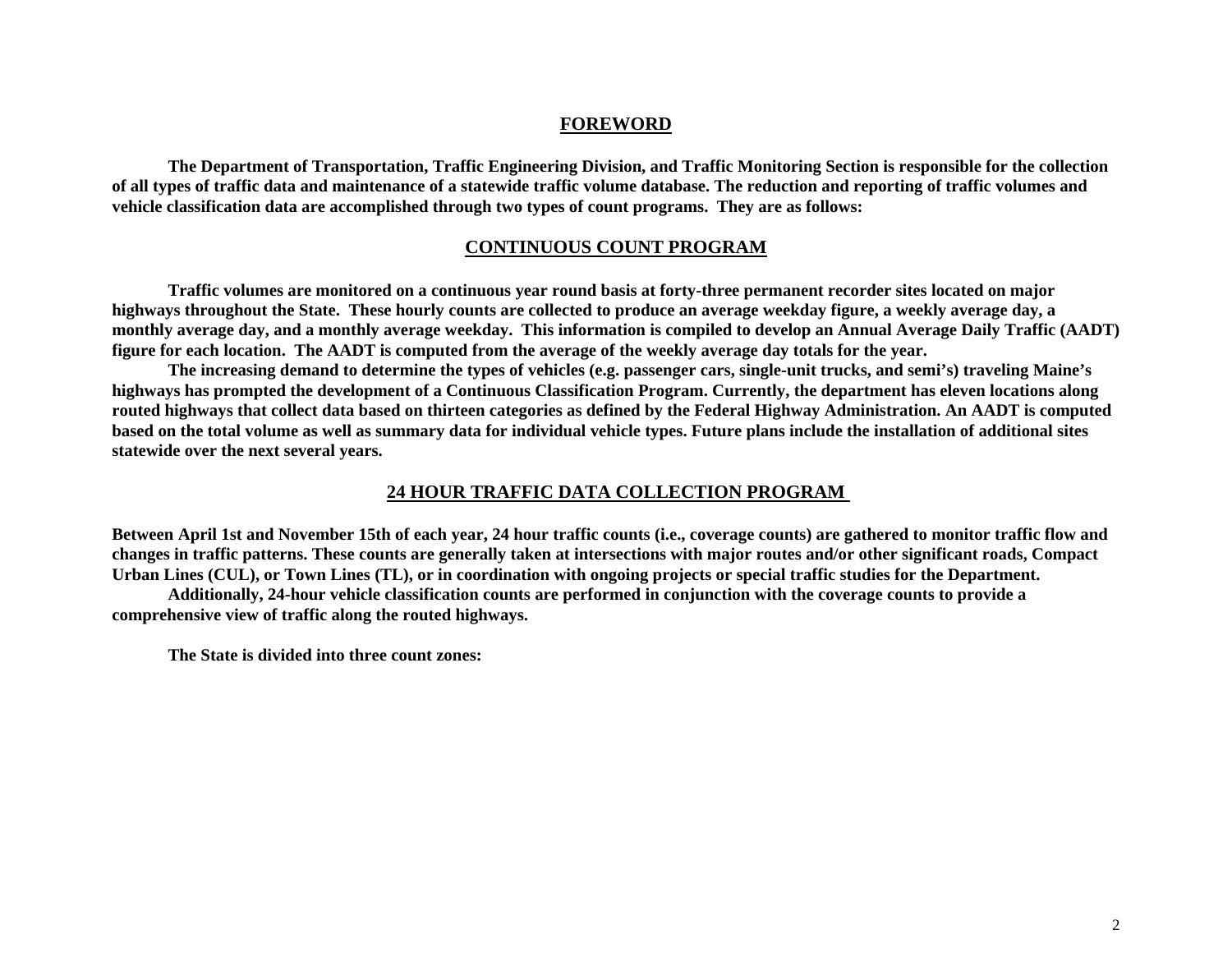- **ZONE I : Southwestern Maine to western Penobscot Bay region. This zone includes all of York, Cumberland, Sagadahoc, Lincoln, Knox, and Waldo counties, Oxford county from Albany Twp/Waterboro West & Oxford, Otisfield, as well as Poland, and Mechanic Falls in Androscoggin county.**
- **ZONE II : Western/Central Maine and eastern Penobscot Bay region. This zone includes all of Androscoggin except Poland, and Mechanic Falls, Franklin, Kennebec counties, the remainder of Oxford county, Somerset county from Bingham south plus between Flagstaff Lake area and Kennebec River, southern Penobscot county, and western Hancock county.**
- **ZONE III : Northern and eastern Maine. This zone includes all of Aroostook, Piscataquis, Washington counties, northern and southeastern Hancock county, Penobscot county from Lagrange north, and the remainder of Somerset county.**

**These zones are counted on a five year cycle: Zones I and II are counted twice and Zone III once during each five year period. The coverage count program also consists of the "Special Counts" taken each year to satisfy Departmental needs, local requests, and Federal requirements. These include the annual collection of data for the State's four urbanized areas (BACTS, KACTS, ATRC, and PACTS), Interstate System counts, and data collected from the various traffic studies conducted throughout the year. The 2006 Program included 4361 counts accomplished.** 

**Once the AADT's have been computed for all of the permanent recorder locations, weekly factors for each station are computed by dividing the AADT by each average weekly figure. Those stations which exhibit similar traffic patterns are assembled and placed into one of three groups:** 

**: Roadways which carry commuter traffic and exhibit little seasonal change in traffic volumes. URBAN**

**ARTERIAL : Roadways which carry commuter traffic but exhibit moderate seasonal changes in traffic volumes.** 

**RECREATIONAL : Roadways which are heavily influenced by seasonal traffic.** 

**Within each of the three groups, a factor for each week is computed by averaging the weekly factors from each station within the group.** 

**The 2006 Weekly Group Mean Factors were developed by averaging the Weekly Group Mean Factor for 2003, 2004 and 2005. The following pages show the graph of the 2006 Weekly Group Mean Factors, a list of these factors, and the 2006 Weekly Group Mean Factor as a percent of the AADT.**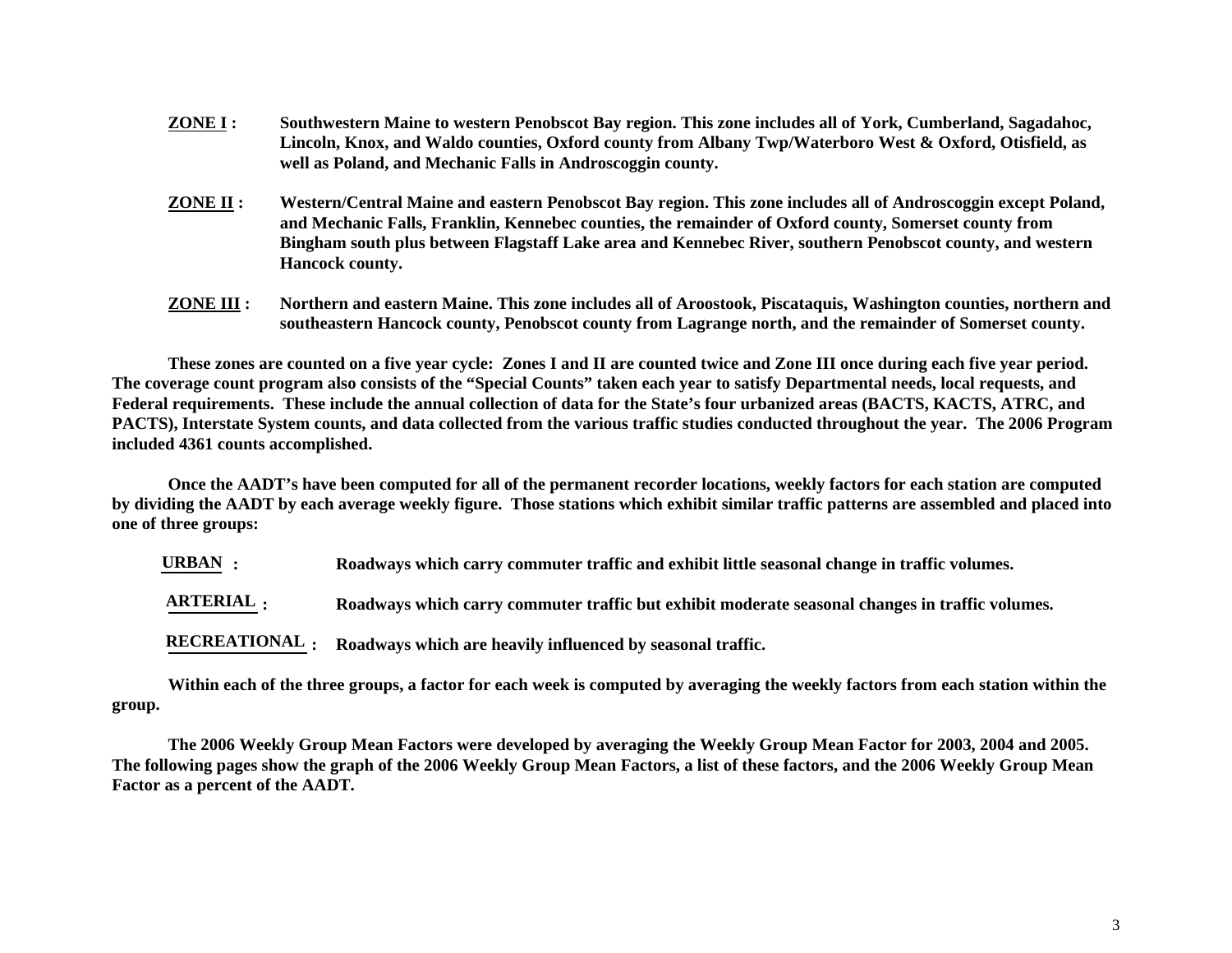**The 24-hour raw data may now be grouped and assigned a factor to produce an AADT. Growth factors for expanding traffic in uncounted z ones are developed utilizing data from the permanent recorders and comparing it to the data from the previous year.** 

**The updated AADT's are entered into the Maine Department of Transportation's database to be used by various Departmental employees.** 

### **DESCRIPTION of HEADINGS, SYMBOLS, AND ABBREVIATIONS**

**The following is a description of the column headings, symbols, and abbreviations used for the Coverage Count Section.** 

**TOWN The town in which a count was taken** 

**ROUTE The road or highway on which the count was taken.** 

### *Non-Interstate Highways and Roads*

**---- X indicates a Routed Highway** 

**0196X = SR 196 0001X = US Route 1** 

**---- A or --- B indicates an Alternate Routed Highway** 

**0001A = US Route 1A 0009B = SR 9B** 

**---- C indicates a Business Route** 

**0001C = Business US Route 1, 1A, or 1B** 

**0025C = Business SR 25** 

**Just a number with no letter OR no numbers or letters indicates a non-routed highway** 

**= Pine Hill Road 00001 = Hubbard Road** 

**01414 = IR 1414 00991 = IR 991 (Biddeford Road)**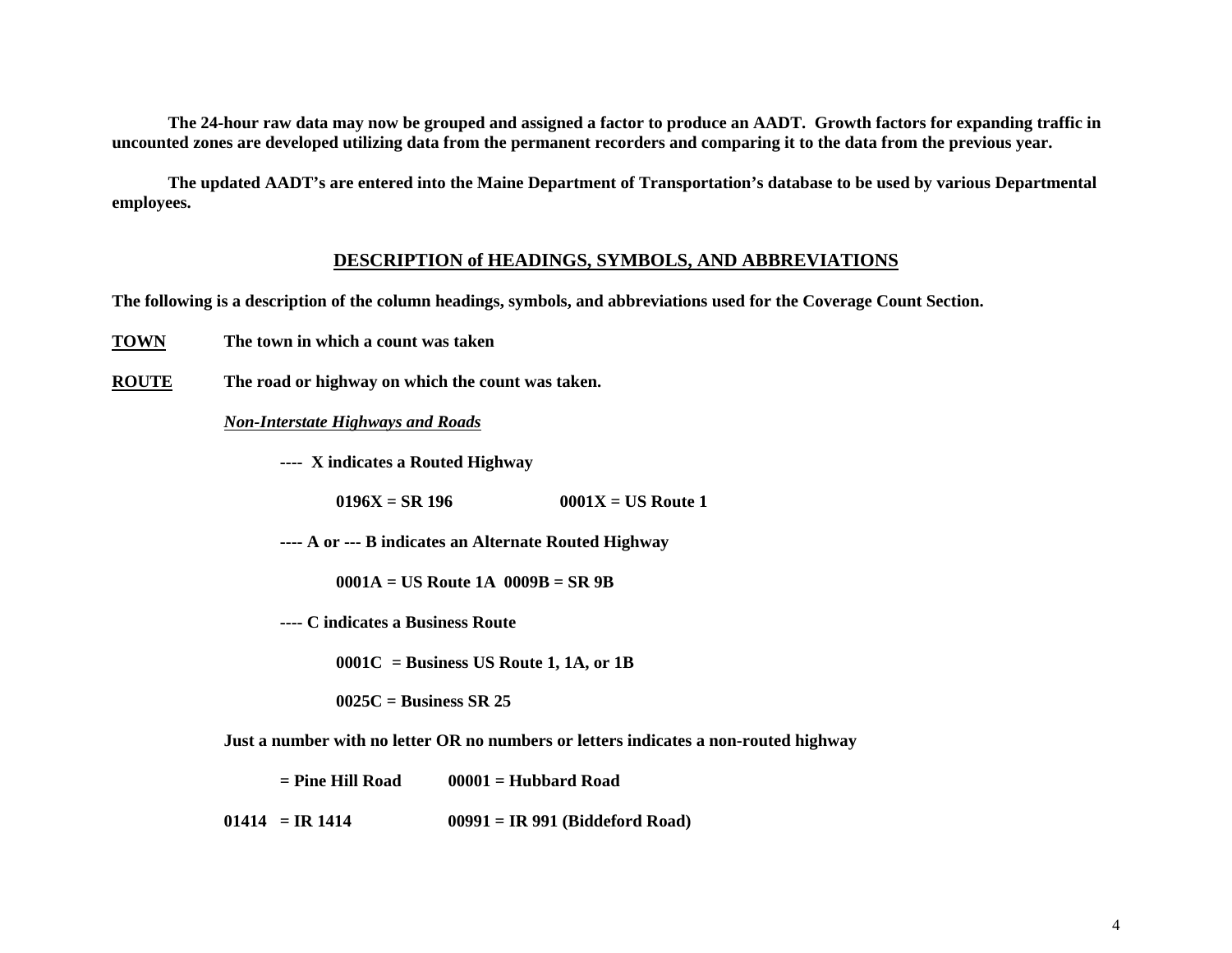### *Interstate System*

| ---- X indicates Northbound or Eastbound |                                             | $0095X = I-95$ Northbound   |                   | $0395X = I-395$ Eastbound |                                   |                    |                        |  |  |
|------------------------------------------|---------------------------------------------|-----------------------------|-------------------|---------------------------|-----------------------------------|--------------------|------------------------|--|--|
| ---- S indicates Southbound              |                                             | $0095S = I-95$ Southbound   |                   |                           |                                   |                    |                        |  |  |
| ---- W indicates Westbound               |                                             | $0395W = I-395$ Westbound   |                   |                           |                                   |                    |                        |  |  |
| <b>LOCATION</b>                          | A description of where the count was taken. |                             |                   |                           |                                   |                    |                        |  |  |
| $APP = Approad$                          | $ART = Arterial$                            | $AVE = A$ venue             |                   | $BK = Brook$              |                                   | $BLVD = Boulevant$ |                        |  |  |
| $BR = Bridge$                            | $CIR = Circle$                              | $CL = County Line$          |                   |                           | $CNR = Corner$                    |                    | $CONN = Connector$     |  |  |
| $CTR = Center$                           | $CUL = Compact Urban Line$                  |                             | $CWY = Cause$ way |                           | $CV = Cove$                       | $DR = Drive$       |                        |  |  |
| $EB = Eastbound$                         | $ENT = Entrance$                            | $FL = Fall$                 | <b>FLS=Falls</b>  |                           | $FT = Fort$                       |                    | $HTS = Heights$        |  |  |
| $HWY = Highway$                          | $INT'L = International$                     |                             |                   |                           | $IR =$ Inventory Road $LG =$ Long |                    |                        |  |  |
| $LK = Lake$                              | $LN = Lane$                                 | $LWR = Lower$               |                   |                           | $MEM = Memorial$                  |                    | $MT = Mount$           |  |  |
| $MTN = Mountain$                         | $NB = Northbound$                           | $NH = New Hampshire$        |                   |                           | $OW = One Way$                    | $PD = Pond$        |                        |  |  |
| $PK = Park$                              | $PKWY = Park Way$                           | $PL = Place$                |                   | $PT = Point$              |                                   |                    | $PW = Private Way$     |  |  |
| $PZ = Plaza$                             | $RD = Road$                                 | $R\text{DG} = \text{Ridge}$ |                   |                           | $RMP = Ramp$                      |                    | $RR = \text{Railroad}$ |  |  |
| $RV = River$                             | $SB = Southbound$                           | $SL = State Line$           |                   | $SQ = Square$             |                                   |                    | $SR = State Route$     |  |  |
| $ST = Street$                            | $STA = Station$                             |                             | $STR = Stream$    |                           | $TER = Terrace$                   | $TL = Town Line$   |                        |  |  |
| $TPK = Turnpike$                         | $TR = Trail$                                | $UPR = Upper$               |                   |                           | <b>US</b> = United States Route   |                    | $WB = Westbound$       |  |  |
|                                          |                                             |                             |                   |                           |                                   |                    |                        |  |  |

**N/O, NE/O, E/O, etc. = North of, Northeast of, East of, etc.**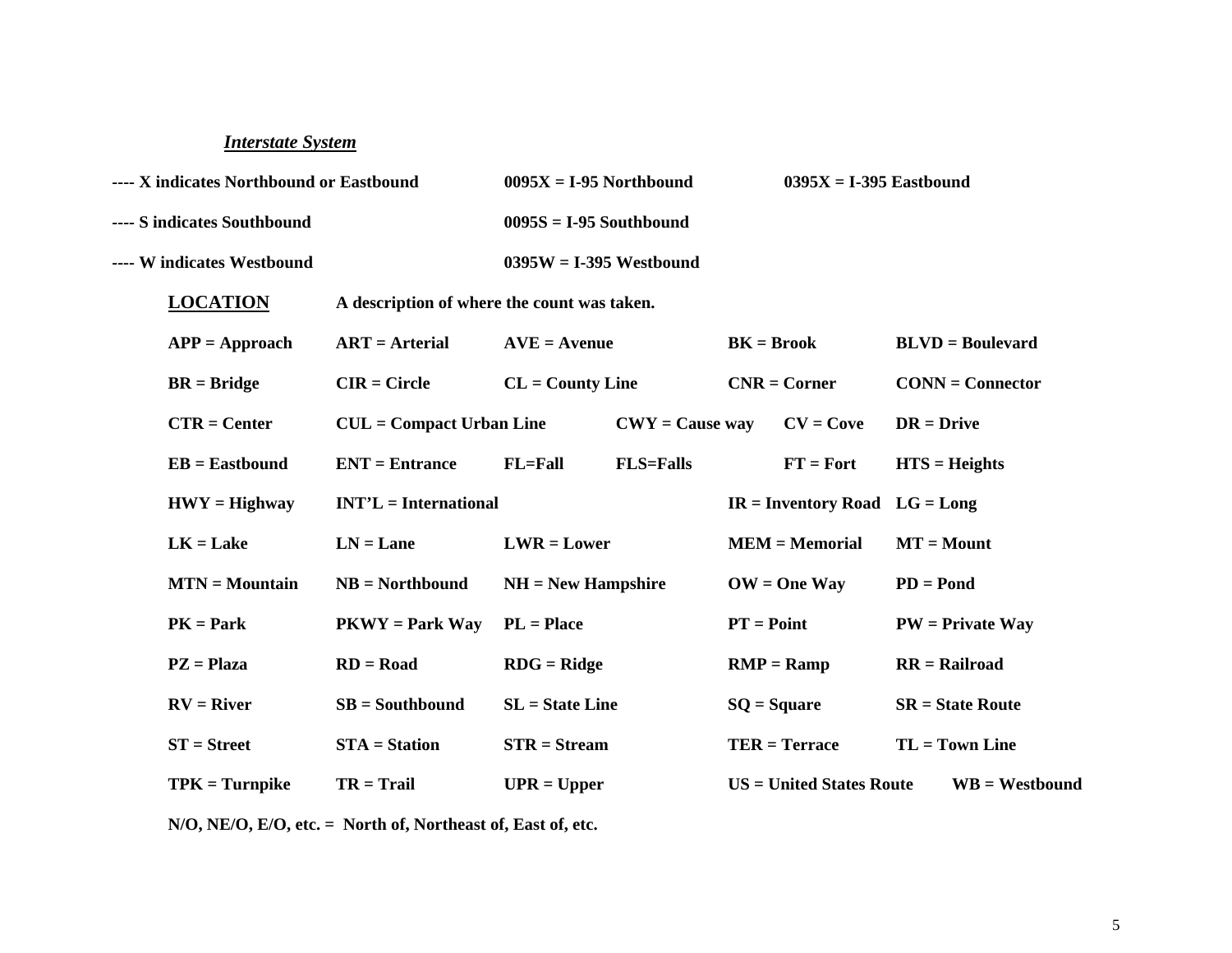| TYPE | Category for each count taken. |  |  |  |
|------|--------------------------------|--|--|--|
|------|--------------------------------|--|--|--|

- **A Permanent Recorder Count**
- **B BACTS Count**
- **C Coverage Count**
- **I Interstate Count**
- **K KACTS Count**
- **L ATRC Count (Formerly LACTS)**
- **M Municipal, Town, Regional Count**
- **P PACTS Count**
- **S Special Count**
- **T Turning Movement Count**
- **Z Speed Count**
- **GROUP The factor group assigned to the location.** 
	- **I Urban Group II Arterial Group**
	- **III Recreational Group ATR Permanent Recorder Controlled Group**
- **AADT** Annual Average Daily Traffic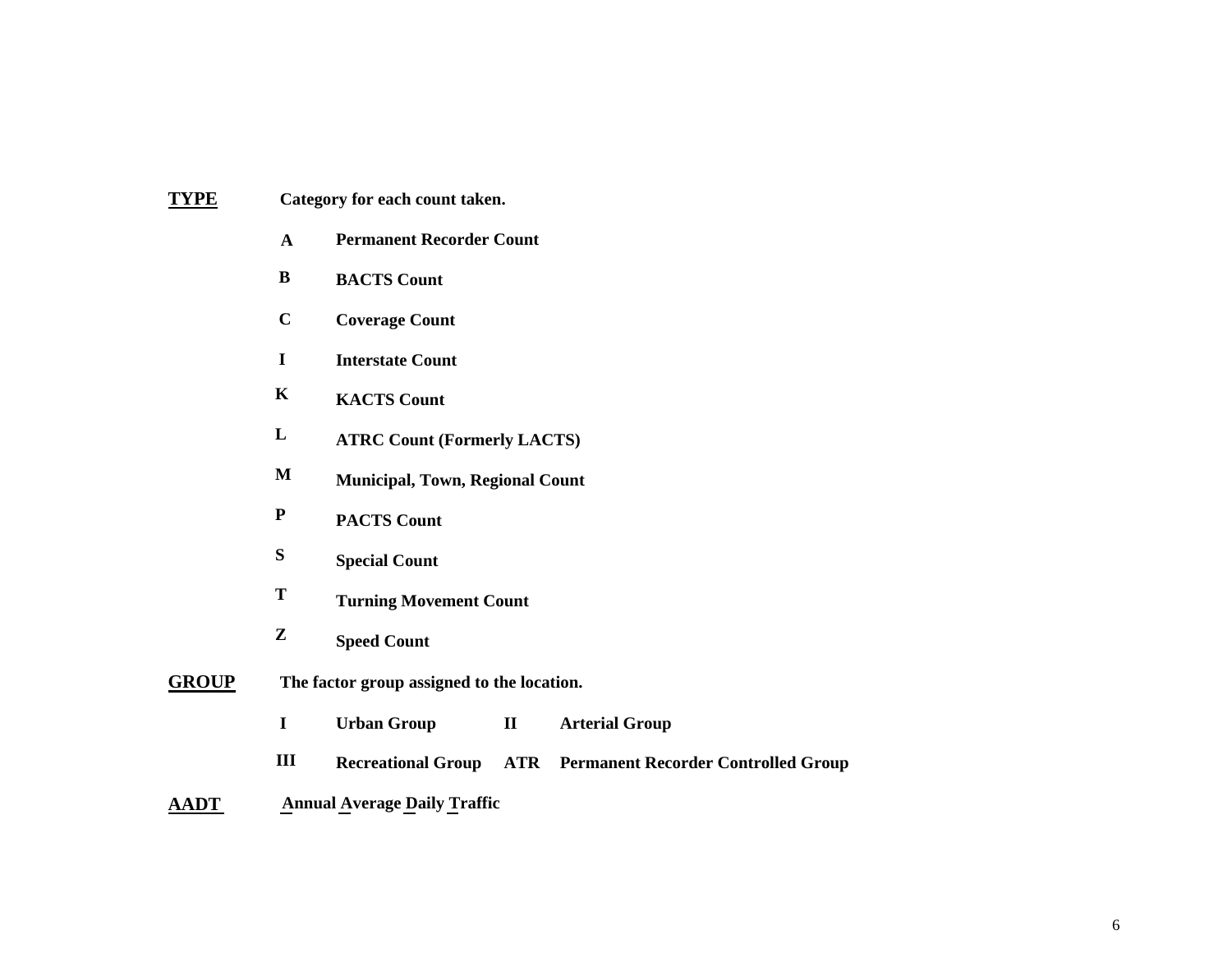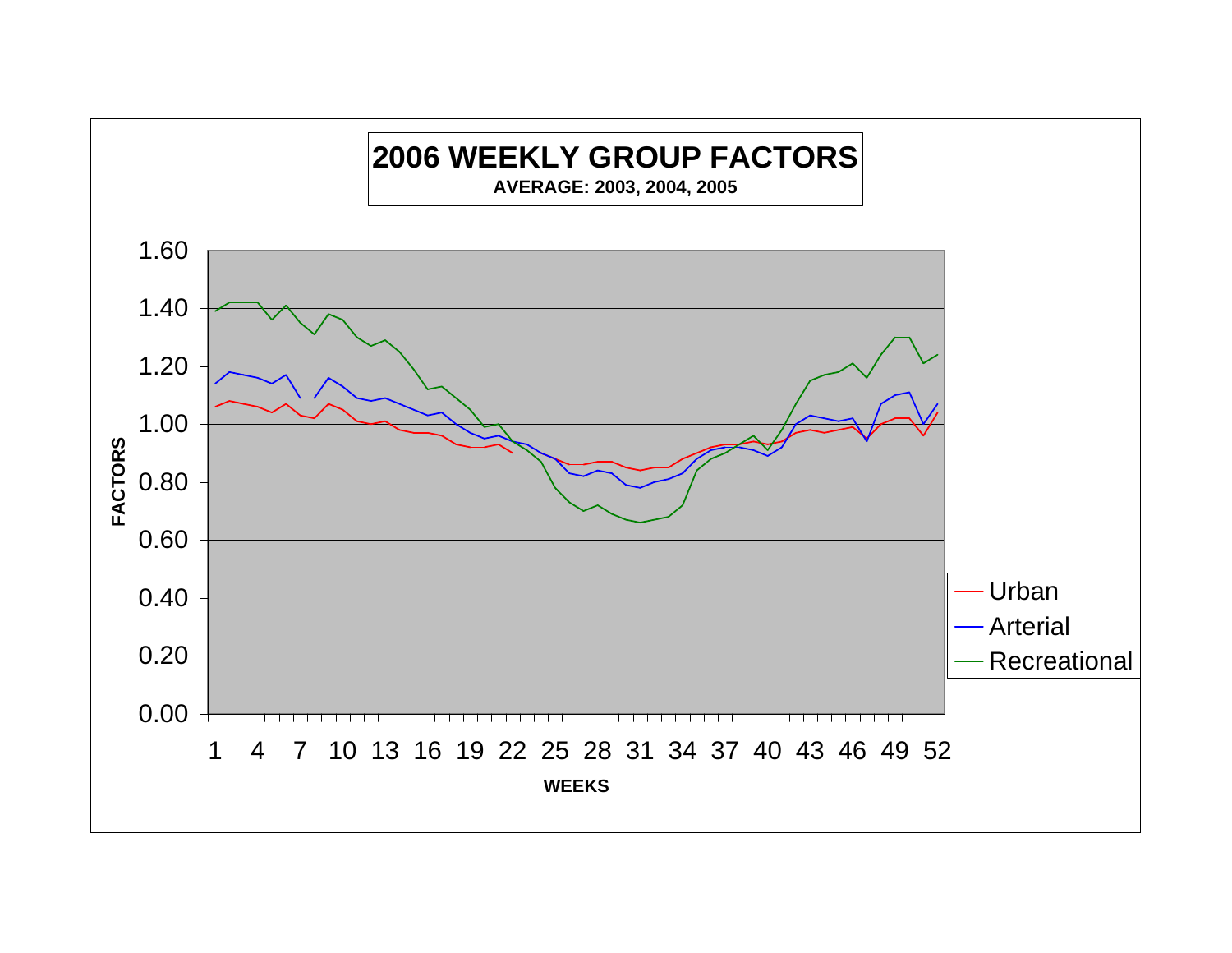### 2006 WEEKLY GROUP MEAN FACTORS AVERAGE: 2003, 2004, 2005

|           |                   |             | Month                    | Urban   | Arterial | ecreation          | Group    | Group      | Group   | Year                    |
|-----------|-------------------|-------------|--------------------------|---------|----------|--------------------|----------|------------|---------|-------------------------|
| Month     | <b>Start Date</b> | Dates       | Week #                   | Group I |          | Group II Group III | $  +   $ | $   +    $ | $+$ III | Week #                  |
|           |                   |             |                          |         |          |                    |          |            |         |                         |
| Jan/Feb   | (1)               | 2,3,4,5,6   | 1                        | 1.06    | 1.14     | 1.39               | 1.10     | 1.27       | 1.23    | 1                       |
|           | (8)               | 9,10,11,1   | $\overline{2}$           | 1.08    | 1.18     | 1.42               | 1.13     | 1.30       | 1.25    | $\overline{2}$          |
|           | (15)              | 16, 17, 18  | 3                        | 1.07    | 1.17     | 1.42               | 1.12     | 1.30       | 1.25    | 3                       |
|           | (22)              | 23,24,25    | 4                        | 1.06    | 1.16     | 1.42               | 1.11     | 1.29       | 1.24    | $\overline{\mathbf{4}}$ |
|           | (29)              | 30,31,1,2   | 5                        | 1.04    | 1.14     | 1.36               | 1.09     | 1.25       | 1.20    | 5                       |
| Feb/Mar   | (5)               | 6,7,8,9,1   | 1                        | 1.07    | 1.17     | 1.41               | 1.12     | 1.29       | 1.24    | 6                       |
|           | (12)              | 13, 14, 15  | $\overline{2}$           | 1.03    | 1.09     | 1.35               | 1.06     | 1.22       | 1.19    | $\overline{7}$          |
|           | (19)              | 20,21,22    | 3                        | 1.02    | 1.09     | 1.31               | 1.06     | 1.20       | 1.17    | 8                       |
|           | (26)              | 27,28,1,2   | $\overline{\mathbf{4}}$  | 1.07    | 1.16     | 1.38               | 1.12     | 1.27       | 1.23    | 9                       |
| March     | (5)               | 6,7,8,9,1   | 1                        | 1.05    | 1.13     | 1.36               | 1.09     | 1.25       | 1.21    | 10                      |
|           | (12)              | 13, 14, 15  | $\overline{2}$           | 1.01    | 1.09     | 1.30               | 1.05     | 1.20       | 1.16    | 11                      |
|           | (19)              | 20,21,22    | 3                        | 1.00    | 1.08     | 1.27               | 1.04     | 1.18       | 1.14    | 12                      |
|           | (26)              | 27,28,29    | $\overline{\mathcal{A}}$ | 1.01    | 1.09     | 1.29               | 1.05     | 1.19       | 1.15    | 13                      |
| April/May | (2)               | 3,4,5,6,7   | 1                        | 0.98    | 1.07     | 1.25               | 1.03     | 1.16       | 1.12    | 14                      |
|           | (9)               | 10, 11, 12  | $\overline{2}$           | 0.97    | 1.05     | 1.19               | 1.01     | 1.12       | 1.08    | 15                      |
|           | (16)              | 17, 18, 19  | 3                        | 0.97    | 1.03     | 1.12               | 1.00     | 1.08       | 1.05    | 16                      |
|           | (23)              | 24,25,26    | $\overline{\mathbf{4}}$  | 0.96    | 1.04     | 1.13               | 1.00     | 1.09       | 1.05    | 17                      |
|           | (30)              | 1,2,3,4,5   | 5                        | 0.93    | 1.00     | 1.09               | 0.97     | 1.05       | 1.01    | 18                      |
| May/Jun   | (7)               | 8,9,10,11   | 1                        | 0.92    | 0.97     | 1.05               | 0.95     | 1.01       | 0.99    | 19                      |
|           | (14)              | 15, 16, 17, | $\overline{2}$           | 0.92    | 0.95     | 0.99               | 0.94     | 0.97       | 0.96    | 20                      |
|           | (21)              | 22, 23, 24  | 3                        | 0.93    | 0.96     | 1.00               | 0.95     | 0.98       | 0.97    | 21                      |
|           | (28)              | 29,30,31    | $\overline{\mathbf{4}}$  | 0.90    | 0.94     | 0.94               | 0.92     | 0.94       | 0.92    | 22                      |
| June      | (4)               | 5,6,7,8,9   | 1                        | 0.90    | 0.93     | 0.91               | 0.92     | 0.92       | 0.91    | 23                      |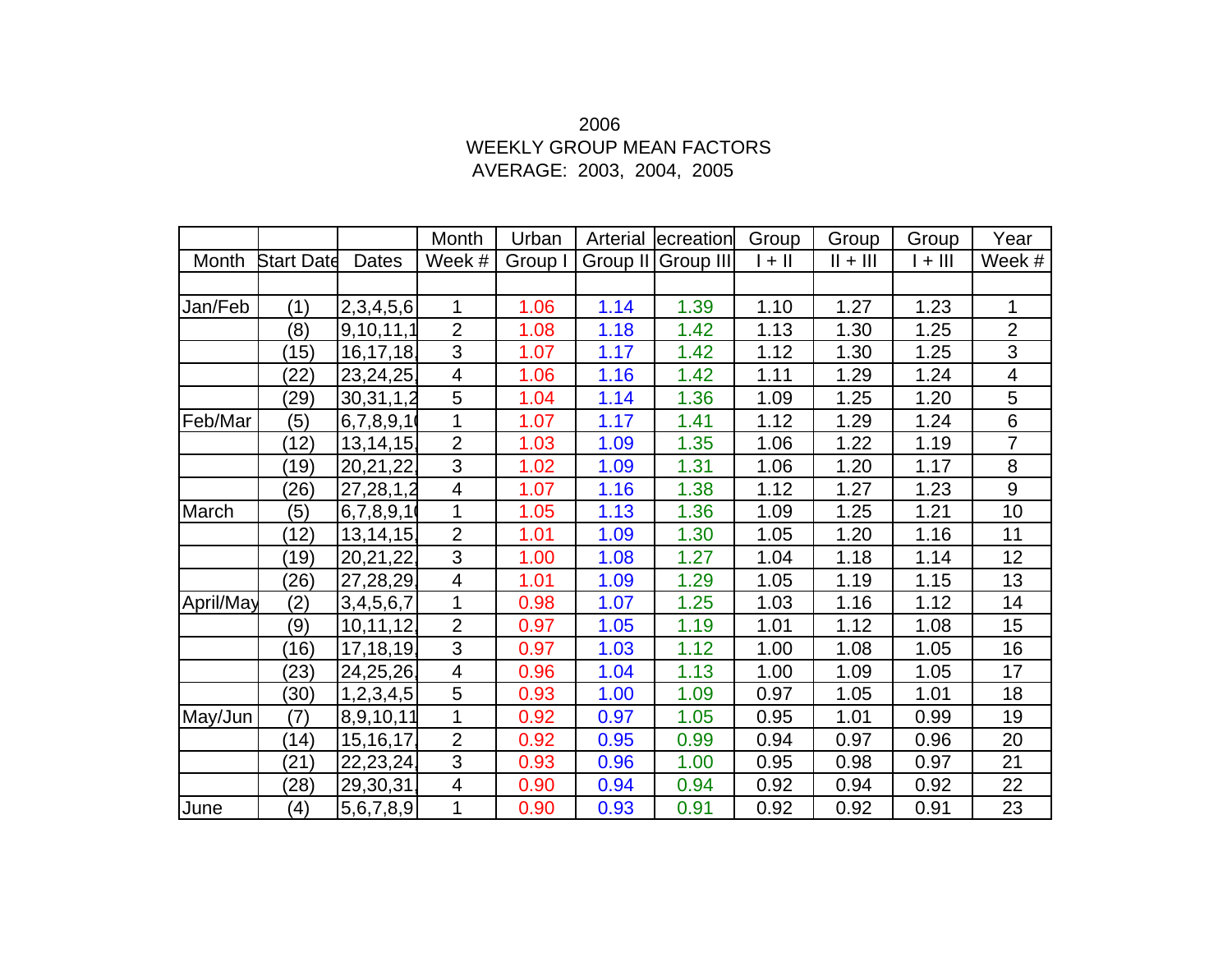|                | (11) | 12, 13, 14     | $\overline{2}$          | 0.90 | 0.90 | 0.87 | 0.90 | 0.89 | 0.89 | 24 |
|----------------|------|----------------|-------------------------|------|------|------|------|------|------|----|
|                | (18) | 19,20,21       | 3                       | 0.88 | 0.88 | 0.78 | 0.88 | 0.83 | 0.83 | 25 |
|                | (25) | 26,27,28       | $\overline{\mathbf{4}}$ | 0.86 | 0.83 | 0.73 | 0.85 | 0.78 | 0.80 | 26 |
| Jul/Aug        | (2)  | 3,4,5,6,7      | 1                       | 0.86 | 0.82 | 0.70 | 0.84 | 0.76 | 0.78 | 27 |
|                | (9)  | 10, 11, 12     | $\overline{2}$          | 0.87 | 0.84 | 0.72 | 0.86 | 0.78 | 0.80 | 28 |
|                | (16) | 17,18,19       | $\overline{3}$          | 0.87 | 0.83 | 0.69 | 0.85 | 0.76 | 0.78 | 29 |
|                | (23) | 24,25,26       | $\overline{\mathbf{4}}$ | 0.85 | 0.79 | 0.67 | 0.82 | 0.73 | 0.76 | 30 |
|                | (30) | 31, 1, 2, 3, 4 | 5                       | 0.84 | 0.78 | 0.66 | 0.81 | 0.72 | 0.75 | 31 |
| Aug/Sep        | (6)  | 7,8,9,10,      | 1                       | 0.85 | 0.80 | 0.67 | 0.83 | 0.74 | 0.76 | 32 |
|                | (13) | 14, 15, 16     | $\overline{2}$          | 0.85 | 0.81 | 0.68 | 0.83 | 0.75 | 0.77 | 33 |
|                | (20) | 21,22,23       | 3                       | 0.88 | 0.83 | 0.72 | 0.86 | 0.78 | 0.80 | 34 |
|                | (27) | 28,29,30       | $\overline{\mathbf{4}}$ | 0.90 | 0.88 | 0.84 | 0.89 | 0.86 | 0.87 | 35 |
| <b>Septemb</b> | (3)  | 4,5,6,7,8      | 1                       | 0.92 | 0.91 | 0.88 | 0.92 | 0.90 | 0.90 | 36 |
|                | (10) | 11, 12, 13     | $\overline{2}$          | 0.93 | 0.92 | 0.90 | 0.93 | 0.91 | 0.92 | 37 |
|                | (17) | 18,19,20       | 3                       | 0.93 | 0.92 | 0.93 | 0.93 | 0.93 | 0.93 | 38 |
|                | (24) | 25,26,27       | $\overline{\mathbf{4}}$ | 0.94 | 0.91 | 0.96 | 0.93 | 0.94 | 0.95 | 39 |
| Oct/Nov        | (1)  | 2,3,4,5,6      | 1                       | 0.93 | 0.89 | 0.91 | 0.91 | 0.90 | 0.92 | 40 |
|                | (8)  | 9,10,11,1      | $\overline{2}$          | 0.94 | 0.92 | 0.98 | 0.93 | 0.95 | 0.96 | 41 |
|                | (15) | 16, 17, 18     | $\overline{3}$          | 0.97 | 1.00 | 1.07 | 0.99 | 1.04 | 1.02 | 42 |
|                | (22) | 23,24,25       | $\overline{\mathbf{4}}$ | 0.98 | 1.03 | 1.15 | 1.01 | 1.09 | 1.07 | 43 |
|                | (29) | 30,31,1,2      | $\overline{5}$          | 0.97 | 1.02 | 1.17 | 1.00 | 1.10 | 1.07 | 44 |
| Nov/Dec        | (5)  | 6,7,8,9,1      | 1                       | 0.98 | 1.01 | 1.18 | 1.00 | 1.10 | 1.08 | 45 |
|                | (12) | 13, 14, 15     | $\overline{2}$          | 0.99 | 1.02 | 1.21 | 1.01 | 1.12 | 1.10 | 46 |
|                | (19) | 20,21,22       | $\overline{3}$          | 0.95 | 0.94 | 1.16 | 0.95 | 1.05 | 1.06 | 47 |
|                | (26) | 27,28,29       | $\overline{\mathbf{4}}$ | 1.00 | 1.07 | 1.24 | 1.04 | 1.16 | 1.12 | 48 |
| Decembe        | (3)  | 4,5,6,7,8      | 1                       | 1.02 | 1.10 | 1.30 | 1.06 | 1.20 | 1.16 | 49 |
|                | (10) | 11, 12, 13     | $\overline{2}$          | 1.02 | 1.11 | 1.30 | 1.07 | 1.21 | 1.16 | 50 |
|                | (17) | 18,19,20       | 3                       | 0.96 | 1.00 | 1.21 | 0.98 | 1.11 | 1.09 | 51 |
|                | (24) | 25,26,27       | $\overline{\mathbf{4}}$ | 1.04 | 1.07 | 1.24 | 1.06 | 1.16 | 1.14 | 52 |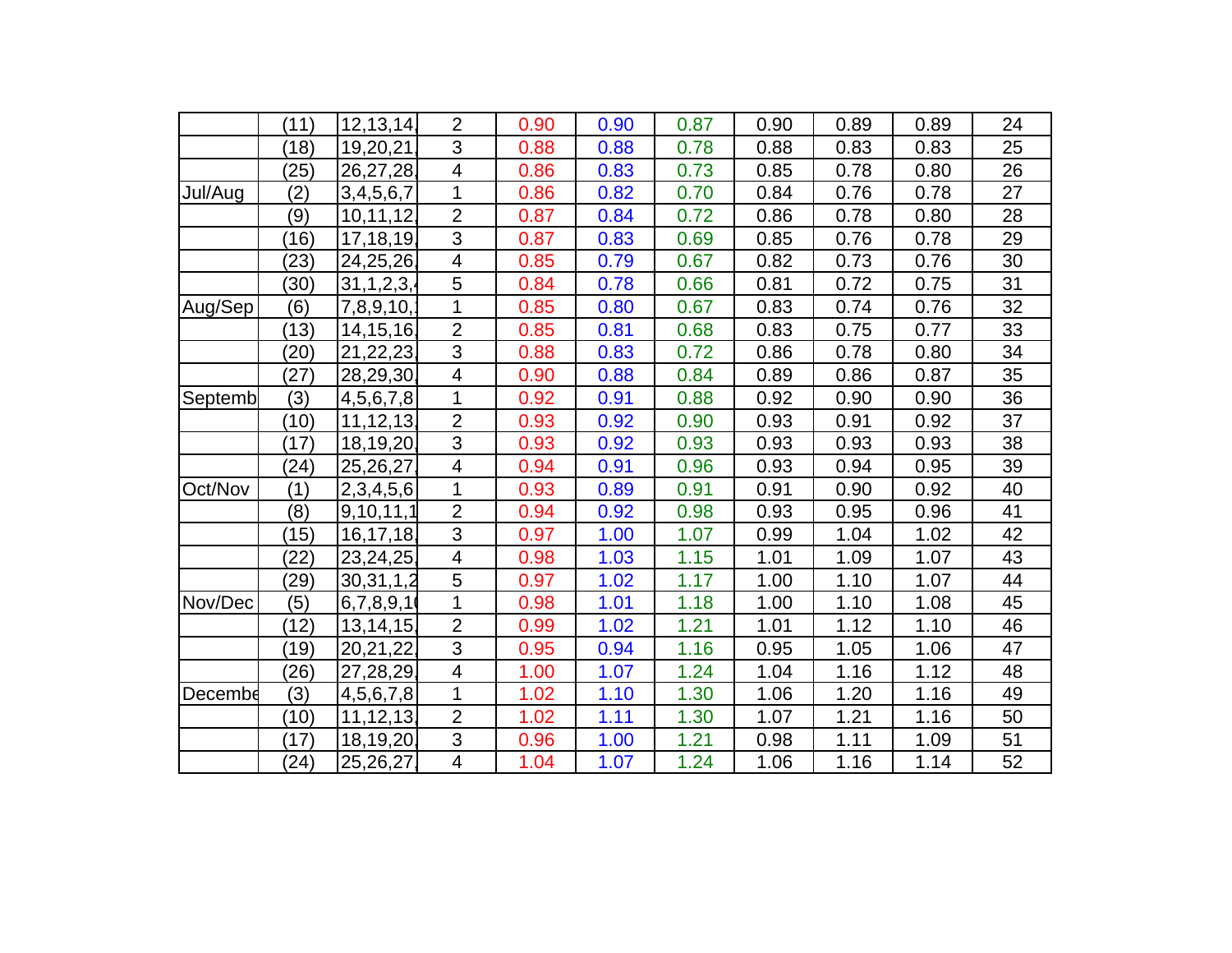### 2006 WEEKLY GROUP MEAN FACTORS AVERAGE: 2003, 2004, 2005 AS PERCENT OF AADT

|           |                    |              | Month                   | Urban   | Arterial | ecreation          | Group  | Group      | Group   | Year                      |
|-----------|--------------------|--------------|-------------------------|---------|----------|--------------------|--------|------------|---------|---------------------------|
| Month     | <b>Start Date</b>  | <b>Dates</b> | Week #                  | Group I |          | Group II Group III | $+$ II | $   +    $ | $+$ III | Week #                    |
|           |                    |              |                         |         |          |                    |        |            |         |                           |
| Jan/Feb   | (1)                | 2,3,4,5,6    | 1                       | 94.34   | 87.72    | 71.94              | 90.91  | 78.74      | 81.30   | 1                         |
|           | (8)                | 9,10,11,1    | $\overline{2}$          | 92.59   | 84.75    | 70.42              | 88.50  | 76.92      | 80.00   | $\overline{2}$            |
|           | (15)               | 16, 17, 18,  | $\mathfrak{S}$          | 93.46   | 85.47    | 70.42              | 89.29  | 76.92      | 80.00   | $\ensuremath{\mathsf{3}}$ |
|           | (22)               | 23,24,25     | $\overline{\mathbf{4}}$ | 94.34   | 86.21    | 70.42              | 90.09  | 77.52      | 80.65   | $\overline{\mathbf{4}}$   |
|           | $\left( 29\right)$ | 30,31,1,2    | 5                       | 96.15   | 87.72    | 73.53              | 91.74  | 80.00      | 83.33   | $\mathbf 5$               |
| Feb/Mar   | (5)                | 6,7,8,9,1    | 1                       | 93.46   | 85.47    | 70.92              | 89.29  | 77.52      | 80.65   | $\overline{6}$            |
|           | (12)               | 13, 14, 15   | $\overline{2}$          | 97.09   | 91.74    | 74.07              | 94.34  | 81.97      | 84.03   | $\overline{7}$            |
|           | (19)               | 20,21,22     | $\overline{3}$          | 98.04   | 91.74    | 76.34              | 94.34  | 83.33      | 85.47   | $\bf 8$                   |
|           | (26)               | 27,28,1,2    | $\overline{\mathbf{4}}$ | 93.46   | 86.21    | 72.46              | 89.29  | 78.74      | 81.30   | $\boldsymbol{9}$          |
| March     | (5)                | 6,7,8,9,1    | 1                       | 95.24   | 88.50    | 73.53              | 91.74  | 80.00      | 82.64   | 10                        |
|           | (12)               | 13, 14, 15   | $\overline{2}$          | 99.01   | 91.74    | 76.92              | 95.24  | 83.33      | 86.21   | 11                        |
|           | (19)               | 20,21,22     | 3                       | 100.00  | 92.59    | 78.74              | 96.15  | 84.75      | 87.72   | 12                        |
|           | (26)               | 27,28,29     | $\overline{\mathbf{4}}$ | 99.01   | 91.74    | 77.52              | 95.24  | 84.03      | 86.96   | 13                        |
| April/May | (2)                | 3,4,5,6,7    | 1                       | 102.04  | 93.46    | 80.00              | 97.09  | 86.21      | 89.29   | 14                        |
|           | (9)                | 10, 11, 12   | $\overline{2}$          | 103.09  | 95.24    | 84.03              | 99.01  | 89.29      | 92.59   | 15                        |
|           | (16)               | 17, 18, 19   | $\overline{3}$          | 103.09  | 97.09    | 89.29              | 100.00 | 92.59      | 95.24   | 16                        |
|           | (23)               | 24,25,26     | $\overline{\mathbf{4}}$ | 104.17  | 96.15    | 88.50              | 100.00 | 91.74      | 95.24   | 17                        |
|           | (30)               | 1,2,3,4,5    | 5                       | 107.53  | 100.00   | 91.74              | 103.09 | 95.24      | 99.01   | 18                        |
| May/Jun   | (7)                | 8,9,10,11    | 1                       | 108.70  | 103.09   | 95.24              | 105.26 | 99.01      | 101.01  | 19                        |
|           | (14)               | 15, 16, 17,  | $\overline{2}$          | 108.70  | 105.26   | 101.01             | 106.38 | 103.09     | 104.17  | 20                        |
|           | (21)               | 22, 23, 24   | 3                       | 107.53  | 104.17   | 100.00             | 105.26 | 102.04     | 103.09  | 21                        |
|           | (28)               | 29,30,31     | 4                       | 111.11  | 106.38   | 106.38             | 108.70 | 106.38     | 108.70  | 22                        |
| June      | (4)                | 5,6,7,8,9    | 1                       | 111.11  | 107.53   | 109.89             | 108.70 | 108.70     | 109.89  | 23                        |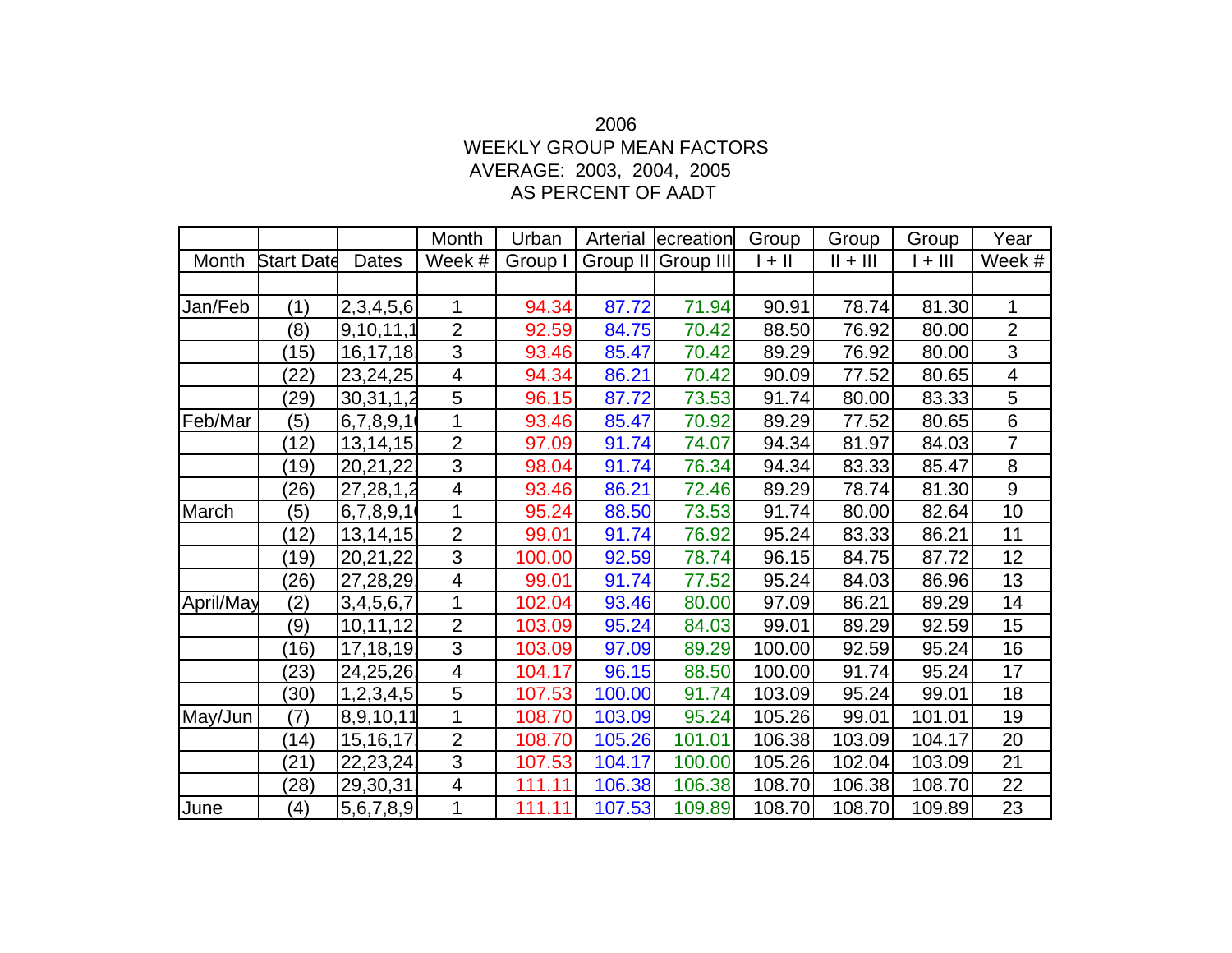|         | (11)            | 12, 13, 14     | $\overline{2}$          | 111.11 | 111.11 | 114.94 | 111.11 | 112.36 | 112.36 | 24 |
|---------|-----------------|----------------|-------------------------|--------|--------|--------|--------|--------|--------|----|
|         | $^{\prime}$ 18) | 19,20,21       | 3                       | 113.64 | 113.64 | 128.21 | 113.64 | 120.48 | 120.48 | 25 |
|         | (25)            | 26,27,28       | $\overline{\mathbf{4}}$ | 116.28 | 120.48 | 136.99 | 117.65 | 128.21 | 125.00 | 26 |
| Jul/Aug | (2)             | 3,4,5,6,7      | 1                       | 116.28 | 121.95 | 142.86 | 119.05 | 131.58 | 128.21 | 27 |
|         | (9)             | 10, 11, 12,    | $\overline{2}$          | 114.94 | 119.05 | 138.89 | 116.28 | 128.21 | 125.00 | 28 |
|         | (16)            | 17,18,19,      | $\overline{3}$          | 114.94 | 120.48 | 144.93 | 117.65 | 131.58 | 128.21 | 29 |
|         | (23)            | 24,25,26       | $\overline{\mathbf{4}}$ | 117.65 | 126.58 | 149.25 | 121.95 | 136.99 | 131.58 | 30 |
|         | (30)            | 31, 1, 2, 3, 4 | 5                       | 119.05 | 128.21 | 151.52 | 123.46 | 138.89 | 133.33 | 31 |
| Aug/Sep | (6)             | 7,8,9,10,      | 1                       | 117.65 | 125.00 | 149.25 | 120.48 | 135.14 | 131.58 | 32 |
|         | (13)            | 14, 15, 16.    | $\overline{2}$          | 117.65 | 123.46 | 147.06 | 120.48 | 133.33 | 129.87 | 33 |
|         | (20)            | 21,22,23       | 3                       | 113.64 | 120.48 | 138.89 | 116.28 | 128.21 | 125.00 | 34 |
|         | (27)            | 28,29,30       | $\overline{\mathbf{4}}$ | 111.11 | 113.64 | 119.05 | 112.36 | 116.28 | 114.94 | 35 |
| Septemb | (3)             | 4,5,6,7,8      | 1                       | 108.70 | 109.89 | 113.64 | 108.70 | 111.11 | 111.11 | 36 |
|         | (10)            | 11, 12, 13,    | $\overline{2}$          | 107.53 | 108.70 | 111.11 | 107.53 | 109.89 | 108.70 | 37 |
|         | (17)            | 18,19,20       | 3                       | 107.53 | 108.70 | 107.53 | 107.53 | 107.53 | 107.53 | 38 |
|         | (24)            | 25,26,27       | $\overline{\mathbf{4}}$ | 106.38 | 109.89 | 104.17 | 107.53 | 106.38 | 105.26 | 39 |
| Oct/Nov | (1)             | 2,3,4,5,6      | 1                       | 107.53 | 112.36 | 109.89 | 109.89 | 111.11 | 108.70 | 40 |
|         | (8)             | 9,10,11,1      | $\overline{2}$          | 106.38 | 108.70 | 102.04 | 107.53 | 105.26 | 104.17 | 41 |
|         | (15)            | 16, 17, 18     | $\overline{3}$          | 103.09 | 100.00 | 93.46  | 101.01 | 96.15  | 98.04  | 42 |
|         | $\overline{22}$ | 23,24,25       | $\overline{\mathbf{4}}$ | 102.04 | 97.09  | 86.96  | 99.01  | 91.74  | 93.46  | 43 |
|         | (29)            | 30, 31, 1, 2   | $\overline{5}$          | 103.09 | 98.04  | 85.47  | 100.00 | 90.91  | 93.46  | 44 |
| Nov/Dec | (5)             | 6,7,8,9,1      | 1                       | 102.04 | 99.01  | 84.75  | 100.00 | 90.91  | 92.59  | 45 |
|         | (12)            | 13, 14, 15     | $\overline{2}$          | 101.01 | 98.04  | 82.64  | 99.01  | 89.29  | 90.91  | 46 |
|         | (19)            | 20,21,22,      | 3                       | 105.26 | 106.38 | 86.21  | 105.26 | 95.24  | 94.34  | 47 |
|         | (26)            | 27,28,29       | $\overline{\mathbf{4}}$ | 100.00 | 93.46  | 80.65  | 96.15  | 86.21  | 89.29  | 48 |
| Decembe | (3)             | 4,5,6,7,8      | 1                       | 98.04  | 90.91  | 76.92  | 94.34  | 83.33  | 86.21  | 49 |
|         | (10)            | 11, 12, 13,    | $\overline{2}$          | 98.04  | 90.09  | 76.92  | 93.46  | 82.64  | 86.21  | 50 |
|         | (17)            | 18,19,20       | 3                       | 104.17 | 100.00 | 82.64  | 102.04 | 90.09  | 91.74  | 51 |
|         | (24)            | 25,26,27       | $\overline{\mathbf{4}}$ | 96.15  | 93.46  | 80.65  | 94.34  | 86.21  | 87.72  | 52 |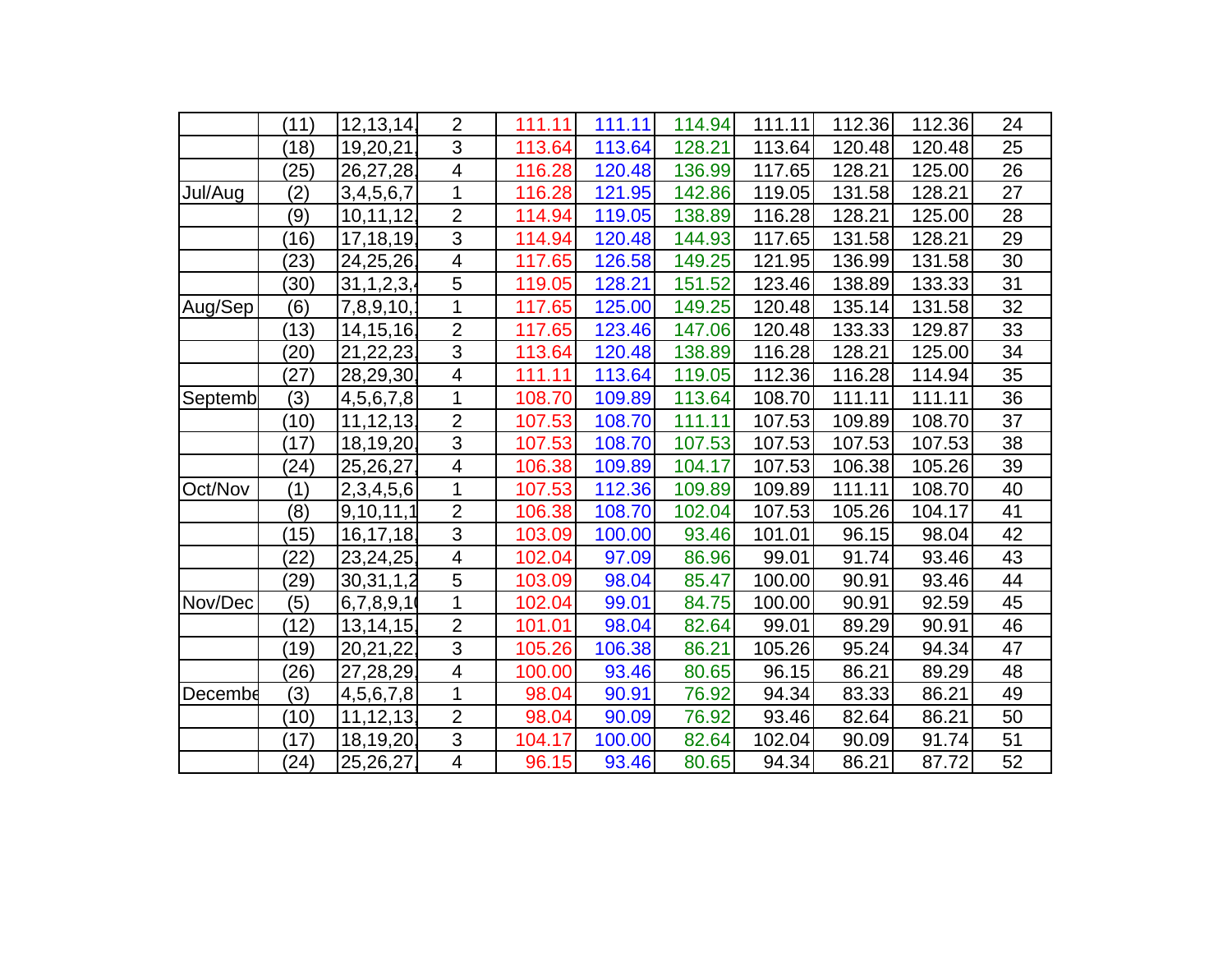|    | <b>Hancock</b>    |                |             |                                          |              |                   |           |                      |                                    |                      |               |
|----|-------------------|----------------|-------------|------------------------------------------|--------------|-------------------|-----------|----------------------|------------------------------------|----------------------|---------------|
|    | <b>TOWN</b>       | <b>STATION</b> | <b>ROAD</b> | <b>LOCATION</b>                          |              | <b>TYPE GROUP</b> |           |                      | AADT02 AADT03 AADT04 AADT05 AADT06 |                      |               |
| 09 | <b>AMHERST</b>    | 30202          | 0009X       | SR 9 NE/O SR 181                         | $C$ II       |                   |           |                      | 4430                               |                      | $\cdot$       |
| 09 | <b>AMHERST</b>    | 30207          | 0009X       | SR 9 W/O SR 181                          | $\mathbf C$  | $\mathbf{H}$      |           | $\bullet$            | 4590                               |                      | $\bullet$     |
| 09 | <b>AMHERST</b>    | 80100          | 0009X       | SR 9 @ CLIFTON TL                        | $C$ II       |                   |           | 4380                 | 4340                               |                      | $\bullet$     |
| 09 | <b>AMHERST</b>    | 30201          | 00635       | IR 635 (TANNERY LOOP) N/O SR 9           | $\mathsf{C}$ | -1                |           | $\ddot{\phantom{0}}$ | 90                                 |                      | $\bullet$     |
| 09 | <b>AMHERST</b>    | 30205          | 0181X       | SR 181 S/O SR 9                          | $C$ II       |                   |           | 300                  | 250                                |                      | $\bullet$     |
| 09 | <b>AURORA</b>     | 30106          |             | (PW) DURHAM LN SW/O SR 179               | $\mathbf C$  | $\mathbf I$       |           | $\bullet$            | 50                                 |                      | $\bullet$     |
| 09 | <b>AURORA</b>     | 30101          | 0009X       | SR 9 N/O SR 179                          | $C$ II       |                   |           | $\bullet$            | 4270                               |                      | $\bullet$     |
| 09 | <b>AURORA</b>     | 30107          | 0009X       | SR 9 W/O SR 179                          | $\mathbf{C}$ | $\mathbf{I}$      |           | $\cdot$              | 4590                               |                      | $\bullet$     |
| 09 | <b>AURORA</b>     | 46100          | 00629       | IR 629 (GREAT POND RD) @ GREAT POND TL   | $C$ II       |                   |           | $\ddot{\phantom{1}}$ | 180                                |                      | $\bullet$     |
| 09 | <b>AURORA</b>     | 30105          | 0179X       | SR 179 S/O DURHAM LN                     | C            | $II+III$          |           | 540                  | 490                                |                      | $\bullet$     |
| 09 | <b>AURORA</b>     | 32500          | 0179X       | SR 179 (WALTHAM RD) @ OSBORN TL          |              | $C$ II+III        |           | 460                  | 460                                |                      | $\bullet$     |
| 09 | <b>AURORA</b>     | 45803          | 320062      | OLD AIRLINE RD E/O IR629(GREAT POND RD)  | $C$ II       |                   |           | $\bullet$            | 230                                |                      | $\bullet$     |
| 09 | <b>BAR HARBOR</b> | 02000          |             | (PW)ENT TO SCHOOL NW/O SR233(EAGLE LAKE) |              | T ATR78700        |           |                      | 200                                |                      | $\bullet$     |
| 09 | <b>BAR HARBOR</b> | 02010          |             | (PW)ENT TO RV PKNG LOT N/O SR3(MT DESERT |              | T ATR78700        |           |                      | 120                                | $\bullet$            |               |
| 09 | <b>BAR HARBOR</b> | 00204          | 0003X       | SR 3 (EDEN ST) SE/O CAT FERRY ENT        | C            | ATR78700          |           |                      |                                    |                      | 9430          |
| 09 | <b>BAR HARBOR</b> | 00208          | 0003X       | SR 3 (EDEN) NW/O CAT FERRY ENT @ CUL     |              | ATR78700          |           | 10520                |                                    | $\cdot$              | 9110          |
| 09 | <b>BAR HARBOR</b> | 00601          | 0003X       | SR 3 (MAIN ST) N/O ATLANTIC AVE          | C            | ATR787            |           |                      |                                    | $\bullet$            | 8440          |
| 09 | <b>BAR HARBOR</b> | 01604          | 0003X       | SR 3 (EDEN ST) SE/O WEST ST              |              | ATR78700          |           | 10550                | 8950                               | $\ddot{\phantom{0}}$ | 8840          |
| 09 | <b>BAR HARBOR</b> | 01608          | 0003X       | SR 3 (EDEN ST) NW/O WEST ST              | T            | ATR78700          |           | 12020                | 10540                              |                      | 10030         |
| 09 | <b>BAR HARBOR</b> | 01904          | 0003X       | SR 3 (EDEN ST) SE/O COTTAGE ST           | T            | ATR78700          |           | 6780                 | 6210                               | $\bullet$            | 5730          |
| 09 | <b>BAR HARBOR</b> | 02001          | 0003X       | SR 3 (EDEN ST) N/O SR 233 (EAGLE LAKE)   | T            | ATR78700          |           |                      | 6320                               | $\ddot{\phantom{a}}$ | 5940          |
| 09 | <b>BAR HARBOR</b> | 02004          | 0003X       | SR 3 (MT DESERT ST) SE/O SR 3 (EDEN ST)  | T.           | ATR78700          |           | 8690                 | 7740                               |                      | 7070          |
| 09 | <b>BAR HARBOR</b> | 02207          | 0003X       | SR 3 (MT DESERT ST) W/O MAIN ST          | C            | ATR78700          |           | 6180                 |                                    | $\bullet$            | $\sim$ $\sim$ |
| 09 | <b>BAR HARBOR</b> | 02405          | 0003X       | SR 3 (MAIN ST) S/O HANCOCK ST            |              | ATR78700          |           | 6150                 |                                    | $\bullet$            | 6010          |
| 09 | <b>BAR HARBOR</b> | 03303          | 0003X       | SR 3 (MT DESERT ST) E/O LEDGELAWN AVE    |              | ATR78700          |           | 7340                 |                                    | $\bullet$            | 6580          |
| 09 | <b>BAR HARBOR</b> | 03307          | 0003X       | SR 3 (MT DESERT ST) W/O ROBERTS AVE      | C            | ATR78700          |           | 8970                 |                                    | $\cdot$              | 6920          |
| 09 | <b>BAR HARBOR</b> | 03405          | 0003X       | SR 3 (MAIN ST) S/O STANWOOD PLACE        |              | ATR78700          |           | 5460                 |                                    | $\cdot$              | 5740          |
| 09 | <b>BAR HARBOR</b> | 03505          | 0003X       | SR 3 (MAIN ST) S/O WAYMAN LN             |              | ATR78700          |           | 5460                 |                                    |                      | 5010          |
| 09 | <b>BAR HARBOR</b> | 04501          |             | 0003X SR 3 (MAIN ST) N/O PARK ST         | $\mathbf C$  | ATR78700          |           | 5070                 |                                    |                      | 5050          |
| 09 | <b>BAR HARBOR</b> | 04505          | 0003X       | SR 3 (MAIN ST) S/O PARK ST               | C            | ATR78700          |           | 4540                 |                                    | $\bullet$            |               |
| 09 | <b>BAR HARBOR</b> | 04604          | 0003X       | SR 3 (OTTER CREEK) SE/O CROMWELL HBR RD  |              | C ATR78700        |           | 4860                 |                                    | $\ddot{\phantom{a}}$ | 4560          |
| 09 | <b>BAR HARBOR</b> | 40601          | 0003X       | SR 3 N/O SR 102/198                      |              | T ATR78700        | $\bullet$ | $\sim$               |                                    | 13860                |               |
| 09 | <b>BAR HARBOR</b> | 40603          | 0003X       | SR 3 E/O SR 102/198                      |              | T ATR78700        |           | 9190                 |                                    | 7900                 | 7810          |
| 09 | <b>BAR HARBOR</b> | 41306          | 0003X       | SR 3 (OTTER CREEK RD) SW/O IR 570        |              | C ATR78700        |           | 2500                 |                                    |                      | 2310          |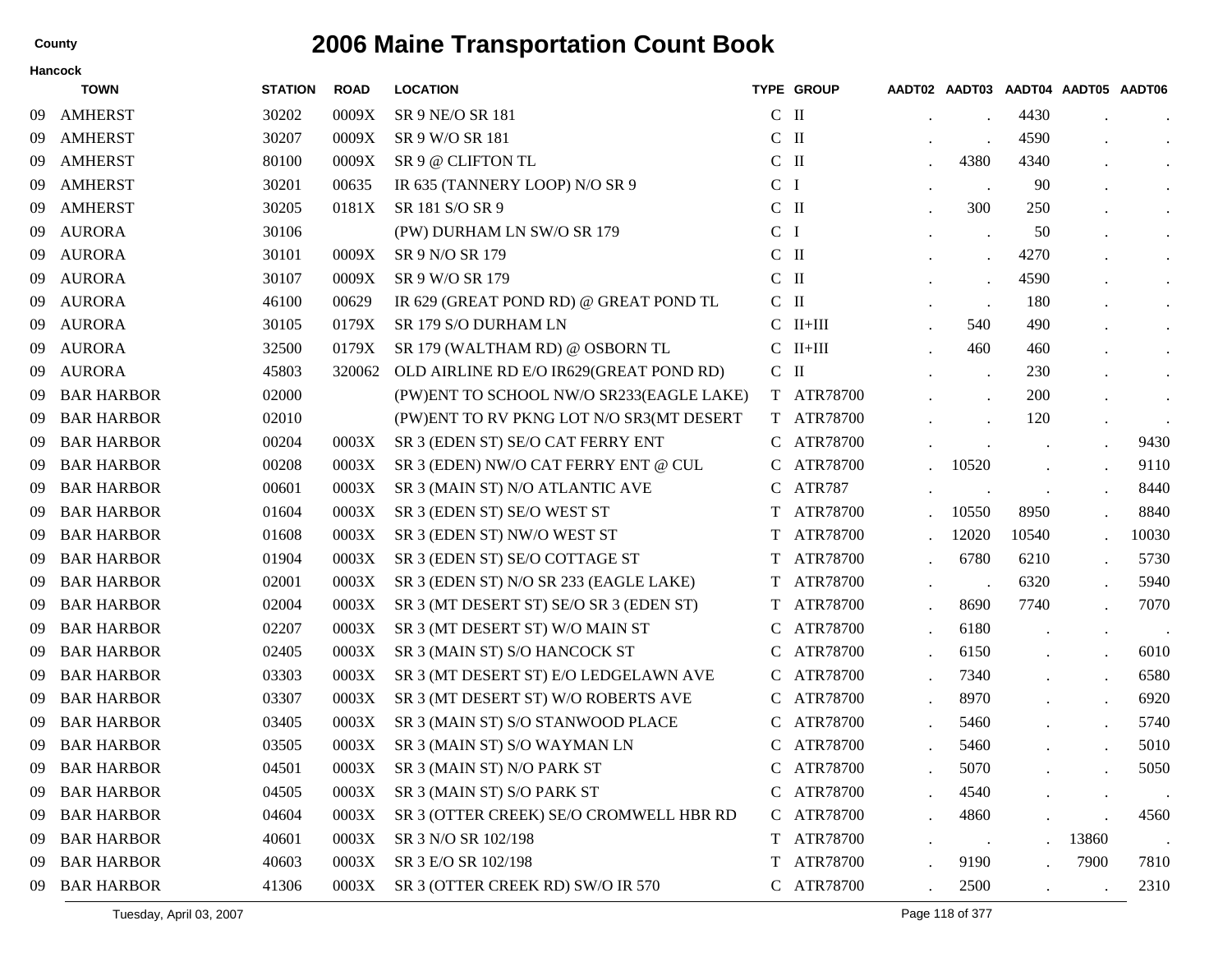| County | <b>2006 Maine Transportation Count Book</b> |  |
|--------|---------------------------------------------|--|
|        |                                             |  |

|     | <b>TOWN</b>       | <b>STATION</b> | <b>ROAD</b> | <b>LOCATION</b>                          |   | <b>TYPE GROUP</b> |       | AADT02 AADT03 AADT04 AADT05 AADT06 |                      |         |
|-----|-------------------|----------------|-------------|------------------------------------------|---|-------------------|-------|------------------------------------|----------------------|---------|
| -09 | <b>BAR HARBOR</b> | 41406          | 0003X       | SR 3 (OTTER CREEK) SW/O IR 543 (S JCT)   | C | ATR78700          | 2330  |                                    |                      |         |
| -09 | <b>BAR HARBOR</b> | 43904          | 0003X       | SR 3 SE/O IR 1577 (PARK LOOP RD)         |   | ATR78700          | 10360 |                                    |                      | 9350    |
| -09 | <b>BAR HARBOR</b> | 44501          | 0003X       | SR 3 N/O IR 524 (CROOKED RD)             | C | ATR78700          | 10480 |                                    | $\cdot$              | 8870    |
| -09 | <b>BAR HARBOR</b> | 45502          | 0003X       | SR 3 NE/O IR 776 (KNOX RD)               |   | ATR78700          | 9330  |                                    | $\cdot$              | 7960    |
| -09 | <b>BAR HARBOR</b> | 46003          | 0003X       | SR 3 E/O IR 537 (NORWAY DR)              | C | ATR78700          | 9220  |                                    | $\cdot$              | 7960    |
| -09 | <b>BAR HARBOR</b> | 60606          | 0003X       | SR 3 SW/O IR 545 (SCHOONER HEAD)         |   | ATR78700          | 3600  |                                    | $\cdot$              | 3360    |
| -09 | <b>BAR HARBOR</b> | 61003          | 0003X       | SR 3 E/O IR 1463 (OLD BAR HARBOR RD)     | C | ATR78700          | 10030 |                                    |                      | 8280    |
| -09 | <b>BAR HARBOR</b> | 42402          | 00520       | IR 520 (GILBERT FARM RD) NE/O SR 102/198 |   | ATR78700          | 550   |                                    |                      | 500     |
| -09 | <b>BAR HARBOR</b> | 45007          | 00520       | IR 520 (CROOKED RD) W/O IR 537 (NORWAY)  | C | ATR78700          | 1360  |                                    | $\bullet$            |         |
| -09 | <b>BAR HARBOR</b> | 44507          | 00524       | IR 524 (CROOKED RD) W/O IR 591 (DEWEY)   |   | ATR78700          | 1580  |                                    | $\cdot$              | 1280    |
| -09 | <b>BAR HARBOR</b> | 40803          | 00526       | IR 526 (CROOKED RD) E/O SR 102/198       | C | ATR78700          | 880   |                                    |                      | 850     |
| -09 | <b>BAR HARBOR</b> | 45006          | 00537       | IR 537 (NORWAY DR) SW/O IR 520 (CROOKED) |   | ATR78700          | 590   |                                    |                      | 590     |
| -09 | <b>BAR HARBOR</b> | 46005          | 00537       | IR 537 (NORWAY DR) S/O SR 3              | C | ATR78700          | 530   |                                    |                      | 470     |
| -09 | <b>BAR HARBOR</b> | 41505          | 00538       | IR 538(PARK LOOP) S/O IR543(OTTER CLIFF) |   | ATR78700          | 1180  |                                    | $\bullet$            | $\cdot$ |
| -09 | <b>BAR HARBOR</b> | 43800          | 00538       | IR 538 (PARK LOOP RD)(OW) @ MT DESERT TL | C | ATR78700          | 1110  |                                    |                      | 900     |
| -09 | <b>BAR HARBOR</b> | 53105          | 00538       | IR 538 (PARK LOOP RD) S/O IR 877         |   | ATR78700          | 3020  |                                    |                      | 2440    |
| -09 | <b>BAR HARBOR</b> | 04307          | 00540       | CROMWELL HARBOR RD W/O LEDGELAWN AVE     |   | C ATR78700        | 1220  |                                    |                      | 1120    |
| -09 | <b>BAR HARBOR</b> | 04608          | 00540       | CROMWELL HRB RD NW/O SR 3 (OTTER CREEK)  |   | C ATR78700        | 1340  |                                    | $\cdot$              | 1350    |
| -09 | <b>BAR HARBOR</b> | 03305          | 00543       | LEDGELAWN AVE S/O SR 3 (MT DESERT ST)    | C | ATR78700          | 2000  |                                    |                      | 1760    |
| -09 | <b>BAR HARBOR</b> | 04200          | 00543       | PARK LOOP RD @ CROMWELL BROOK BR         |   | ATR78700          |       |                                    | $\cdot$              | 530     |
| -09 | <b>BAR HARBOR</b> | 04301          | 00543       | LEDGELAWN AVE N/O CROMWELL HARBOR RD     |   | C ATR78700        | 1010  |                                    | $\ddot{\phantom{a}}$ | 1090    |
| -09 | <b>BAR HARBOR</b> | 41301          | 00543       | IR 543 (PARK LOOP RD)(OW) N/O IR 570     |   | ATR78700          | 1320  |                                    | $\cdot$              | 1050    |
| -09 | <b>BAR HARBOR</b> | 41305          | 00543       | IR 543(PK LOOP)(OW) S/O SR3 OVRPAS B5380 | C | ATR78700          | 1430  |                                    | $\bullet$            | 1200    |
| -09 | <b>BAR HARBOR</b> | 41405          | 00543       | IR 543 (OTTER CLIFF) S/O SR 3 (S JCT)    |   | ATR78700          | 540   |                                    |                      | 510     |
| -09 | <b>BAR HARBOR</b> | 41501          | 00543       | IR 543(PK LOOP)(OW) N/O IR538(OTTER CLIF | C | ATR78700          | 1520  |                                    |                      | 1160    |
| -09 | <b>BAR HARBOR</b> | 60604          | 00545       | IR 545 (SCHOONER HEAD) SE/O SR 3         |   | ATR78700          | 1100  |                                    | $\cdot$              |         |
| -09 | <b>BAR HARBOR</b> | 61302          | 00546       | IR 546(INDIAN PT RD) NE/O IR552(OAKHILL) |   | ATR78700          | 790   |                                    |                      | 730     |
| 09  | <b>BAR HARBOR</b> | 45703          | 00549       | IR 549 (CADILLAC MT) E/O IR 538(PARK LP) |   | ATR78700          | 1970  |                                    |                      | 1600    |
| -09 | <b>BAR HARBOR</b> | 02005          | 00586       | KEBO ST S/O SR 3 (MT DESERT ST)          | T | ATR78700          | 540   | 540                                |                      | 410     |
| -09 | <b>BAR HARBOR</b> | 01602          | 00599       | WEST ST NE/O SR 3 (EDEN ST)              |   | T ATR78700        | 3560  | 3200                               |                      | 3540    |
| -09 | <b>BAR HARBOR</b> | 01606          | 00599       | WEST ST EXT SW/O SR 3 (EDEN ST)          |   | T ATR78700        |       | 950                                | $\cdot$              |         |
| -09 | <b>BAR HARBOR</b> | 03003          | 00599       | WEST ST E/O BRIDGE ST                    |   | C ATR78700        | 4040  | $\ddot{\phantom{0}}$               |                      | 3630    |
| -09 | <b>BAR HARBOR</b> | 40606          | 00771       | IR 771 (OLD COUNTY RD) SW/O SR 3 (N JCT) |   | T ATR78700        |       |                                    | 560                  |         |
| 09  | <b>BAR HARBOR</b> | 45505          | 00776       | IR 776 (KNOX RD) S/O SR 3                |   | C ATR78700        | 890   |                                    |                      | 910     |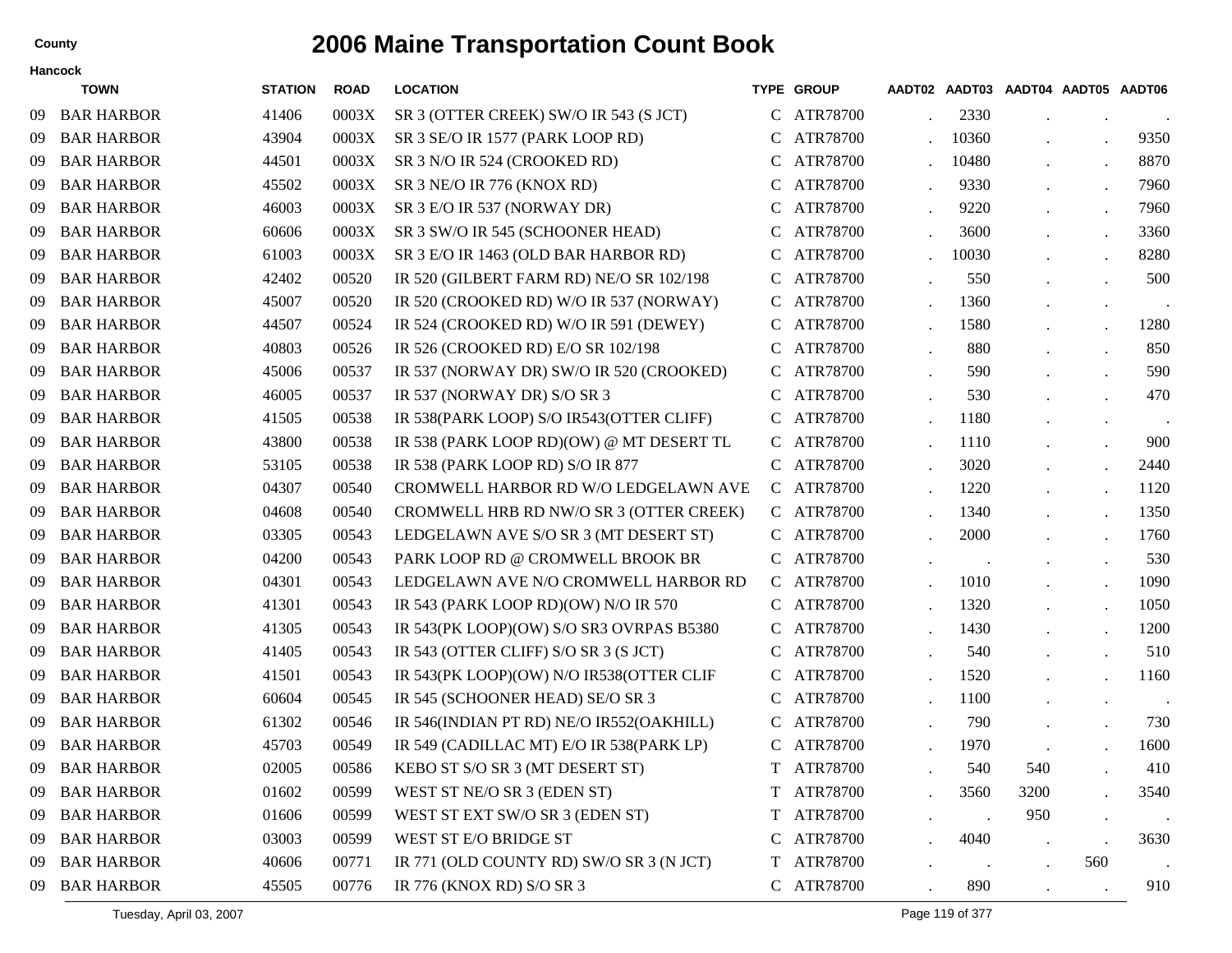|     | <b>TOWN</b>       | <b>STATION</b> | <b>ROAD</b> | <b>LOCATION</b>                          |                | <b>TYPE GROUP</b> |                      | AADT02 AADT03 AADT04 AADT05 AADT06 |                      |      |
|-----|-------------------|----------------|-------------|------------------------------------------|----------------|-------------------|----------------------|------------------------------------|----------------------|------|
| -09 | <b>BAR HARBOR</b> | 53102          | 00877       | IR 877 (PARK LOOP RD) NE/O IR 538        |                | C ATR78700        | 1230                 |                                    |                      | 940  |
| 09  | <b>BAR HARBOR</b> | 40605          | 0102X       | SR 102/198 S/O SR 3                      | T.             | $II+III$          | 8730                 |                                    | 7410                 | 7260 |
| 09  | <b>BAR HARBOR</b> | 40805          | 0102X       | SR 102/198 S/O IR 526 (CROOKED RD)       |                | $C$ II+III        | 8330                 |                                    | $\ddot{\phantom{a}}$ | 8010 |
| 09  | <b>BAR HARBOR</b> | 00505          | 01510       | MAIN ST S/O COTTAGE ST                   | C              | ATR78700          | 8120                 |                                    | $\ddot{\phantom{a}}$ |      |
| 09  | <b>BAR HARBOR</b> | 00105          | 01516       | SCHOOL ST(OW) S/O SR 3 (MT DESERT ST)    |                | C ATR787          |                      |                                    |                      | 640  |
| 09  | <b>BAR HARBOR</b> | 03903          | 01517       | PARK ST E/O GLEN MARY RD                 | C              | ATR78700          | 330                  |                                    |                      | 260  |
| 09  | <b>BAR HARBOR</b> | 04507          | 01517       | PARK ST W/O SR 3 (MAIN ST)               | C              | ATR78700          | 1340                 |                                    | $\ddot{\phantom{a}}$ | 1130 |
| 09  | <b>BAR HARBOR</b> | 03407          | 01519       | PLEASANT ST W/O SR 3 (MAIN ST)           | C              | ATR78700          | 650                  |                                    | $\ddot{\phantom{a}}$ | 510  |
| 09  | <b>BAR HARBOR</b> | 04503          | 01527       | LIVINGSTON RD E/O SR 3 (MAIN ST)         | C              | ATR78700          | 160                  |                                    | $\ddot{\phantom{a}}$ | 160  |
| 09  | <b>BAR HARBOR</b> | 03503          | 01532       | WAYMAN LN E/O SR 3 (MAIN ST)             | C              | ATR78700          | 520                  | $\bullet$                          | $\ddot{\phantom{a}}$ | 500  |
| 09  | <b>BAR HARBOR</b> | 00507          | 01544       | <b>COTTAGE ST W/O MAIN ST</b>            | C              | ATR78700          | 5290                 |                                    | $\ddot{\phantom{a}}$ | 4980 |
| 09  | <b>BAR HARBOR</b> | 01903          | 01544       | COTTAGE ST E/O SR 3 (EDEN ST)            | T              | ATR78700          | 6360                 | 5270                               |                      | 5720 |
| 09  | <b>BAR HARBOR</b> | 03301          | 01550       | ROBERTS AVE N/O SR 3 (MT DSESERT ST)     | C              | ATR78700          | 680                  | $\cdot$                            |                      | 620  |
| 09  | <b>BAR HARBOR</b> | 43905          | 01577       | IR 1577 (PARK LOOP RD) S/O SR 3          | C              | ATR78700          | 2860                 |                                    | $\ddot{\phantom{a}}$ | 1950 |
| 09  | <b>BAR HARBOR</b> | 50301          | 01577       | IR 1577 (PARK LOOP RD) N/O IR 538        |                | C ATR78700        | 2210                 |                                    | $\ddot{\phantom{a}}$ | 1680 |
| 09  | <b>BAR HARBOR</b> | 00807          | 0233X       | SR 233 (EAGLE LAKE RD) W/O CLEFTSTONE RD |                | C ATR78700        |                      |                                    |                      | 4680 |
| 09  | <b>BAR HARBOR</b> | 02008          | 0233X       | SR 233 (EAGLE LAKE RD) NW/O KEBO ST      |                | T ATR78700        | 5180                 | 4580                               | $\ddot{\phantom{a}}$ | 4600 |
| 09  | <b>BAR HARBOR</b> | 50306          | 0233X       | SR 233 SW/O IR 538 (PARK LOOP RD)        |                | C ATR78700        | $\ddot{\phantom{a}}$ | $\ddot{\phantom{0}}$               |                      | 4250 |
| 09  | <b>BLUE HILL</b>  | 33800          | 0015X       | SR 15 @ PENOBSCOT TL                     | $C$ II         |                   | 2130                 | $\ddot{\phantom{a}}$               |                      | 2260 |
| 09  | <b>BLUE HILL</b>  | 35301          | 0015X       | SR 15 N/O IR 1387 (ACKLEY FARM RD)       | $C$ II         |                   |                      | $\cdot$                            |                      | 2420 |
| 09  | <b>BLUE HILL</b>  | 45908          | 0015X       | SR 15 NW/O IR 1173 (HIGH ST)             | $C$ II         |                   | 1530                 |                                    | $\ddot{\phantom{a}}$ | 1860 |
| 09  | <b>BLUE HILL</b>  | 49008          | 0015X       | SR 15 NW/O SR 172/176                    | $C$ II         |                   | 1790                 |                                    | $\ddot{\phantom{a}}$ | 2150 |
| 09  | <b>BLUE HILL</b>  | 49502          | 0015X       | SR 15/172/176 NE/O IR 448                |                | $C$ II+III        | 7150                 |                                    | $\ddot{\phantom{0}}$ | 7820 |
| 09  | <b>BLUE HILL</b>  | 49506          | 0015X       | SR 15/176 SW/O SR 172/175                |                | $C$ II+III        | 4400                 | $\ddot{\phantom{a}}$               | $\ddot{\phantom{a}}$ | 4810 |
| 09  | <b>BLUE HILL</b>  | 50504          | 0015X       | SR 15 SE/O IR 1386 (TAMWORTH FARM RD)    | $C$ II         |                   | 1300                 |                                    | $\ddot{\phantom{a}}$ | 1590 |
| 09  | <b>BLUE HILL</b>  | 50508          | 0015X       | SR 15 NW/O IR 1386 (TAMWORTH FARM RD)    | $C$ II         |                   | 1030                 | $\ddot{\phantom{a}}$               | $\ddot{\phantom{0}}$ | 1230 |
| 09  | <b>BLUE HILL</b>  | 78602          | 0015X       | SR 15/172/176 NE/O IR 1173 (HIGH ST)     |                | $C$ II+III        | 7190                 |                                    | $\ddot{\phantom{0}}$ | 7880 |
| 09  | <b>BLUE HILL</b>  | 79100          | 0015X       | SR 15/176 @ SEDGWICK TL                  | $\mathcal{C}$  | $II+III$          | 3760                 |                                    | $\ddot{\phantom{a}}$ | 3780 |
| -09 | <b>BLUE HILL</b>  | 42604          | 00376       | IR 376 (CONARY POINT RD) SE/O SR 176     |                | $C$ III           | 390                  |                                    | $\ddot{\phantom{a}}$ | 330  |
| 09  | <b>BLUE HILL</b>  | 42601          | 00380       | IR 380 (JAY CARTER RD) N/O SR 176        |                | $C$ II+III        | 160                  |                                    | $\ddot{\phantom{a}}$ | 160  |
| 09  | <b>BLUE HILL</b>  | 79307          | 00386       | IR 386 (MOUNTAIN RD) W/O SR 172          | $C$ II         |                   | 720                  | $\ddot{\phantom{a}}$               | $\Box$               | 670  |
| 09  | <b>BLUE HILL</b>  | 49508          | 00448       | IR 448 (BEECH HILL RD) NW/O SR 15/176    | $C$ II         |                   | 1940                 |                                    | $\cdot$              | 1860 |
| 09  | <b>BLUE HILL</b>  | 45906          | 01173       | IR 1173 (HIGH ST) SW/O SR 15             | $C$ I          |                   |                      |                                    |                      | 820  |
| 09  | <b>BLUE HILL</b>  | 78601          | 01173       | IR 1173 (HIGH ST) N/O SR 15/172/176      | C <sub>1</sub> |                   |                      |                                    |                      | 1690 |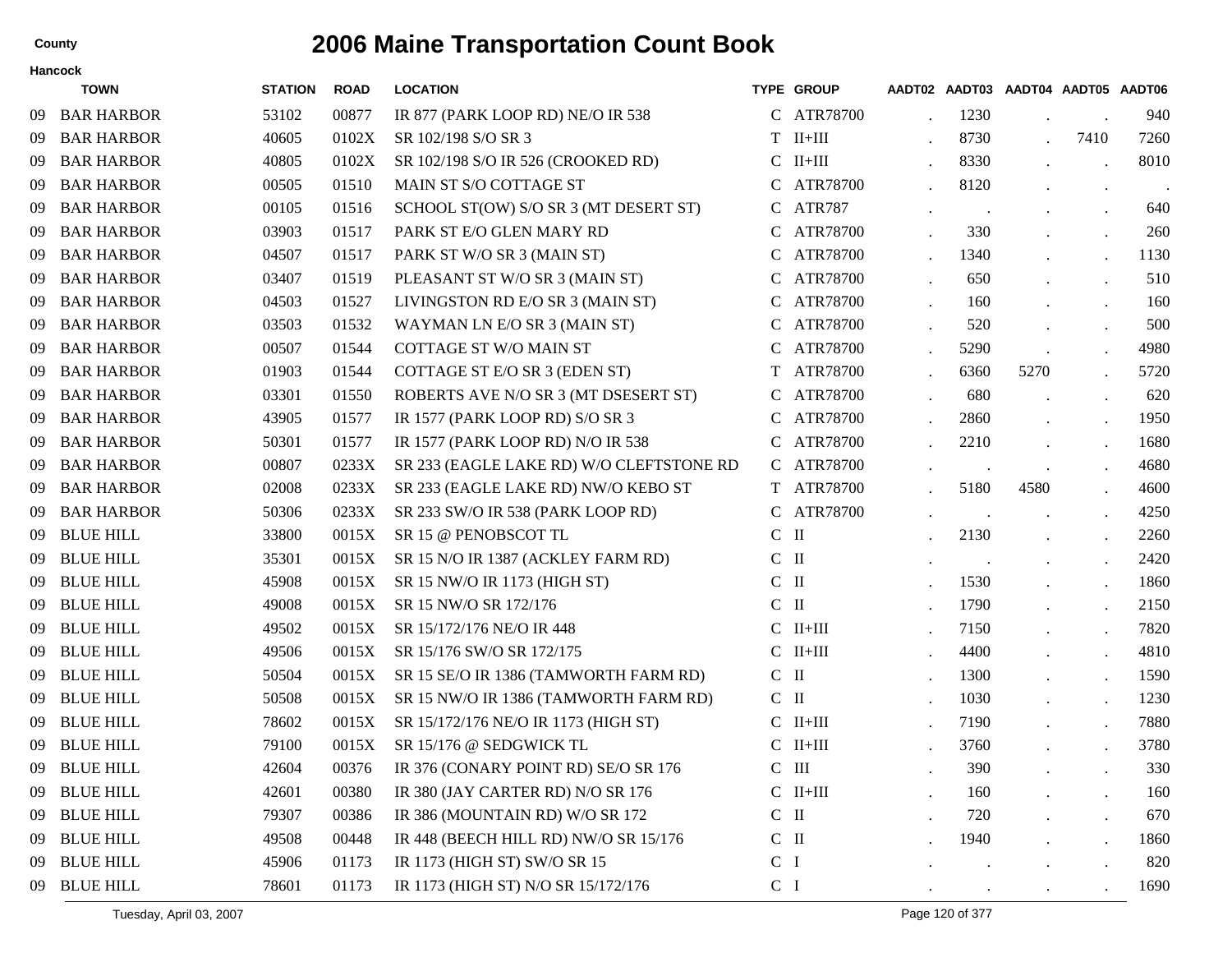| <b>TOWN</b>        | <b>STATION</b> | <b>ROAD</b> | <b>LOCATION</b>                          |                                                                  |                                                                                                                                                                                                                                                                                                                                                                                                                                                                                                      |         |                      |                      |                                    |
|--------------------|----------------|-------------|------------------------------------------|------------------------------------------------------------------|------------------------------------------------------------------------------------------------------------------------------------------------------------------------------------------------------------------------------------------------------------------------------------------------------------------------------------------------------------------------------------------------------------------------------------------------------------------------------------------------------|---------|----------------------|----------------------|------------------------------------|
| <b>BLUE HILL</b>   | 50507          | 01386       | IR 1386 (TAMWORTH FARM RD) W/O SR 15     |                                                                  |                                                                                                                                                                                                                                                                                                                                                                                                                                                                                                      | 370     |                      |                      | 280                                |
| <b>BLUE HILL</b>   | 78605          | 01458       | IR 1458 (PARKER PT RD) S/O SR 15/172/176 |                                                                  |                                                                                                                                                                                                                                                                                                                                                                                                                                                                                                      |         |                      |                      | 1200                               |
| <b>BLUE HILL</b>   | 35201          | 01681       | IR 1681 (HINKLEY RIDGE RD) N/O SR 177    |                                                                  |                                                                                                                                                                                                                                                                                                                                                                                                                                                                                                      | 1370    |                      |                      | 1280                               |
| <b>BLUE HILL</b>   | 32101          | 0172X       | SR 172/175 N/O SR 175                    | $\mathsf{C}$                                                     |                                                                                                                                                                                                                                                                                                                                                                                                                                                                                                      | 2890    | $\ddot{\phantom{a}}$ |                      | 3270                               |
| <b>BLUE HILL</b>   | 32105          | 0172X       | SR 172 S/O SR 175                        |                                                                  |                                                                                                                                                                                                                                                                                                                                                                                                                                                                                                      | 1300    |                      | $\bullet$            | 1400                               |
| <b>BLUE HILL</b>   | 49504          | 0172X       | SR 172/175 SE/O SR 15/176                | $\mathsf{C}$                                                     |                                                                                                                                                                                                                                                                                                                                                                                                                                                                                                      | 4290    | $\cdot$              |                      | 4630                               |
| <b>BLUE HILL</b>   | 60701          | 0172X       | SR 172 N/O SR 176                        |                                                                  |                                                                                                                                                                                                                                                                                                                                                                                                                                                                                                      | 4800    |                      |                      | 5400                               |
| <b>BLUE HILL</b>   | 79302          | 0172X       | SR 172 NE/O IR 386 (MOUNTAIN RD)         |                                                                  |                                                                                                                                                                                                                                                                                                                                                                                                                                                                                                      | 4570    | $\bullet$            | $\ddot{\phantom{0}}$ | $\sim$                             |
| <b>BLUE HILL</b>   | 81100          | 0172X       | SR 172 @ SURRY TL                        |                                                                  |                                                                                                                                                                                                                                                                                                                                                                                                                                                                                                      | 3950    |                      |                      | 4360                               |
| <b>BLUE HILL</b>   | 30800          | 0175X       | SR 175 @ BROOKLIN TL                     | C                                                                |                                                                                                                                                                                                                                                                                                                                                                                                                                                                                                      | 1410    |                      |                      | 1260                               |
| <b>BLUE HILL</b>   | 32104          | 0175X       | SR 175 SE/O IR 1458 (PARKER POINT RD)    | C                                                                |                                                                                                                                                                                                                                                                                                                                                                                                                                                                                                      | $\cdot$ |                      |                      | 1800                               |
| <b>BLUE HILL</b>   | 32008          | 0176X       | SR 176 NW/O IR 384 (WOODS POINT LN)(PW)  |                                                                  |                                                                                                                                                                                                                                                                                                                                                                                                                                                                                                      | 820     |                      |                      | 960                                |
| <b>BLUE HILL</b>   | 42603          | 0176X       | SR 176 E/O IR 380 (WITHAM RD) @ CAUSEWAY |                                                                  |                                                                                                                                                                                                                                                                                                                                                                                                                                                                                                      | 780     |                      | $\bullet$            | 830                                |
| <b>BLUE HILL</b>   | 60704          | 0176X       | SR 176 (E BLUE HILL RD) SE/O IR 2250     |                                                                  |                                                                                                                                                                                                                                                                                                                                                                                                                                                                                                      | 1450    | $\bullet$            | $\bullet$            | 1520                               |
| <b>BLUE HILL</b>   | 35205          | 0177X       | SR 177 S/O IR 1386 (TAMWORTH RD)         |                                                                  |                                                                                                                                                                                                                                                                                                                                                                                                                                                                                                      | 1820    |                      | $\bullet$            | 1920                               |
| <b>BLUE HILL</b>   | 78603          | 0177X       | SR 177 E/O IR 1173 (HIGH ST)             |                                                                  |                                                                                                                                                                                                                                                                                                                                                                                                                                                                                                      | 1580    | $\ddot{\phantom{a}}$ | $\cdot$              | 1680                               |
| <b>BLUE HILL</b>   | 78607          | 0177X       | SR 177 W/O IR 1173 (HIGH ST)             |                                                                  |                                                                                                                                                                                                                                                                                                                                                                                                                                                                                                      |         |                      |                      | 1980                               |
| <b>BLUE HILL</b>   | 79000          | 0177X       | SR 177 @ PENOBSCOT TL                    | C                                                                |                                                                                                                                                                                                                                                                                                                                                                                                                                                                                                      | 930     | $\cdot$              |                      | 850                                |
| <b>BROOKLIN</b>    | 32802          | 00440       | IR 440 (RIVER RD) NE/O SR 175            | C                                                                |                                                                                                                                                                                                                                                                                                                                                                                                                                                                                                      | 330     |                      | $\bullet$            | 260                                |
| <b>BROOKLIN</b>    | 44101          | 00442       | IR 442 (OLD COUNTY RD) N/O SR 175        | C                                                                |                                                                                                                                                                                                                                                                                                                                                                                                                                                                                                      | 100     | $\cdot$              | $\bullet$            | 120                                |
| <b>BROOKLIN</b>    | 32404          | 00449       | IR 449(NASKEAG RD) SE/O IR 1485(MTN ASH) |                                                                  |                                                                                                                                                                                                                                                                                                                                                                                                                                                                                                      | 1000    |                      | $\bullet$            | 1050                               |
| <b>BROOKLIN</b>    | 58804          | 00449       | IR 449 (NASKEAG RD) SE/O IR 444(BACK RD) |                                                                  |                                                                                                                                                                                                                                                                                                                                                                                                                                                                                                      | 350     | $\cdot$              | $\cdot$              | 320                                |
| <b>BROOKLIN</b>    | 43705          | 00451       | IR 451 (POODUCK RD) S/O IR 449 (NASKEAG) |                                                                  |                                                                                                                                                                                                                                                                                                                                                                                                                                                                                                      | 130     |                      |                      | 130                                |
| <b>BROOKLIN</b>    | 44002          | 01187       | IR 1187 (HILLSIDE) NE/O IR 449 (NASKEAG) | $\mathsf{C}$                                                     |                                                                                                                                                                                                                                                                                                                                                                                                                                                                                                      | 110     | $\bullet$            | $\bullet$            | $\sim$                             |
| <b>BROOKLIN</b>    | 32301          | 0175X       | SR 175 (S BLUE HILL RD) N/O IR 1700      | C                                                                |                                                                                                                                                                                                                                                                                                                                                                                                                                                                                                      | 1020    |                      | $\bullet$            | 1110                               |
| <b>BROOKLIN</b>    | 32402          | 0175X       | SR 175 (S BLUE HILL RD) NE/O IR 449      | C                                                                |                                                                                                                                                                                                                                                                                                                                                                                                                                                                                                      | 1260    | $\cdot$              | $\bullet$            | 1560                               |
| <b>BROOKLIN</b>    | 32407          | 0175X       | SR 175 (S BLUE HILL RD) W/O IR 449       | C                                                                |                                                                                                                                                                                                                                                                                                                                                                                                                                                                                                      | 990     |                      | $\bullet$            | 1300                               |
| <b>BROOKLIN</b>    | 32805          | 0175X       | SR 175 S/O IR 440 (RIVER RD)             | C                                                                |                                                                                                                                                                                                                                                                                                                                                                                                                                                                                                      | 660     |                      |                      | 710                                |
|                    | 32808          |             |                                          |                                                                  |                                                                                                                                                                                                                                                                                                                                                                                                                                                                                                      | 730     |                      |                      | 730                                |
| <b>BROOKLIN</b>    | 43308          | 0175X       | SR 175 NW/O IR 1269 (STEAM BOAT RD)      | $\mathsf{C}$                                                     |                                                                                                                                                                                                                                                                                                                                                                                                                                                                                                      | 640     |                      |                      | 670                                |
| <b>BROOKLIN</b>    | 44103          | 0175X       | SR 175 E/O IR 442 (OLD COUNTY RD)        |                                                                  |                                                                                                                                                                                                                                                                                                                                                                                                                                                                                                      | 1180    | $\cdot$              | $\Box$               | 1370                               |
| <b>BROOKSVILLE</b> | 32705          | 0015X       | SR 15/175 S/O SR 175                     |                                                                  |                                                                                                                                                                                                                                                                                                                                                                                                                                                                                                      | 2930    | $\bullet$            | $\bullet$            | 2860                               |
| <b>BROOKSVILLE</b> | 35006          | 00414       | IR 414 (VARNUMVILLE RD) SW/O SR 176      |                                                                  |                                                                                                                                                                                                                                                                                                                                                                                                                                                                                                      | 470     | $\cdot$              | $\cdot$              | 450                                |
| <b>BROOKSVILLE</b> | 34407          | 00416       | IR 416 (CAPE ROSIER RD) W/O SR 176       |                                                                  |                                                                                                                                                                                                                                                                                                                                                                                                                                                                                                      | 780     | $\cdot$              |                      | 620                                |
|                    | 09 BROOKLIN    |             |                                          | <b>Hancock</b><br>0175X SR 175 NW/O IR 440 (RIVER RD) @ BR# 3216 | <b>TYPE GROUP</b><br>$C$ II<br>$C$ III<br>$C$ II<br>$\mathbf{I}$<br>$C$ II<br>$\mathbf{I}$<br>$C$ II+III<br>$C$ III<br>$C$ II+III<br>$\mathbf{III}$<br>$\mathbf{m}$<br>$C$ II+III<br>$C$ II+III<br>$C$ II+III<br>$C$ II<br>$C$ II<br>$C$ II<br>$\mathbf{I}$<br>$\mathbf{III}$<br>$\mathbf{m}$<br>$C$ III<br>$C$ III<br>$C$ III<br>$\mathop{\rm III}$<br>$\mathbf{H}$<br>$\mathbf{m}$<br>$\mathbf{H}$<br>$\mathop{\rm III}$<br>$C$ III<br>$\mathbf{I}$<br>$C$ III<br>$C$ II+III<br>$C$ III<br>$C$ III |         |                      |                      | AADT02 AADT03 AADT04 AADT05 AADT06 |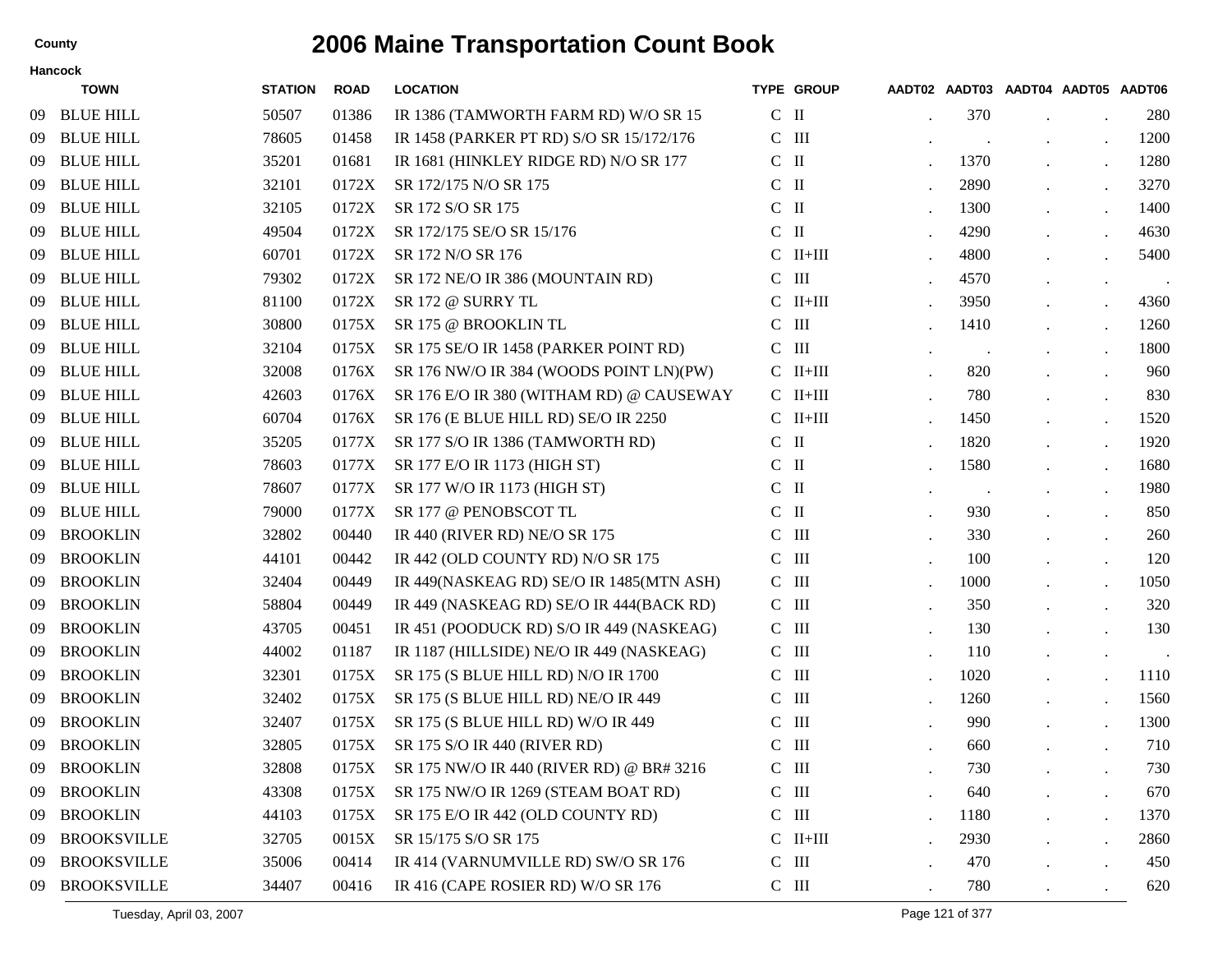|     | Hancock            |                |             |                                           |                |                   |                                    |                      |      |        |
|-----|--------------------|----------------|-------------|-------------------------------------------|----------------|-------------------|------------------------------------|----------------------|------|--------|
|     | <b>TOWN</b>        | <b>STATION</b> | <b>ROAD</b> | <b>LOCATION</b>                           |                | <b>TYPE GROUP</b> | AADT02 AADT03 AADT04 AADT05 AADT06 |                      |      |        |
| -09 | <b>BROOKSVILLE</b> | 34702          | 00416       | IR 416(CAPE ROSIER) NE/O IR419(WIRE COVE  |                | $C$ III           | 470                                |                      |      | 390    |
| -09 | <b>BROOKSVILLE</b> | 44405          | 00427       | IR 427 (HERRICKS RD) S/O SR 176           |                | $C$ III           | 410                                |                      |      | 350    |
| 09  | <b>BROOKSVILLE</b> | 32704          | 00436       | IR 436 (OLD COUNTY RD) SE/O SR 15/175     |                | $C$ II+III        | 320                                |                      |      | 210    |
| -09 | <b>BROOKSVILLE</b> | 34502          | 01748       | IR 1748 (GOOSE FALLS RD) NE/O IR 419      |                | $C$ III           | $\,$ .                             |                      |      | 70     |
| 09  | <b>BROOKSVILLE</b> | 32708          | 0175X       | SR 175 NW/O SR 15                         |                | $C$ III           | 1320                               |                      |      | 1190   |
| 09  | <b>BROOKSVILLE</b> | 34301          | 0175X       | SR 175 (BAGADUCE RD) N/O SR 176           |                | $C$ III           | 580                                | $\ddot{\phantom{0}}$ |      | 430    |
| 09  | <b>BROOKSVILLE</b> | 35002          | 0175X       | SR 175/176 NE/O SR 176@PENOB TL @BR#3628  |                | $C$ II+III        | 1350                               |                      |      | 1270   |
| -09 | <b>BROOKSVILLE</b> | 34307          | 0176X       | SR 176 (COASTAL RD) W/O SR 175            |                | $C$ III           | 1240                               | $\ddot{\phantom{0}}$ |      | 1030   |
| 09  | <b>BROOKSVILLE</b> | 34401          | 0176X       | SR 176 N/O IR 416 (CAPE ROSIER RD)        |                | $C$ III           | 670                                |                      |      | 630    |
| 09  | <b>BROOKSVILLE</b> | 34405          | 0176X       | SR 176 S/O IR 416 (CAPE ROSIER RD)        |                | $C$ III           | 950                                | $\ddot{\phantom{0}}$ |      | 740    |
| 09  | <b>BROOKSVILLE</b> | 35008          | 0176X       | SR 176 NW/O IR 1289 (YOUNGS POINT RD)     |                | $C$ III           | 660                                |                      |      | 650    |
| -09 | <b>BROOKSVILLE</b> | 44407          | 0176X       | SR 176 (BROOKSVILLE) W/O IR 427 (HERRICK) |                | $C$ III           |                                    |                      |      | 970    |
| 09  | <b>BUCKSPORT</b>   | 00300          | 0001X       | US 1/SR 3/15 (MAIN ST) @ CUL              |                | $C$ II            | 13080                              |                      |      |        |
| 09  | <b>BUCKSPORT</b>   | 00603          | 0001X       | US 1/SR 3/15(MAIN) E/O US 1/SR 3(BRIDGE)  |                | $C$ II            | $\bullet$                          | $\bullet$            |      | 14910  |
| 09  | <b>BUCKSPORT</b>   | 00705          | 0001X       | US 1/SR 3 (BRIDGE) S/O SR 15 @ VERONA TL  |                | $C$ II            | 9900                               | $\ddot{\phantom{0}}$ |      | 10630  |
| 09  | <b>BUCKSPORT</b>   | 00104          | 0015X       | SR 15 (MAIN ST) SE/O MCDONALD ST          | C <sub>1</sub> |                   | 8290                               | $\ddot{\phantom{0}}$ |      | 8060   |
| 09  | <b>BUCKSPORT</b>   | 00108          | 0015X       | SR 15 (MAIN ST) NW/O MCDONALD ST          | C <sub>I</sub> |                   | 7340                               |                      |      | 7230   |
| 09  | <b>BUCKSPORT</b>   | 00807          | 0015X       | SR 15 (MAIN ST) W/O BRIDGE ST             | C <sub>I</sub> |                   | 11890                              | $\bullet$            |      | 12350  |
| 09  | <b>BUCKSPORT</b>   | 02807          | 0015X       | SR 15 (MAIN ST) W/O CENTRAL ST            | C <sub>I</sub> |                   | 10370                              |                      |      | $\sim$ |
| 09  | <b>BUCKSPORT</b>   | 04808          | 0015X       | SR 15 (MAIN ST) NW/O FRANKLIN ST          | C <sub>I</sub> |                   | 5190                               |                      |      | 5220   |
| 09  | <b>BUCKSPORT</b>   | 04900          | 0015X       | SR 15 (MAIN ST) @ CUL                     | C <sub>1</sub> |                   | 4940                               |                      |      | 4980   |
| 09  | <b>BUCKSPORT</b>   | 36900          | 0015X       | SR 15 (RIVER RD) @ ORRINGTON TL           | C <sub>I</sub> |                   | 5310                               | 5170                 | 5350 | 5080   |
| 09  | <b>BUCKSPORT</b>   | 55101          | 0015X       | SR 15 N/O IR 304 (TOWN FARM RD)           | C <sub>I</sub> |                   | 4270                               |                      |      | 4370   |
| 09  | <b>BUCKSPORT</b>   | 55105          | 0015X       | SR 15 S/O IR 304 (TOWN FARM RD)           | C <sub>1</sub> |                   | 4310                               |                      |      | 4490   |
| 09  | <b>BUCKSPORT</b>   | 36708          | 00303       | IR 303(MILLVALE) NW/O IR 309(BUCKS MILL)  |                | $C$ II            | 1090                               |                      |      | 1110   |
| 09  | <b>BUCKSPORT</b>   | 44804          | 00303       | IR 303 (MILL VALE RD) SE/O SR 15 (RIVER)  |                | $C$ II            | 980                                | $\ddot{\phantom{0}}$ |      | 920    |
| 09  | <b>BUCKSPORT</b>   | 55103          | 00304       | IR 304 (TOWN FARM RD) E/O SR 15           |                | $C$ II            | $\blacksquare$ .                   |                      |      | 210    |
| 09  | <b>BUCKSPORT</b>   | 00101          | 00307       | MCDONALD ST N/O SR 15 (MAIN ST)           | C <sub>1</sub> |                   | 810                                |                      |      | 710    |
|     | 09 BUCKSPORT       | 04300          | 00307       | MCDONALD ST @ CUL                         | C I            |                   | 880                                |                      |      | 880    |
| -09 | <b>BUCKSPORT</b>   | 02001          | 00309       | CENTRAL ST 0.15 MI N/O BROADWAY @ CUL     | C <sub>I</sub> |                   | 2650                               |                      |      | 2870   |
| 09  | <b>BUCKSPORT</b>   | 02802          | 00309       | CENTRAL ST NE/O SR 15 (MAIN ST)           | $C$ I          |                   | 1490                               |                      |      | 1380   |
| 09  | <b>BUCKSPORT</b>   | 36702          | 00309       | IR 309(BUCKS MILL) NE/O IR 303(MILLVALE)  |                | $C$ II            | 1280                               |                      |      | 1190   |
| -09 | <b>BUCKSPORT</b>   | 53300          | 00309       | IR 309 @ ORRINGTON TL                     | M <sub>I</sub> |                   | $\sim 100$                         | $\bullet$            |      | 580    |
| 09  | <b>BUCKSPORT</b>   | 36603          | 00313       | IR 313 (DUCK COVE) E/O IR 1652 @BR# 3719  |                | $C$ $\;$ II       |                                    |                      |      | 700    |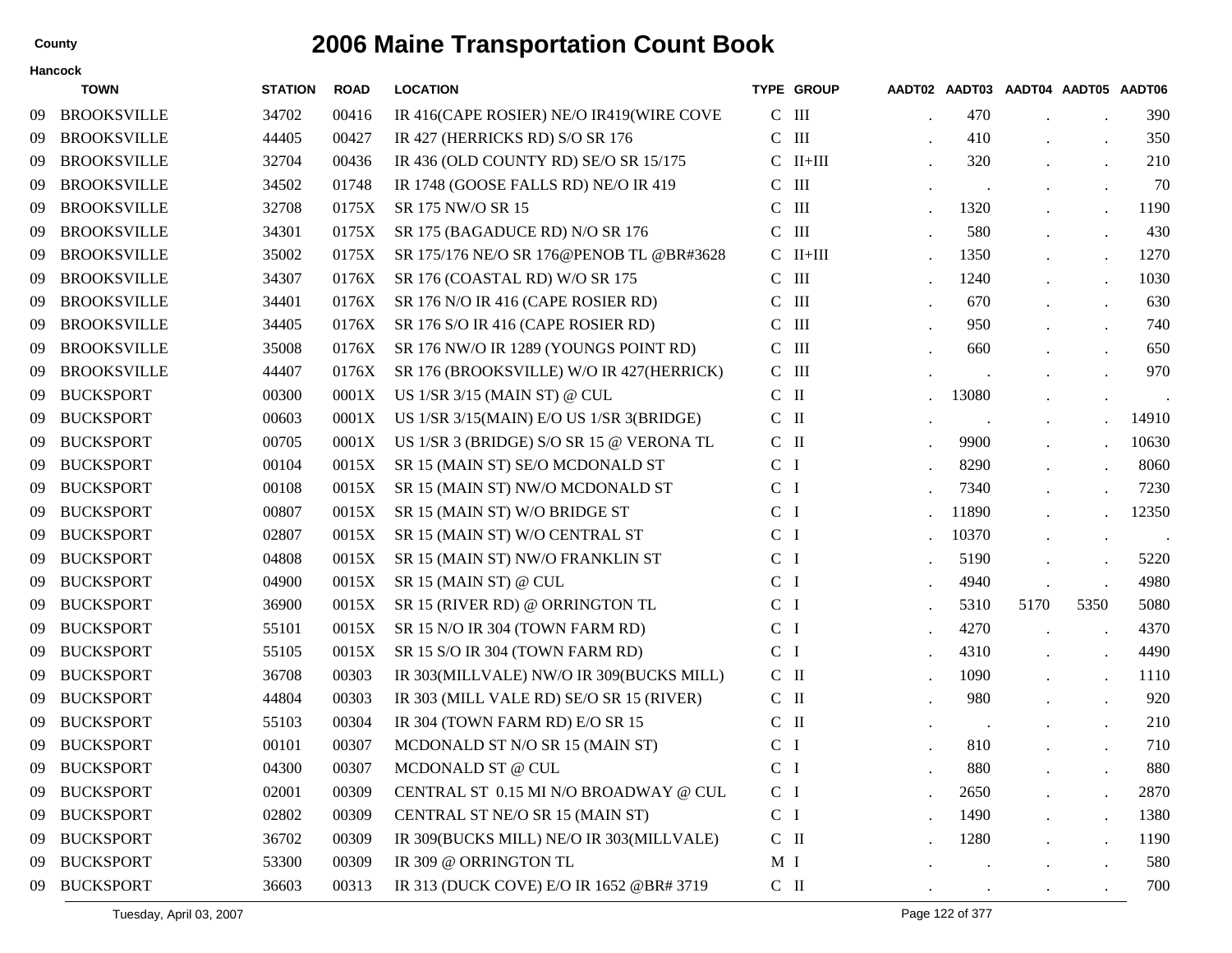|    | Hancock          |                |             |                                          |                |                     |               |           |                                    |                  |
|----|------------------|----------------|-------------|------------------------------------------|----------------|---------------------|---------------|-----------|------------------------------------|------------------|
|    | <b>TOWN</b>      | <b>STATION</b> | <b>ROAD</b> | <b>LOCATION</b>                          |                | <b>TYPE GROUP</b>   |               |           | AADT02 AADT03 AADT04 AADT05 AADT06 |                  |
| 09 | <b>BUCKSPORT</b> | 36404          | 00318       | IR 318 (MAST HILL) SE/O SR 46(LONG POND) | $C$ II         |                     |               |           |                                    | 1290             |
| 09 | <b>BUCKSPORT</b> | 36504          | 00322       | IR 322(BALD MTN) SE/O IR 1650(MAST HILL) | $\mathsf{C}$   | $\mathbf{H}$        | 350           |           | $\bullet$                          |                  |
| 09 | <b>BUCKSPORT</b> | 36402          | 0046X       | SR 46 (LONG POND) NE/O IR 318(MAST HILL) | $C$ II         |                     | 1850          |           |                                    | 2060             |
| 09 | <b>BUCKSPORT</b> | 36602          | 0046X       | SR 46(LONG PD) NE/O IR1652(RUSSELL HILL) | $\mathsf{C}$   | $\mathbf{I}$        |               |           | $\bullet$                          | 1670             |
| 09 | <b>BUCKSPORT</b> | 36606          | 0046X       | SR 46 SW/O IR 313 (DUCK COVE RD)         | $\mathsf{C}$   | $\mathbf{I}$        |               |           | $\cdot$                            | 2010             |
| 09 | <b>BUCKSPORT</b> | 02103          | 01647       | <b>BROADWAY E/O CENTRAL ST</b>           | $\mathbf C$    | $\bf I$             | 1870          |           | $\bullet$                          | 1940             |
| 09 | <b>BUCKSPORT</b> | 02601          | 01648       | SCHOOL ST N/O SR 15 (MAIN ST)            | C <sub>I</sub> |                     | 610           |           | $\cdot$                            | 720              |
| 09 | <b>BUCKSPORT</b> | 04204          | 01648       | SCHOOL ST SE/O MCDONALD ST               | $\mathbf C$    | -1                  | 450           |           | $\ddot{\phantom{a}}$               | 530              |
| 09 | <b>BUCKSPORT</b> | 01203          | 01649       | FRANKLIN ST E/O PINE ST                  | C <sub>1</sub> |                     | 80            |           | $\bullet$                          | 120              |
| 09 | <b>BUCKSPORT</b> | 02907          | 01649       | FRANKLIN ST W/O CENTRAL ST               | $\mathsf{C}$   | Ι                   | 1970          |           | $\bullet$                          |                  |
| 09 | <b>BUCKSPORT</b> | 03808          | 01649       | FRANKLIN ST NW/O MCDONALD ST             | C <sub>1</sub> |                     | 1720          |           | $\ddot{\phantom{0}}$               | 1720             |
| 09 | <b>BUCKSPORT</b> | 04802          | 01649       | FRANKLIN ST NE/O SR 15 (MAIN ST)         | $\mathsf{C}$   | -1                  |               |           |                                    | 940              |
| 09 | <b>BUCKSPORT</b> | 49401          | 01650       | IR 1650(UPR FALLS) N/O IR313@ORLAND TL   | $C$ II         |                     |               |           | $\bullet$                          | 1440             |
| 09 | <b>BUCKSPORT</b> | 36608          | 01652       | IR 1652 (RUSSELL HILL RD) NW/O SR 46     | $\mathbf C$    | $\mathbf{I}$        | 900           |           |                                    | 850              |
| 09 | <b>BUCKSPORT</b> | 00401          | 01710       | NICKOLSON AVE N/O US 1/SR 3/15 (MAIN ST) | C <sub>1</sub> |                     | 1900          |           | $\bullet$                          | $\blacksquare$ . |
| 09 | <b>BUCKSPORT</b> | 00801          | 01731       | BRIDGE ST N/O SR 15 (MAIN ST)            | $\mathsf{C}$   | -1                  | 330           |           | $\bullet$                          | 350              |
| 09 | <b>CASTINE</b>   | 01008          | 01116       | <b>MAIN ST NW/O COURT ST</b>             | $C$ II         |                     | 1740          |           | $\bullet$                          |                  |
| 09 | <b>CASTINE</b>   | 01202          | 01298       | COURT ST NE/O STATE ST                   | C              | $II+III$            | 900           |           | $\bullet$                          | 370              |
| 09 | <b>CASTINE</b>   | 00304          | 01299       | STATE ST SE/O SR 166 (BATTLE AVE)        | C              | $II+III$            | 860           |           | $\cdot$                            | 770              |
| 09 | <b>CASTINE</b>   | 00702          | 01299       | COURT ST NE/O TARRATINE ST               | C              | $II+III$            | 310           |           | $\bullet$                          | 240              |
| 09 | <b>CASTINE</b>   | 00802          | 01299       | <b>COURT ST NE/O PLEASANT ST</b>         | C              | $II+III$            | 480           |           | $\cdot$                            | 370              |
| 09 | <b>CASTINE</b>   | 01002          | 01299       | <b>COURT ST NE/O MAIN ST</b>             | C              | $II+III$            | 1060          |           | $\bullet$                          | 780              |
| 09 | <b>CASTINE</b>   | 01206          | 01299       | COURT ST SW/O STATE ST                   | C              | $II+III$            | 520           |           | $\bullet$                          | 760              |
| 09 | <b>CASTINE</b>   | 00804          | 01300       | PLEASANT ST SE/O COURT ST                | C              | $II+III$            | $\,$ .        |           | $\bullet$                          | 470              |
| 09 | <b>CASTINE</b>   | 00808          | 01300       | PLEASANT ST NW/O COURT ST                | C              | $II+III$            | 730           |           | $\bullet$                          | 560              |
| 09 | <b>CASTINE</b>   | 00904          | 01300       | PLEASANT ST SE/O PERKINS ST              | C              | $II+III$            | 720           |           | $\bullet$                          | 450              |
| 09 | <b>CASTINE</b>   | 01102          | 01300       | WATER ST (OW) NE/O MAIN ST               | C              | $II+III$            | 810           |           | $\bullet$                          | 480              |
| 09 | <b>CASTINE</b>   | 00604          | 01301       | PERKINS ST SE/O BATTLE AVE               | C              | $II+III$            | 270           |           |                                    | 210              |
| 09 | <b>CASTINE</b>   | 00703          | 01301       | PERKINS ST E/O TARRATINE ST              |                | $\rm C\quad II+III$ | 630           |           |                                    | 440              |
| 09 | <b>CASTINE</b>   | 00707          | 01301       | PERKINS ST W/O TARRATINE ST              |                | $C$ II+III          | 520           |           |                                    | 430              |
|    | 09 CASTINE       | 00902          | 01301       | PERKINS ST NE/O PLEASANT ST              | $C$ II         |                     | 580           |           | $\bullet$                          |                  |
| 09 | <b>CASTINE</b>   | 00206          | 01306       | <b>BATTLE AVE SW/O PLEASANT ST</b>       |                | $C$ II+III          | $\sim$ $\sim$ |           | $\bullet$                          | 960              |
| 09 | <b>CASTINE</b>   | 00402          | 01306       | BATTLE AVE NE/O WADSWORTH ST             |                | $C$ II+III          | 1490          |           | $\bullet$                          | 1170             |
| 09 | <b>CASTINE</b>   | 00506          | 01306       | <b>BATTLE AVE SW/O TARRATINE ST</b>      |                | $C$ II+III          | 670           | $\bullet$ |                                    | 610              |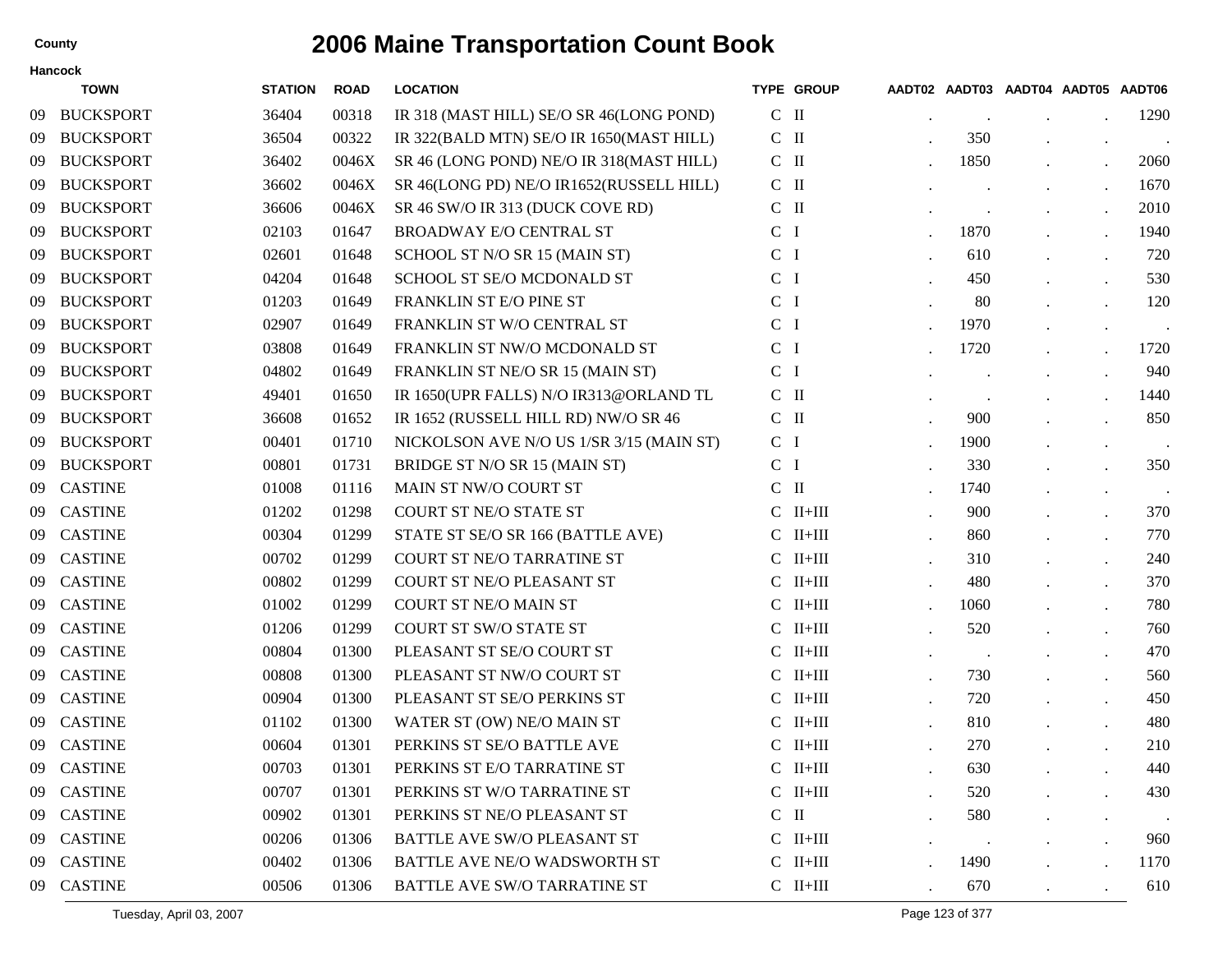|     | Hancock          |                |             |                                           |               |                   |                                    |                      |           |
|-----|------------------|----------------|-------------|-------------------------------------------|---------------|-------------------|------------------------------------|----------------------|-----------|
|     | <b>TOWN</b>      | <b>STATION</b> | <b>ROAD</b> | <b>LOCATION</b>                           |               | <b>TYPE GROUP</b> | AADT02 AADT03 AADT04 AADT05 AADT06 |                      |           |
| -09 | <b>CASTINE</b>   | 00602          | 01306       | <b>BATTLE AVE NE/O PERKINS ST</b>         | $\mathcal{C}$ | $II+III$          | 420                                |                      | 320       |
| -09 | <b>CASTINE</b>   | 00504          | 01307       | <b>TARRATINE ST SE/O BATTLE AVE</b>       |               | $C$ II+III        | 460                                |                      | 490       |
| 09  | <b>CASTINE</b>   | 36006          | 0166A       | SR 166A (N JCT) SW/O SR 166               | $\mathsf{C}$  | Ш                 | $\cdot$                            | $\bullet$            | 890       |
| 09  | <b>CASTINE</b>   | 36208          | 0166A       | SR 166A NW/O SR 166                       | $C$ II        |                   | 1220                               | $\bullet$            | 1080      |
| 09  | <b>CASTINE</b>   | 00306          | 0166X       | SR 166 (BATTLE AVE) SW/O STATE ST         | $\mathcal{C}$ | $II+III$          | 2050                               | $\bullet$            | 1810      |
| 09  | <b>CASTINE</b>   | 00308          | 0166X       | SR 166 (MAYFLOWER HILL) NW/O STATE ST     |               | $C$ II+III        | $\cdot$                            | $\ddot{\phantom{0}}$ | 2350      |
| 09  | <b>CASTINE</b>   | 36004          | 0166X       | SR 166 SE/O SR 166A (N JCT)               | C             | $II+III$          | 720                                | $\bullet$            | 590       |
| 09  | <b>CASTINE</b>   | 36105          | 0166X       | SR 166 S/O SR 199                         | $\mathcal{C}$ | $II+III$          | 1410                               | $\bullet$            | 1110      |
| 09  | <b>CASTINE</b>   | 36202          | 0166X       | SR 166 NE/O SR 166A (S JCT)               | $\mathcal{C}$ | $II+III$          | 1460                               | $\ddot{\phantom{a}}$ | 1210      |
| 09  | <b>CASTINE</b>   | 36206          | 0166X       | SR 166 SW/O SR 166A                       |               | $C$ II+III        | 2660                               | $\bullet$            | 2050      |
| 09  | <b>CASTINE</b>   | 36102          | 0199X       | SR 199 NE/O SR 166 @ PENOBSCOT TL         | C             | $II+III$          | 860                                | $\cdot$              | 670       |
| 09  | <b>DEDHAM</b>    | 37208          | 0001A       | US 1A NW/O IR 336 (GREEN LAKE RD)         | $\mathcal{C}$ | $II+III$          | 12170                              | $\bullet$            | 10130     |
| 09  | <b>DEDHAM</b>    | 48004          | 0001A       | US 1A SE/O IR 1481 (LILY RD) (N JCT)      | C             | $II+III$          | 11770                              | $\bullet$            | 9950      |
| 09  | <b>DEDHAM</b>    | 48008          | 0001A       | US 1A NW/O IR 1481 (LILY RD) (N JCT)      |               | $C$ II+III        | 12330                              | $\bullet$            | 10740     |
| -09 | <b>DEDHAM</b>    | 79200          | 0001A       | US 1A @ HOLDEN TL                         | $\mathcal{C}$ | $II+III$          | 13710                              |                      | 11630     |
| 09  | <b>DEDHAM</b>    | 37002          | 00327       | IR 327 (MILL RD) NE/O SR 46               | $C$ II        |                   | 330                                | $\bullet$            | 260       |
| 09  | <b>DEDHAM</b>    | 37007          | 00327       | IR 327 (MILL RD) W/O SR 46                | $\mathsf{C}$  | $\mathbf{H}$      | 540                                | $\bullet$            | 670       |
| 09  | <b>DEDHAM</b>    | 37102          | 00327       | IR 327 (UPR DEDHAM) NE/O IR 329(BALD MT)  | $C$ II        |                   | 1020                               | $\cdot$              | 940       |
| 09  | <b>DEDHAM</b>    | 37105          | 00329       | IR 329 (BALD MTN) S/O IR 327 (UPR DEDHAM) | $\mathsf{C}$  | $\mathbf{I}$      | 880                                | $\bullet$            | 840       |
| 09  | <b>DEDHAM</b>    | 31606          | 00336       | IR 336(GREEN LAKE) SW/O IR 339 @BR# 5682  | $C$ II        |                   | 550                                | $\cdot$              | 640       |
| 09  | <b>DEDHAM</b>    | 37202          | 00336       | IR 336 (GREEN LAKE RD) NE/O US 1A         | $\mathsf{C}$  | $\mathbf{I}$      | 780                                | $\bullet$            | 970       |
| 09  | <b>DEDHAM</b>    | 31604          | 00339       | IR 339 (GREEN LAKE RD) SE/O IR 2310       | $C$ II        |                   | 380                                | $\cdot$              | 450       |
| -09 | <b>DEDHAM</b>    | 37001          | 0046X       | SR 46 N/O IR 327 (MILL RD)                | $\mathbf C$   | $\mathbf{I}$      | 1590                               | $\ddot{\phantom{a}}$ | 1500      |
| 09  | <b>DEDHAM</b>    | 37006          | 0046X       | SR 46 SW/O IR 327 (MILL RD) @ DEDHAM TL   | $C$ II        |                   | 1860                               | $\ddot{\phantom{a}}$ | 1930      |
| 09  | <b>DEDHAM</b>    | 48005          | 01481       | IR 1481 (LILY RD) S/O US 1A (N JCT)       | $\mathbf C$   | $\mathbf{I}$      | 620                                | $\bullet$            | 690       |
| 09  | <b>DEDHAM</b>    | 31602          | 02310       | IR 2310 (BEECH HILL POND RD) NE/O IR 339  | $C$ II        |                   | 200                                | $\cdot$              | 260       |
| 09  | <b>DEER ISLE</b> | 33204          | 0015X       | SR 15 SE/O IR 452 (EGGEMOGGIN RD)         | C             | $II+III$          | 3700                               |                      | 3320      |
| 09  | <b>DEER ISLE</b> | 33300          | 0015X       | SR 15 (FERRY RD) @ SEDGWICK TL @BR# 3257  |               | $C$ II+III        | 3300                               | $\bullet$            | $\bullet$ |
| 09  | DEER ISLE        | 33401          | 0015X       | SR 15 N/O IR 465 (N DEER ISLE RD)         |               | $C$ II+III        | 4690                               |                      | 4470      |
| -09 | <b>DEER ISLE</b> | 33405          | 0015X       | SR 15 S/O IR 1754 (KING RD)               |               | $C$ II+III        | 3360                               |                      | 3140      |
| -09 | <b>DEER ISLE</b> | 33606          | 0015X       | SR 15 (STONINGTON ST) SW/O IR 464         |               | $C$ II+III        | 2660                               |                      | 2590      |
| 09  | <b>DEER ISLE</b> | 55904          | 0015X       | SR 15 (STONINGTON ST) SE/O IR 470         |               | $C$ II+III        |                                    |                      | 2560      |
| -09 | <b>DEER ISLE</b> | 56001          | 0015X       | SR 15 (FERRY RD) N/O IR 456 (REACH RD)    |               | $C$ II+III        | $\bullet$                          |                      | 3400      |
|     | 09 DEER ISLE     | 56005          | 0015X       | SR 15 (FERRY RD) S/O IR 456 (REACH RD)    |               | $C$ II+III        | 3890                               |                      | 3690      |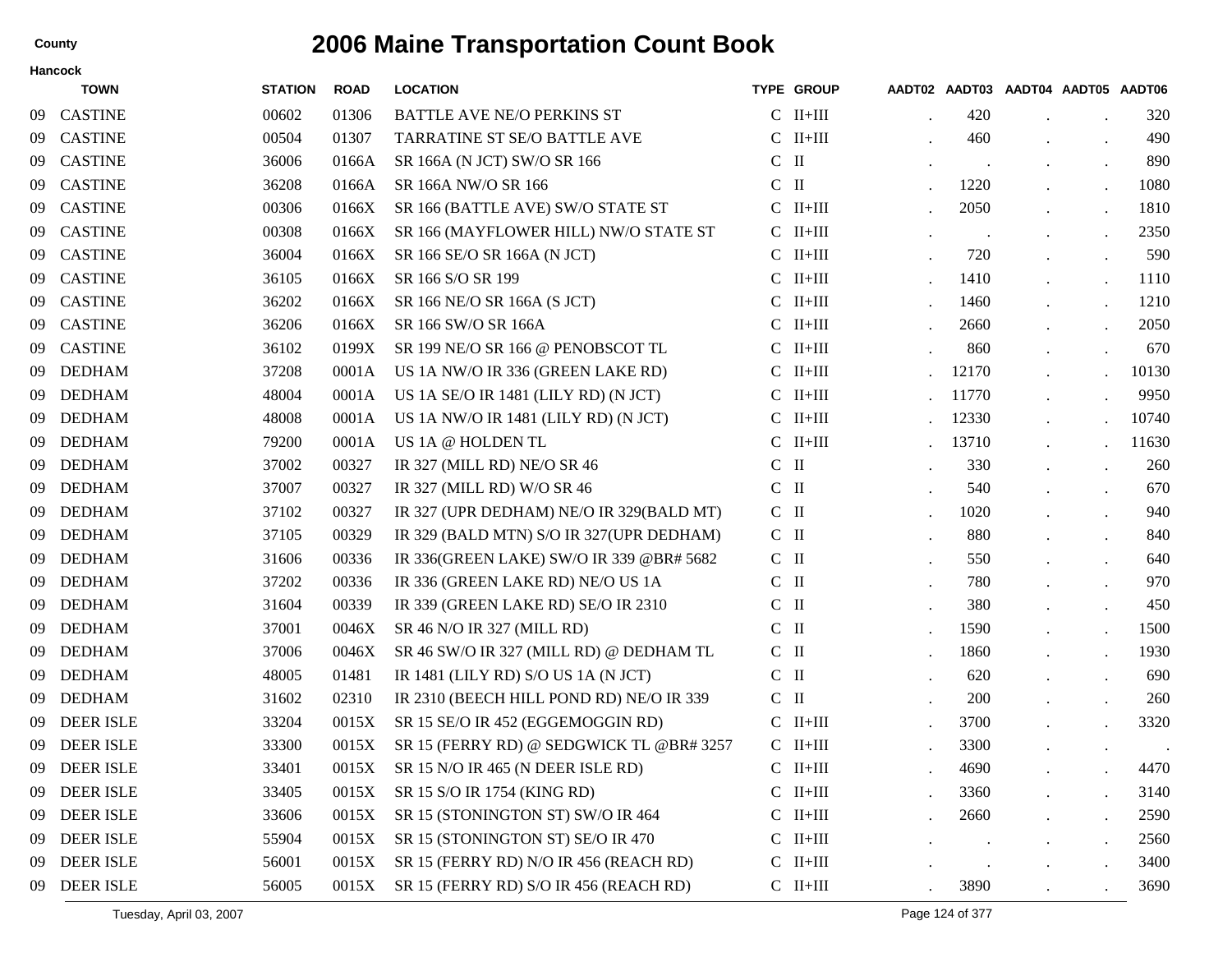|     | <b>TOWN</b>      | <b>STATION</b> | <b>ROAD</b> | <b>LOCATION</b>                          |                | <b>TYPE GROUP</b> |                      | AADT02 AADT03 AADT04 AADT05 AADT06 |           |           |
|-----|------------------|----------------|-------------|------------------------------------------|----------------|-------------------|----------------------|------------------------------------|-----------|-----------|
| 09  | <b>DEER ISLE</b> | 33207          | 00452       | IR 452(EGGEMOGGIN RD) W/O IR 1452(INFO)  |                | $C$ II+III        | 830                  |                                    |           | 810       |
| 09  | <b>DEER ISLE</b> | 43108          | 00452       | IR 452 (EGGEMOGGIN RD) NW/O IR 454       |                | $C$ II+III        | 440                  |                                    |           | 460       |
| 09  | <b>DEER ISLE</b> | 43106          | 00454       | IR 454 (BLASTOW COVE RD) SW/O IR 452     |                | $C$ II+III        | 460                  |                                    |           | 440       |
| 09  | <b>DEER ISLE</b> | 56003          | 00456       | IR 456 (REACH RD) E/O SR 15 (FERRY RD)   |                | $C$ II+III        | 400                  |                                    |           | 420       |
| 09  | <b>DEER ISLE</b> | 33503          | 00462       | IR 462 (SUNSHINE RD) E/O SR 15           |                | $C$ II+III        | 1670                 |                                    |           | 1460      |
| 09  | <b>DEER ISLE</b> | 33703          | 00462       | IR 462 (GREENLAW DIST RD) E/O IR 466     |                | $C$ II+III        | $\bullet$            |                                    |           | 360       |
| 09  | <b>DEER ISLE</b> | 33607          | 00464       | IR 464 (CENTER DIST CROSS RD) W/O SR 15  |                | $C$ II+III        | 740                  |                                    |           | 700       |
| 09  | <b>DEER ISLE</b> | 30005          | 00465       | IR 465(SUNSET) S/O IR468(PRESSEY VILLAGE |                | $C$ II+III        | 1740                 |                                    |           | 1720      |
| 09  | <b>DEER ISLE</b> | 33407          | 00465       | IR 465 (N DEER ISLE RD) W/O SR 15        |                | $C$ II+III        | 2150                 |                                    |           | 1920      |
| 09  | <b>DEER ISLE</b> | 42906          | 00465       | IR 465 (SUNSET AVE) SW/O IR 464          |                | $C$ II+III        | 2310                 |                                    |           | 2080      |
| 09  | <b>DEER ISLE</b> | 77005          | 00465       | IR 465(SUNSET AVE) S/O IR1205(GOOSE COVE |                | $C$ II+III        | 1730                 |                                    | $\cdot$   | 1670      |
| 09  | <b>DEER ISLE</b> | 33705          | 00466       | IR 466 (SUNSHINE RD) S/O IR 462          |                | $C$ II+III        | 1280                 |                                    |           | 1140      |
| 09  | <b>DEER ISLE</b> | 77904          | 00466       | IR 466(SUNSHINE) SE/O IR 1234(PLUMB PT)  |                | $C$ II+III        | $\,$ .               |                                    |           | 520       |
| 09  | <b>DEER ISLE</b> | 30008          | 00468       | IR 468 (PRESSEY VILLAGE RD) NW/O IR 465  |                | $C$ II+III        | 380                  |                                    |           | 390       |
| 09  | <b>DEER ISLE</b> | 55906          | 00470       | IR 470 (SUNSET CROSS RD) SW/O SR 15      |                | $C$ II+III        | 410                  |                                    | $\bullet$ | $\sim$    |
| 09  | <b>DEER ISLE</b> | 77006          | 01205       | IR 1205 (STINSON POINT RD) SW/O IR 465   |                | $C$ II+III        | 370                  |                                    |           | 250       |
| 09  | <b>DEER ISLE</b> | 33403          | 01754       | IR 1754 (KING RD) E/O SR 15 (STONINGTON) |                | $C$ II+III        | 190                  |                                    |           | 170       |
| 09  | <b>EASTBROOK</b> | 45404          | 00479       | IR 479 (J ABBOTT RD) SE/O IR 652         | C <sub>I</sub> |                   | $\ddot{\phantom{a}}$ | 210                                |           | $\bullet$ |
| 09  | <b>EASTBROOK</b> | 45403          | 00652       | IR 652 (MOLASSES PD RD) E/O IR 479       | C <sub>I</sub> |                   | $\ddot{\phantom{a}}$ | 500                                |           | $\bullet$ |
| 09  | <b>EASTBROOK</b> | 79802          | 00652       | IR 652 (MOLASSES PD) NE/O SR 200@BR#0456 | C <sub>I</sub> |                   | $\cdot$              | 690                                |           | $\bullet$ |
| 09  | <b>EASTBROOK</b> | 79805          | 0200X       | SR 200 (EASTBROOK RD) S/O IR 652         | $C$ II         |                   | $\ddot{\phantom{0}}$ | 880                                |           |           |
| 09  | <b>EASTBROOK</b> | 79808          | 0200X       | SR 200 NW/O IR 652(MOLASSES PD)@BR#0442  | $C$ II         |                   |                      | 730                                |           |           |
| 09  | <b>ELLSWORTH</b> | 02808          | 0001A       | US 1A (OAK ST) NW/O CHURCH ST            | $C$ II         |                   | 17740                |                                    |           | 16390     |
| 09  | <b>ELLSWORTH</b> | 03304          | 0001A       | US 1A (OAK ST) SE/O STATE ST             | $C$ II         |                   | 16630                |                                    |           | 17010     |
| 09  | <b>ELLSWORTH</b> | 03308          | 0001A       | US 1A (STATE ST) NW/O US 1A (OAK ST)     | $C$ II         |                   | 19290                |                                    |           | 19050     |
| 09  | <b>ELLSWORTH</b> | 03508          | 0001A       | US 1A (STATE ST) NW/O WESTERN AVE        | $C$ II         |                   | 17110                |                                    |           | 16630     |
| 09  | <b>ELLSWORTH</b> | 03704          | 0001A       | US 1A (STATE ST) SE/O SR 179/180 (NORTH) |                | $C$ II+III        | 16380                |                                    |           |           |
| 09  | <b>ELLSWORTH</b> | 03708          | 0001A       | US 1A (STATE ST) NW/O SR 179/180 (NORTH) |                | $C$ II+III        | 13700                |                                    |           | 12790     |
| 09. | <b>ELLSWORTH</b> | 04100          | 0001A       | US 1A (STATE ST) @ UNION RIVER BR        |                | $C$ II+III        | 12690                |                                    |           | 12120     |
| 09  | <b>ELLSWORTH</b> | 31204          | 0001A       | US 1A SE/O IR 355 (RED BRIDGE RD)        |                | $C$ II+III        | 12610                |                                    |           | 10510     |
| 09  | <b>ELLSWORTH</b> | 44908          | 0001A       | US 1A NW/O IR 347 (CHRISTIAN RIDGE RD)   |                | $C$ II+III        | 12890                |                                    |           | 12080     |
| 09  | <b>ELLSWORTH</b> | 45108          | 0001A       | US 1A NW/O IR 2207 (VITTUM RD)           |                | $C$ II+III        | 12100                |                                    |           | 11520     |
| 09  | <b>ELLSWORTH</b> | 47304          | 0001A       | US 1A SE/O IR 344 (BRANCH POND RD)       |                | $T$ II+III        |                      | 10410                              |           | $\sim$    |
|     | 09 ELLSWORTH     | 47308          | 0001A       | US 1A NW/O IR 344 (BRANCH POND RD)       |                | $T$ II+III        |                      | 10100                              |           |           |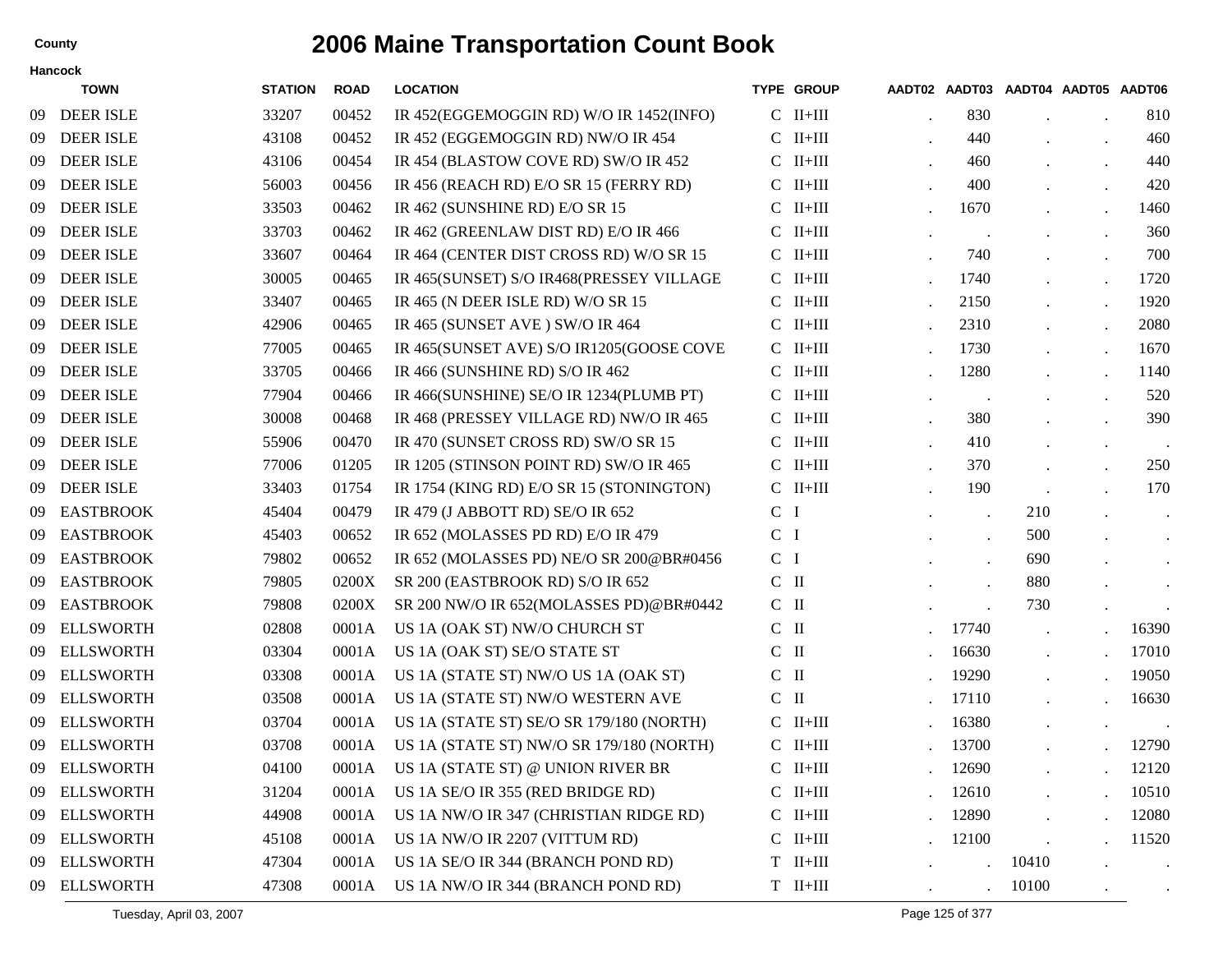|    | <b>TOWN</b>      | <b>STATION</b> | <b>ROAD</b> | <b>LOCATION</b>                          |                | <b>TYPE GROUP</b> |         | AADT02 AADT03 AADT04 AADT05 AADT06 |           |                |
|----|------------------|----------------|-------------|------------------------------------------|----------------|-------------------|---------|------------------------------------|-----------|----------------|
| 09 | <b>ELLSWORTH</b> | 50404          | 0001A       | <b>US 1A SE/O IR 1117</b>                | $\mathcal{C}$  | $II+III$          | 10920   |                                    |           | 9550           |
| 09 | <b>ELLSWORTH</b> | 50408          | 0001A       | US 1A NW/O IR 322 (WINKUMPAUGH RD)       | $\mathbf{C}$   | $II+III$          | 11130   |                                    |           | 9800           |
| 09 | <b>ELLSWORTH</b> | 00103          | 0001X       | US 1 E/O SR 184 @ HANCOCK TL             | C              | ATR57507          | 11750   |                                    |           | $\sim$ $\sim$  |
| 09 | <b>ELLSWORTH</b> | 00203          | 0001X       | US 1 E/O SHORT ST                        |                | C ATR57507        | 12650   |                                    |           | 12380          |
| 09 | <b>ELLSWORTH</b> | 00604          | 0001X       | US 1/SR 3 (HIGH ST) SE/O FOSTER ST       | $C$ II         |                   |         |                                    |           | 29110          |
| 09 | <b>ELLSWORTH</b> | 00608          | 0001X       | US 1/SR 3 (HIGH ST) NW/O FOSTER ST       | $\mathcal{C}$  | $\mathbf{I}$      | 24760   |                                    |           | 24190          |
| 09 | <b>ELLSWORTH</b> | 01205          | 0001X       | US 1/SR 3 (HIGH ST) S/O DEAN ST          | $C$ II         |                   | 24600   |                                    |           | 24000          |
| 09 | <b>ELLSWORTH</b> | 01605          | 0001X       | US 1/SR 3 (HIGH ST) S/O ELM ST           | $C$ II         |                   | 23030   |                                    |           | 23250          |
| 09 | <b>ELLSWORTH</b> | 02304          | 0001X       | US 1/SR 3 (HIGH ST) SE/O MAIN ST         | $C$ II         |                   | 23830   |                                    |           | $\blacksquare$ |
| 09 | <b>ELLSWORTH</b> | 02306          | 0001X       | US 1/SR 3 (MAIN ST) SW/O US 1A (OAK ST)  | $C$ II         |                   | 14220   |                                    |           | $\bullet$      |
| 09 | <b>ELLSWORTH</b> | 04003          | 0001X       | US 1/SR 3(COURT ST) E/O CHRISTIAN RDG RD |                | $C$ II+III        | 8580    |                                    |           | 9020           |
| 09 | <b>ELLSWORTH</b> | 04007          | 0001X       | US 1/SR 3(COURT ST) W/O CHRISTIAN RDG RD |                | $C$ II+III        | 7870    |                                    |           | 8350           |
| 09 | <b>ELLSWORTH</b> | 05303          | 0001X       | US 1/SR 3 (MAIN ST) E/O FRANKLIN ST      | $C$ II         |                   |         |                                    |           | 11200          |
| 09 | <b>ELLSWORTH</b> | 05603          | 0001X       | US 1/SR 3 (COURT ST) E/O SR 172 (W MAIN) | $C$ II         |                   | 17670   |                                    |           | 16860          |
| 09 | <b>ELLSWORTH</b> | 05607          | 0001X       | US 1/SR 3 (COURT ST) W/O SR 172 (W MAIN) |                | $C$ II+III        | 8850    |                                    | $\bullet$ | 8010           |
| 09 | <b>ELLSWORTH</b> | 05703          | 0001X       | US 1/SR 3 (MAIN ST) E/O STATE ST         | $C$ II         |                   | 10700   |                                    |           | 9010           |
| 09 | <b>ELLSWORTH</b> | 05707          | 0001X       | US 1/SR 3 (COURT ST) W/O SR 230 (WATER)  | $C$ II         |                   | 18550   |                                    |           | 17250          |
| 09 | <b>ELLSWORTH</b> | 31308          | 0001X       | US 1/SR 3 NW/O IR 365 (NORTH BEND RD)    | C.             | $II+III$          | 5940    |                                    |           | 6050           |
| 09 | <b>ELLSWORTH</b> | 31807          | 0001X       | US 1 W/O IR 1467 (W JCT)                 | C              | ATR57507          | 5590    |                                    |           | 5990           |
| 09 | <b>ELLSWORTH</b> | 77100          | 0001X       | US 1/SR 3 @ ORLAND TL                    | C              | $II+III$          | 5340    |                                    |           | 5420           |
| 09 | <b>ELLSWORTH</b> | 00301          | 0003X       | SR 3 (BAR HARBOR RD) N/O BUTTERMILK RD   |                | C ATR78700        |         |                                    |           | 17870          |
| 09 | <b>ELLSWORTH</b> | 00305          | 0003X       | SR 3 (BAR HARBOR RD) S/O BUTTERMILK RD   |                | C ATR78700        |         |                                    |           | 16630          |
| 09 | <b>ELLSWORTH</b> | 00404          | 0003X       | SR 3 (BAR HARBOR RD) SE/O SHORT ST       | $\mathcal{C}$  | $\mathbf{III}$    | 15240   |                                    |           |                |
| 09 | <b>ELLSWORTH</b> | 50705          | 0003X       | SR 3 S/O WAL-MART ENT @ TRENTON TL       |                | C ATR78700        | 11860   |                                    |           | 11570          |
| 09 | <b>ELLSWORTH</b> | 50407          | 00322       | IR 322 (WINKUMPAUGH RD) W/O US 1A        | $C$ II         |                   | 510     |                                    |           | 560            |
| 09 | <b>ELLSWORTH</b> | 31001          | 00341       | IR 341 (GARY MOORE RD) N/O SR 180        | $C$ II         |                   | 500     |                                    |           | 420            |
| 09 | <b>ELLSWORTH</b> | 47302          | 00344       | IR 344 (NICOLIN RD) NE/O US 1A           | T III          |                   | $\cdot$ | 350                                |           | $\blacksquare$ |
| 09 | <b>ELLSWORTH</b> | 47306          | 00344       | IR 344 (BRANCH POND RD) SW/O US 1A       | T II           |                   |         | 490                                |           |                |
| 09 | <b>ELLSWORTH</b> | 45204          | 00345       | IR 345 (BOGGY BK RD)(OW) SE/O IR 2207    | $C$ II         |                   | 420     |                                    |           | 340            |
| 09 | <b>ELLSWORTH</b> | 45208          | 00345       | IR 345(BOGGY BK RD) NW/O IR 2207(VITTUM) | C <sub>1</sub> |                   | 560     |                                    |           |                |
| 09 | <b>ELLSWORTH</b> | 04008          | 00347       | CHRISTIAN RDG RD NW/O US 1/SR 3 (COURT)  | $C$ II         |                   | 2360    |                                    |           | 2500           |
| 09 | <b>ELLSWORTH</b> | 44906          | 00347       | IR 347 (CHRISTIAN RIDGE RD) SW/O US 1A   | $C$ II         |                   | 1840    |                                    |           | 1890           |
| 09 | <b>ELLSWORTH</b> | 06300          | 00350       | STABAWL RD @ HANCOCK TL                  | C <sub>1</sub> |                   | 230     |                                    |           | 230            |
|    | 09 ELLSWORTH     | 31808          | 00353       | IR 353 (HAPPYTOWN RD) NW/O IR 1467       | $C$ II         |                   | 320     |                                    |           | 400            |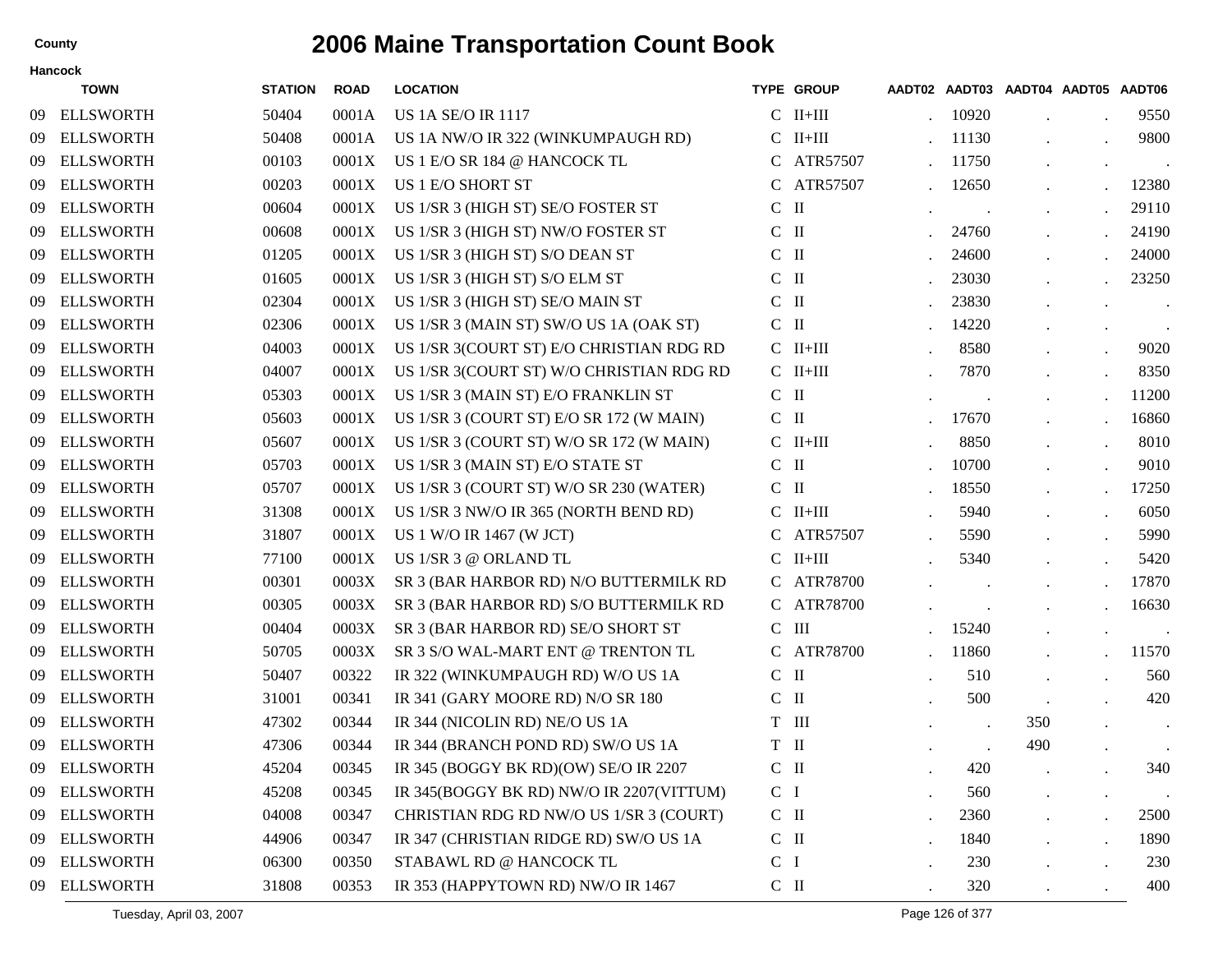|     | <b>Hancock</b>   |                |             |                                            |                |                   |                                    |     |           |                  |
|-----|------------------|----------------|-------------|--------------------------------------------|----------------|-------------------|------------------------------------|-----|-----------|------------------|
|     | <b>TOWN</b>      | <b>STATION</b> | <b>ROAD</b> | <b>LOCATION</b>                            |                | <b>TYPE GROUP</b> | AADT02 AADT03 AADT04 AADT05 AADT06 |     |           |                  |
| -09 | <b>ELLSWORTH</b> | 31205          | 00355       | IR 355 (RED BRIDGE RD) S/O US 1A           | $C$ II         |                   | 340                                |     |           | 360              |
| 09  | <b>ELLSWORTH</b> | 31305          | 00365       | IR 365 (NORTH BEND RD) S/O US 1/SR 3       | $\mathbf C$    | $\mathbf{I}$      | 1100                               |     |           | 1180             |
| 09  | <b>ELLSWORTH</b> | 06400          | 00505       | MAIN ST @ HANCOCK TL                       | C <sub>1</sub> |                   | 4280                               |     |           | 3780             |
| 09  | <b>ELLSWORTH</b> | 04505          | 0172X       | SR 172 (W MAIN) S/O WESTWOOD HILLS DR      | $C$ II         |                   | 7750                               |     |           | 7510             |
| 09  | <b>ELLSWORTH</b> | 05606          | 0172X       | SR 172 (W MAIN) SW/O US 1/SR 3(COURT ST)   | $C$ II         |                   | 8160                               |     |           | 8000             |
| 09  | <b>ELLSWORTH</b> | 03701          | 0179X       | SR 179/180(NORTH ST) N/O US 1A(STATE ST)   | S              | $I+II$            | 5150                               |     |           | 5180             |
| 09  | <b>ELLSWORTH</b> | 31102          | 0179X       | SR 179 (NORTH ST) NE/O SR 180              | S.             | $\mathbf{I}$      | 1720                               |     |           | 1660             |
| 09  | <b>ELLSWORTH</b> | 31105          | 0179X       | SR 179/180 (NORTH ST) S/O SR 180           | C              | $I+II$            | 4480                               |     |           | 4490             |
| 09  | <b>ELLSWORTH</b> | 31002          | 0180X       | SR 180 NE/O IR 341 (GARY MOORE RD)         | $\mathcal{C}$  | $I+II$            | 1730                               |     | $\bullet$ | 1700             |
| 09  | <b>ELLSWORTH</b> | 31108          | 0180X       | SR 180 NW/O SR 179 (NORTH ST)              | S              | $I+II$            | 2960                               |     |           | 2970             |
| 09  | <b>ELLSWORTH</b> | 00104          | 0184X       | SR 184 SE/O US 1 @ LAMOINE TL              | $\mathcal{C}$  | Ш                 | 2190                               |     |           | 2370             |
| 09  | <b>ELLSWORTH</b> | 45202          | 02207       | IR 2207(VITTUM RD) NE/O IR 345(BOGGY BK)   | $C$ II         |                   | 540                                |     |           | 540              |
| 09  | <b>ELLSWORTH</b> | 00704          | 0230X       | SR 230 (WATER ST) SE/O FOSTER ST @ BR      | $C$ II         |                   |                                    |     |           | 5180             |
| 09  | <b>ELLSWORTH</b> | 01808          | 0230X       | SR 230 (WATER ST) NW/O PINE ST             | $\mathsf{C}$   | $\mathbf{I}$      | 11380                              |     |           | 10320            |
| 09  | <b>ELLSWORTH</b> | 02501          | 10002       | UNION ST N/O MAIN ST                       | $\mathsf{C}$   | - 1               | 2410                               |     |           | 2470             |
| 09  | <b>ELLSWORTH</b> | 02702          | 10002       | UNION ST NE/O SPENCER ST                   | C <sub>1</sub> |                   | 860                                |     |           | 940              |
| 09  | <b>ELLSWORTH</b> | 02302          | 10003       | MAIN ST NE/O US 1A (OAK ST)                | C <sub>1</sub> |                   | 6570                               |     |           | 6940             |
| 09  | <b>ELLSWORTH</b> | 02502          | 10003       | MAIN ST NE/O BEALS AVE                     | C <sub>1</sub> |                   | 4730                               |     |           | 4790             |
| 09  | <b>ELLSWORTH</b> | 02602          | 10003       | MAIN ST NE/O SPENCER ST                    | C <sub>1</sub> |                   | 4900                               |     |           | 4610             |
| 09  | <b>ELLSWORTH</b> | 00606          | 10004       | FOSTER ST SW/O US 1/SR 3 (HIGH ST)         | $\mathcal{C}$  | $\mathbf{I}$      | 4640                               |     |           | 4610             |
| 09  | <b>ELLSWORTH</b> | 04206          | 10007       | SHORE RD SW/O US 1A (STATE ST)             | $C$ II         |                   | 400                                |     |           | 570              |
| 09  | <b>ELLSWORTH</b> | 04308          | 10007       | SHORE RD 0.3 MI NWO FOREST AVE @DAVIS BR   | $C$ II         |                   | 280                                |     |           | 440              |
| 09  | <b>ELLSWORTH</b> | 04707          | 10007       | SHORE ST W/O STATE ST                      | $\mathsf{C}$   | $\mathbf{I}$      | 1440                               |     |           | 1500             |
| 09  | <b>ELLSWORTH</b> | 02505          | 10014       | BEALS AVE S/O MAIN ST                      | $\mathbf C$    | П                 | 820                                |     |           | 790              |
| 09  | <b>ELLSWORTH</b> | 00903          | 10018       | <b>WASHINGTON ST E/O SR 230 (WATER ST)</b> | C <sub>1</sub> |                   | 2440                               |     |           | 2060             |
| 09  | <b>ELLSWORTH</b> | 05305          | 10019       | FRANKLIN ST S/O US 1/SR 3 (MAIN ST)        | C <sub>1</sub> |                   |                                    |     |           | 1580             |
| 09  | <b>ELLSWORTH</b> | 01802          | 10020       | PINE ST NE/O SR 230 (WATER ST)             | C <sub>1</sub> |                   |                                    |     |           | 970              |
| 09  | <b>ELLSWORTH</b> | 03305          | 10021       | STATE ST S/O US 1A (OAK ST)                | $\mathbf{C}$   | - 1               | 4430                               |     |           |                  |
|     | 09 ELLSWORTH     | 04605          | 10021       | STATE ST S/O FIFTH ST                      | C I            |                   |                                    |     |           | 5030             |
| -09 | <b>ELLSWORTH</b> | 05701          | 10021       | STATE ST N/O US 1/SR 3 (MAIN ST)           | $\mathsf{C}$   | $\mathbf I$       |                                    |     |           | 6170             |
| -09 | <b>ELLSWORTH</b> | 03406          | 10024       | FOREST AVE SW/O US 1A (STATE ST)           | $C$ II         |                   | 900                                |     |           | 1020             |
| -09 | <b>ELLSWORTH</b> | 01206          | 10033       | DEAN ST SW/O US 1/SR 3 (HIGH ST)           | C <sub>1</sub> |                   | 1280                               |     |           | 1160             |
| 09  | <b>ELLSWORTH</b> | 04607          | 10041       | FIFTH ST W/O STATE ST                      | C <sub>1</sub> |                   | $\cdot$                            |     |           | 230              |
| 09  | <b>FRANKLIN</b>  | 48501          | 00479       | IR 479 (GEORGES PD RD) N/O SR 182          |                | $C$ I+II          |                                    | 500 |           | $\sim$ 100 $\pm$ |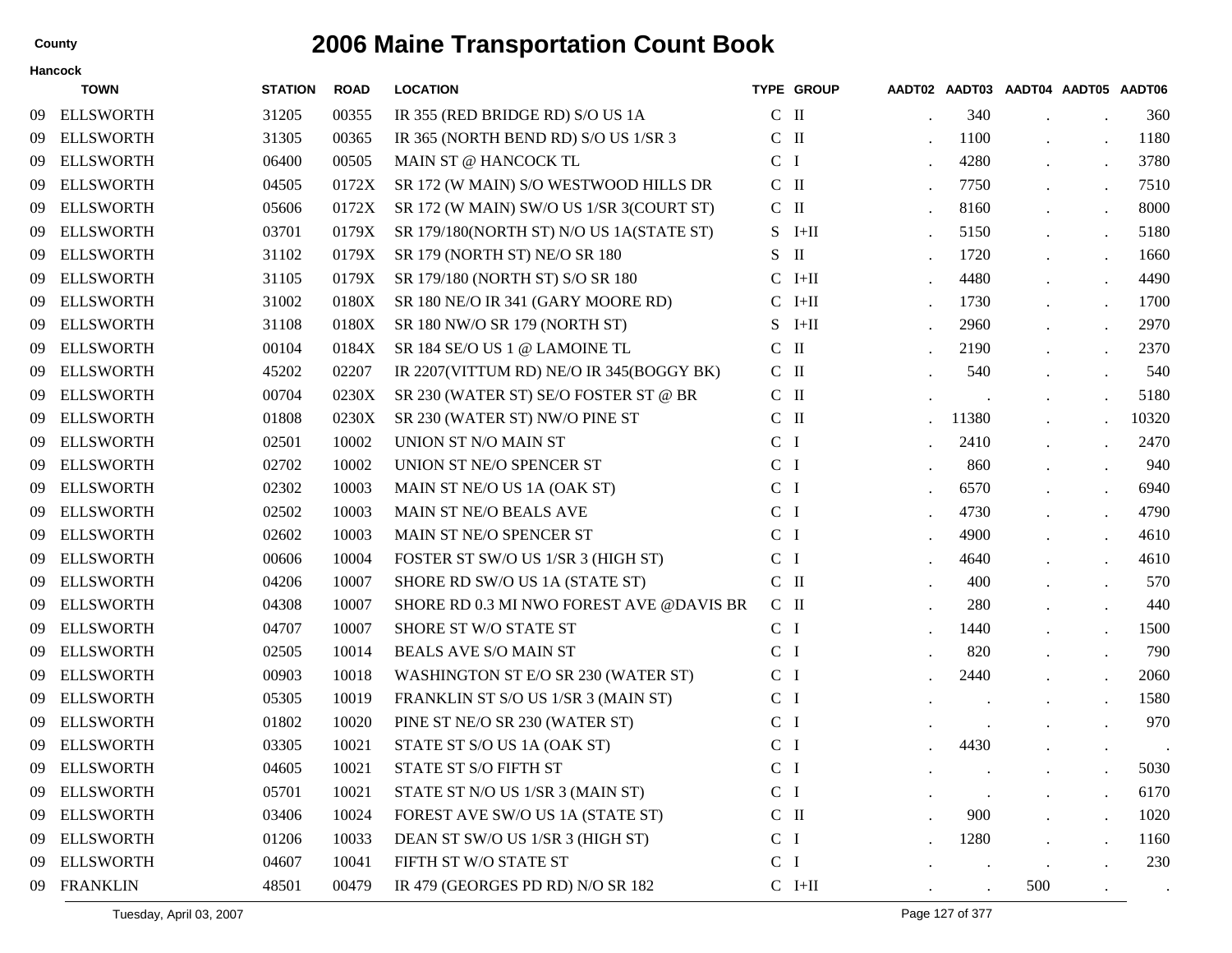|     | <b>TOWN</b>       | <b>STATION</b> | <b>ROAD</b> | <b>LOCATION</b>                          |                | <b>TYPE GROUP</b>  |                      | AADT02 AADT03 AADT04 AADT05 AADT06 |           |
|-----|-------------------|----------------|-------------|------------------------------------------|----------------|--------------------|----------------------|------------------------------------|-----------|
| -09 | <b>FRANKLIN</b>   | 48505          | 00479       | IR 479 (CARDS CROSSING RD) S/O SR 182    |                | $C$ I+II           |                      | 410                                |           |
| 09  | <b>FRANKLIN</b>   | 46807          | 00494       | IR 494 (S BAY RD) W/O SR 200 (GRAY RD)   | $\mathsf{C}$   | I                  |                      | 340                                | $\bullet$ |
| 09  | <b>FRANKLIN</b>   | 51008          | 00499       | IR 499 (GREAT POND RD) NW/O SR 182       | C <sub>1</sub> |                    |                      | 180                                | $\bullet$ |
| 09  | <b>FRANKLIN</b>   | 51103          | 01611       | IR 1611 E/O SR 200 (EASTBROOK RD)        | $C$ II         |                    | $\cdot$              | 90                                 | $\bullet$ |
| 09  | <b>FRANKLIN</b>   | 46906          | 0182X       | SR 182 SW/O SR 200 (EASTBROOK RD)        | $\mathbf C$    | ATR57501           | $\ddot{\phantom{a}}$ | 4310                               | $\bullet$ |
| 09  | <b>FRANKLIN</b>   | 47002          | 0182X       | SR 182 NE/O SR 200 (GRAY RD)             |                | ATR57501           | $\ddot{\phantom{a}}$ | 3350                               | $\bullet$ |
| 09  | <b>FRANKLIN</b>   | 48502          | 0182X       | SR 182 NE/O IR 479 (GEORGES PD RD)       | C              | ATR57501           | $\cdot$              | 2520                               | $\bullet$ |
| 09  | <b>FRANKLIN</b>   | 51006          | 0182X       | SR 182 SW/O IR 499 (GREAT POND RD)       |                | C ATR57501         | $\cdot$              | 4680                               | $\bullet$ |
| 09  | <b>FRANKLIN</b>   | 46908          | 0200X       | SR 200 (EASTBROOK RD) NW/O SR 182        | $C$ II         |                    | $\cdot$              | 1560                               | $\bullet$ |
| 09  | <b>FRANKLIN</b>   | 47003          | 0200X       | SR 200 (GRAY RD) E/O SR 182              |                | $C$ I+II           | $\bullet$            | 840                                | $\bullet$ |
| 09  | <b>FRANKLIN</b>   | 51101          | 0200X       | SR 200 (EASTBROOK RD) N/O IR 1611        | $C$ II         |                    | $\ddot{\phantom{a}}$ | 1370                               | $\bullet$ |
| 09  | <b>GOULDSBORO</b> | 37804          | 0001X       | <b>US 1 SE/O SR 186</b>                  | $C$ II         |                    | $\ddot{\phantom{a}}$ | 4700                               | $\bullet$ |
| 09  | <b>GOULDSBORO</b> | 37808          | 0001X       | US 1 NW/O IR 2185 (BRADLEY FARM RD)      | $C$ II         |                    | $\cdot$              | 5910                               | $\bullet$ |
| 09  | <b>GOULDSBORO</b> | 38805          | 0001X       | US 1 S/O IR 521 (GUZZLE RD)              | $\mathcal{C}$  | $\mathbf{I}$       | $\cdot$              | 4280                               | $\bullet$ |
| 09  | <b>GOULDSBORO</b> | 38806          | 0001X       | US 1 SW/O SR 186 (PROSPECT HARBOR RD)    | $C$ II         |                    | $\ddot{\phantom{a}}$ | 3800                               | $\bullet$ |
| 09  | <b>GOULDSBORO</b> | 46704          | 0001X       | <b>US 1 SE/O IR 1423</b>                 | $C$ II         |                    | $\cdot$              | 4810                               | $\bullet$ |
| 09  | <b>GOULDSBORO</b> | 48803          | 0001X       | US 1 E/O SR 195 (POND RD)                | $C$ II         |                    | $\cdot$              | 4090                               | $\bullet$ |
| 09  | <b>GOULDSBORO</b> | 77406          | 0001X       | US 1 SW/O IR 1471 (N JCT)                | $C$ II         |                    | $\cdot$              | 3920                               | $\bullet$ |
| 09  | <b>GOULDSBORO</b> | 38808          | 00521       | IR 521 (GUZZLE RD) NW/O US 1             | $C$ II         |                    | $\ddot{\phantom{a}}$ | 180                                | $\bullet$ |
| 09  | <b>GOULDSBORO</b> | 46408          | 00521       | IR 521 NW/O IR 1038 @ BR# 5226           | $\mathbf C$    | $\mathbf{I}$       | $\bullet$            | 110                                | $\bullet$ |
| 09  | <b>GOULDSBORO</b> | 39105          | 00600       | IR 600 (SCHOODIC RD) S/O SR 186          | $\mathsf{C}$   | Ш                  | $\cdot$              | 880                                | $\bullet$ |
| 09  | <b>GOULDSBORO</b> | 39505          | 01015       | IR 1015 (SUMMER HBR RD) S/O SR 186       |                | $C$ II+III         | $\cdot$              | 310                                | $\bullet$ |
| 09  | <b>GOULDSBORO</b> | 38705          | 0186X       | SR 186 (S GOULDSBORO RD) S/O IR 2185(PW) | $C$ III        |                    | $\ddot{\phantom{a}}$ | 1230                               | $\bullet$ |
| 09  | <b>GOULDSBORO</b> | 38804          | 0186X       | SR 186 (WEST BAY RD) SE/O US 1 (E JCT)   |                | $C$ II+III         | $\bullet$            | 960                                | $\bullet$ |
| 09  | <b>GOULDSBORO</b> | 38902          | 0186X       | SR 186(PROSPECT HBR RD) NE/O SR195(NJCT) |                | $C$ II+III         | $\ddot{\phantom{a}}$ | 950                                | $\bullet$ |
| 09  | <b>GOULDSBORO</b> | 38905          | 0186X       | SR 186(PROSPECT HBR RD) S/O SR195(S JCT) | $\mathbf C$    | Ш                  | $\cdot$              | 1680                               | $\bullet$ |
| 09  | <b>GOULDSBORO</b> | 39107          | 0186X       | SR 186 (PROSPECT HBR RD) W/O IR 600      | $\mathcal{C}$  | $\mathbf{H}$       | $\ddot{\phantom{a}}$ | 1390                               | $\bullet$ |
| 09  | <b>GOULDSBORO</b> | 39504          | 0186X       | SR 186 (WINTER HBR) SE/O IR 1015         | $\mathbf C$    | $\mathop{\rm III}$ |                      | 1520                               | $\bullet$ |
| 09  | <b>GOULDSBORO</b> | 48905          | 0186X       | SR 186 S/O IR 2186                       | $C$ III        |                    | $\cdot$              | 1750                               |           |
| 09  | <b>GOULDSBORO</b> | 38903          | 0195X       | SR 195 (COREA RD) E/O SR 186             | $C$ $\;$ II    |                    |                      | 1250                               |           |
| 09  | <b>GOULDSBORO</b> | 38908          | 0195X       | SR 195 (POND RD) NW/O SR 186             | $C$ II         |                    |                      | 1090                               | $\bullet$ |
| 09  | <b>GOULDSBORO</b> | 39003          | 0195X       | SR 195 (COREA RD) E/O IR 2174            | $C$ II         |                    |                      | 440                                | $\bullet$ |
| 09  | <b>GOULDSBORO</b> | 48805          | 0195X       | SR 195 (POND RD) S/O US 1                | $C$ II         |                    |                      | 1270                               | $\bullet$ |
| 09  | GOULDSBORO        | 46602          | 03160       | IR 3160 (PAUL BUNYAN) NE/O SR 195(COREA) |                | $C$ II+III         |                      | 220                                |           |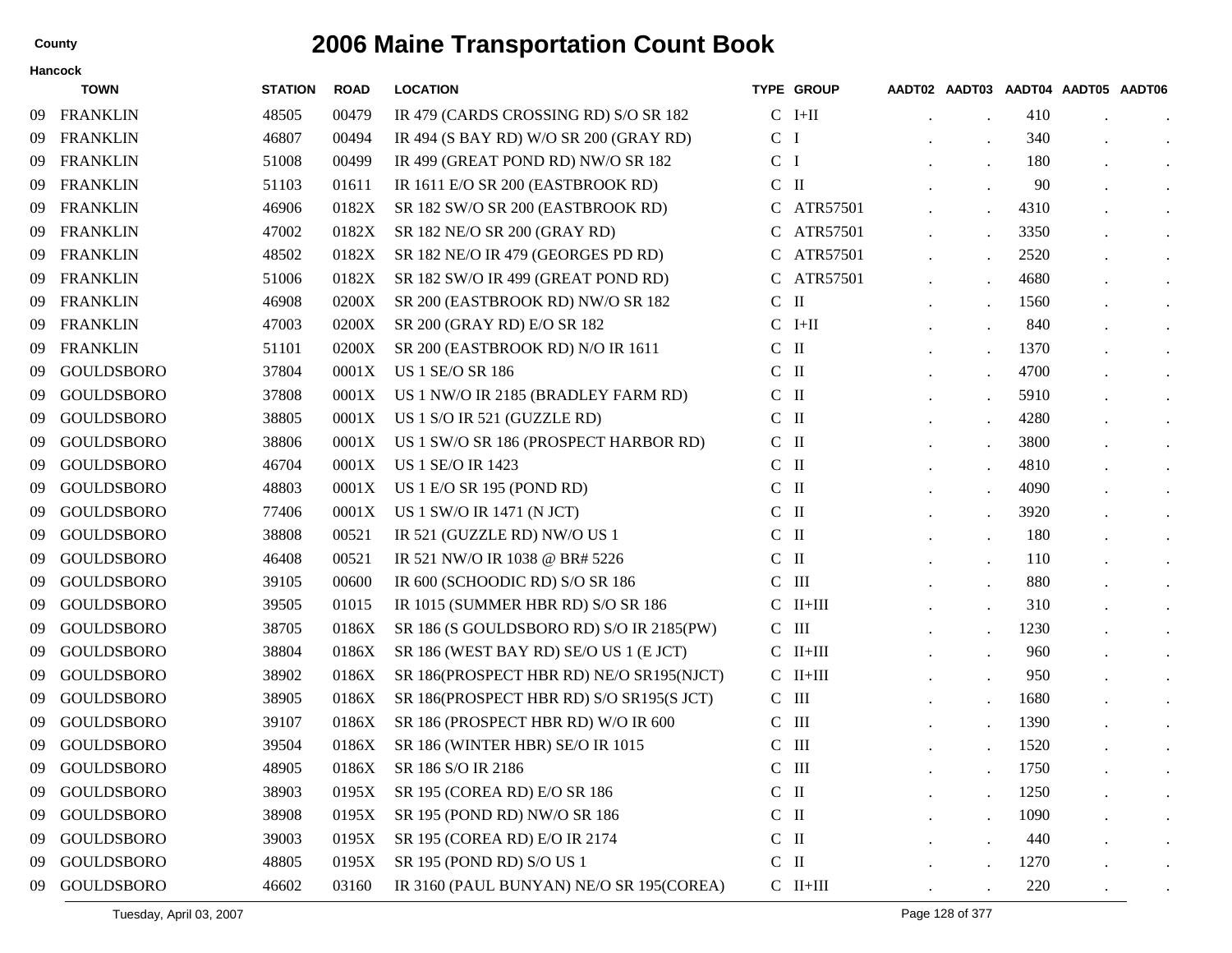|    | Hancock        |                |             |                                            |                |                   |      |                                    |       |       |           |
|----|----------------|----------------|-------------|--------------------------------------------|----------------|-------------------|------|------------------------------------|-------|-------|-----------|
|    | <b>TOWN</b>    | <b>STATION</b> | <b>ROAD</b> | <b>LOCATION</b>                            |                | <b>TYPE GROUP</b> |      | AADT02 AADT03 AADT04 AADT05 AADT06 |       |       |           |
| 09 | <b>HANCOCK</b> | 57507          | 0001X       | <b>US 1 W/O SR 182</b>                     | A              |                   |      | 13870                              | 12970 | 12560 | 12550     |
| 09 | <b>HANCOCK</b> | 38302          | 0001X       | US 1 NE/O IR 473 @ SULLIVAN TL @ BR        | C              | ATR57507          |      | 7640                               | 7700  |       |           |
| 09 | <b>HANCOCK</b> | 38308          | 0001X       | US 1 NW/O IR 473 (E SIDE RD)               | C              | ATR57507          |      | 8280                               |       |       | 7430      |
| 09 | <b>HANCOCK</b> | 78206          | 0001X       | US 1 SW/O IR 503 (WASHINGTON JCT RD)       | C              | ATR57507          |      | 10560                              |       |       | 9770      |
| 09 | <b>HANCOCK</b> | 49304          | 00471       | IR 471(POINT RD) SE/O IR 473 (E SIDE RD)   | $C$ II         |                   |      | 630                                | 570   |       | 630       |
| 09 | <b>HANCOCK</b> | 49308          | 00471       | IR 471 (POINT RD) NW/O IR 473              | C              | $\mathbf{I}$      |      |                                    | 450   |       |           |
| 09 | <b>HANCOCK</b> | 51305          | 00471       | IR 471 (POINT RD) S/O US 1                 | S.             | $\mathbf{I}$      |      | 1220                               | 1060  |       | 1200      |
| 09 | <b>HANCOCK</b> | 51804          | 00471       | IR 471 (POINT RD) SE/O IR 989 (N JCT)      | $\mathbf{C}$   | $\mathbf{I}$      |      |                                    | 380   |       |           |
| 09 | <b>HANCOCK</b> | 51908          | 00471       | IR 471 (POINT RD) NW/O IR 989 (S JCT)      | $C$ II         |                   |      |                                    | 130   |       | $\bullet$ |
| 09 | <b>HANCOCK</b> | 38304          | 00473       | IR 473 (E SIDE RD) SE/O US 1               | $C$ II         |                   |      | 1380                               | 1510  |       | 1320      |
| 09 | <b>HANCOCK</b> | 49302          | 00473       | IR 473 (E SIDE RD) NE/O IR 471 (POINT RD)  | $C$ II         |                   |      | 240                                | 240   |       | 250       |
| 09 | <b>HANCOCK</b> | 51606          | 00473       | IR 473 (E SIDE RD) SW/O IR 484 (N JCT)     | C              | $\mathbf{I}$      |      |                                    | 440   |       | $\bullet$ |
| 09 | <b>HANCOCK</b> | 51407          | 00482       | IR 482 (POMROY RD) W/O IR 473(E SIDE RD)   | $C$ II         |                   |      |                                    | 260   |       | $\bullet$ |
| 09 | <b>HANCOCK</b> | 31903          | 00484       | IR 484(CROSS RD) E/O IR471(HANCOCK PT W)   | $C$ II         |                   |      | $\ddot{\phantom{0}}$               | 260   |       | $\bullet$ |
| 09 | <b>HANCOCK</b> | 51604          | 00484       | IR 484 (GRANT RD) SE/O IR 473 (N JCT)      | $C$ II         |                   |      | $\ddot{\phantom{0}}$               | 130   |       |           |
| 09 | <b>HANCOCK</b> | 51707          | 00484       | IR 484(FERRY RD) W/O IR 2501(JELLSON CV)   | $C$ II         |                   |      |                                    | 210   |       |           |
| 09 | <b>HANCOCK</b> | 78208          | 00503       | IR 503 (WASHINGTON JCT RD) NW/O US 1       | C <sub>1</sub> |                   |      | 3700                               |       |       | 3660      |
| 09 | <b>HANCOCK</b> | 78406          | 00503       | IR 503 (WASHINGTON JCT RD) SW/O IR 1619    | C <sub>1</sub> |                   |      | 3300                               |       |       | $\bullet$ |
| 09 | <b>HANCOCK</b> | 51806          | 00989       | IR 989 (BRAGG LN) SW/O IR 471 (N JCT)      | $C$ II         |                   |      | $\cdot$                            | 100   |       | $\bullet$ |
| 09 | <b>HANCOCK</b> | 51902          | 00989       | IR 989 (BAY AVE) NE/O IR 471 (S JCT)       | $C$ II         |                   |      |                                    | 120   |       | $\bullet$ |
| 09 | <b>HANCOCK</b> | 51906          | 00989       | IR 989 (BRAGG LN) SW/O IR 471 (S JCT)      | $C$ II         |                   |      |                                    | 110   |       |           |
| 09 | <b>HANCOCK</b> | 51802          | 00998       | IR 998 (HANSKIN RD) NE/O IR471 (POINT)     | $C$ II         |                   |      |                                    | 140   |       |           |
| 09 | <b>HANCOCK</b> | 57501          | 0182X       | SR 182 N/O US 1                            | A              |                   | 4410 | $\ddot{\phantom{0}}$               | 4640  | 4270  | 4430      |
| 09 | <b>HANCOCK</b> | 51705          | 02501       | IR 2501 (JELLSON CV RD) S/O IR 484 (FERRY) | $C$ II         |                   |      |                                    | 160   |       |           |
| 09 | <b>LAMOINE</b> | 50208          | 00535       | IR 535 (MUD CREEK RD) NW/O SR 204          | $C$ II         |                   |      | 1940                               |       |       | 2290      |
| 09 | <b>LAMOINE</b> | 30404          | 0184X       | SR 184 SE/O IR 2472 (STATE PARK ENT)       | $C$ II         |                   |      | 460                                |       |       | 450       |
| 09 | <b>LAMOINE</b> | 39904          | 0184X       | SR 184 SE/O IR 516 (ASA'S LN)              | $C$ II         |                   |      |                                    |       |       | 750       |
|    | 09 LAMOINE     | 39908          | 0184X       | SR 184 NW/O IR 516 (ASA'S LN)              | C              | $\mathbf{I}$      |      | 810                                |       |       | 820       |
|    | 09 LAMOINE     | 40001          |             | 0184X SR 184 N/O IR 2138 (SHORE RD)(N JCT) | $C$ II         |                   |      | $\bullet$                          |       |       | 2290      |
| 09 | <b>LAMOINE</b> | 40108          | 0184X       | SR 184 NW/O SR 204 (PATRIDEG COVE RD)      | $C$ II         |                   |      | 2020                               |       |       | 2340      |
| 09 | LAMOINE        | 39706          | 0204X       | SR 204 SW/O IR 529 (SEAL PT RD)            | $C$ II         |                   |      | 130                                |       |       | 150       |
| 09 | <b>LAMOINE</b> | 39803          | 0204X       | SR 204 (MARLBORO BEACH RD) E/O IR 1070     | $C$ II         |                   |      | 370                                |       |       | 540       |
| 09 | <b>LAMOINE</b> | 39807          | 0204X       | SR 204 (PARTRIDGE COVE RD) W/O IR 516      | $\rm C~$ II    |                   |      | 590                                |       |       | 780       |
|    | 09 LAMOINE     | 40103          | 0204X       | SR 204 (PARTRIDGE COVE RD) E/O IR 1578     | $\mathbf C$ II |                   |      | 2340                               |       |       | 2580      |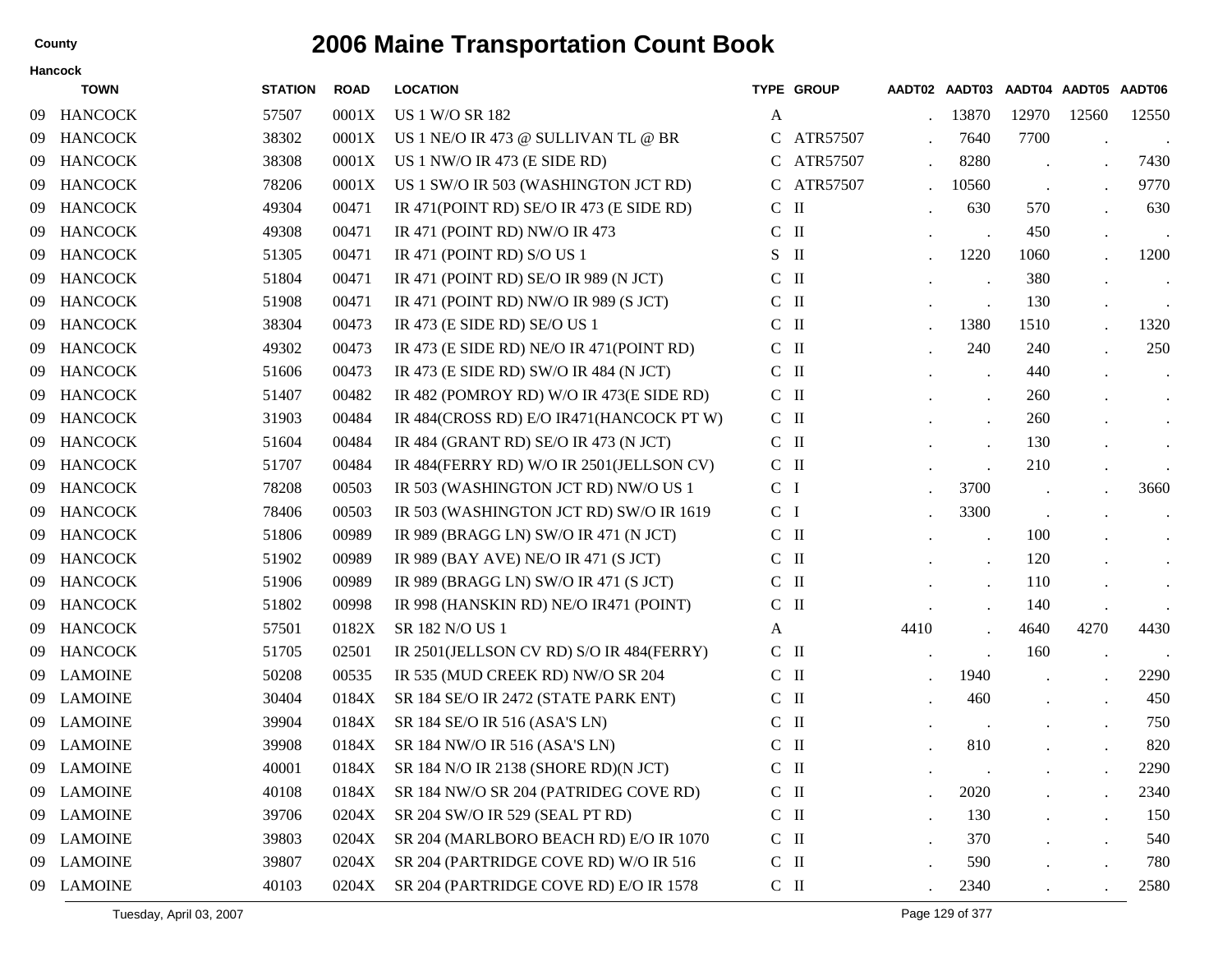|    | Hancock           |                |             |                                          |               |                   |           |           |           |                                    |                      |
|----|-------------------|----------------|-------------|------------------------------------------|---------------|-------------------|-----------|-----------|-----------|------------------------------------|----------------------|
|    | <b>TOWN</b>       | <b>STATION</b> | <b>ROAD</b> | <b>LOCATION</b>                          |               | <b>TYPE GROUP</b> |           |           |           | AADT02 AADT03 AADT04 AADT05 AADT06 |                      |
| 09 | <b>LAMOINE</b>    | 40107          | 0204X       | SR 204 (JORDAN RIVER RD) W/O SR 184      | $\mathsf{C}$  | $\mathbf{I}$      |           | 3400      |           |                                    | $\blacksquare$       |
| 09 | <b>LAMOINE</b>    | 44605          | 0204X       | SR 204 S/O IR 1070(RACOON COVE RD) S JCT | $C$ II        |                   |           | 100       |           |                                    | 110                  |
| 09 | <b>LAMOINE</b>    | 40005          | 02138       | IR 2138 (SHORE RD) S/O SR 184            | $\mathcal{C}$ | $\mathbf{I}$      |           | 450       |           | $\bullet$                          | $\blacksquare$ .     |
| 09 | <b>LAMOINE</b>    | 30405          | 02472       | IR 2472 (STATE PARK ENT) S/O SR 184      | C             | $\mathbf{III}$    |           | 260       |           |                                    | 280                  |
| 09 | <b>MARIAVILLE</b> | 77708          | 00338       | IR 338 (PYLES RD) NW/O SR 181            | $\mathsf{C}$  | $\mathbf{I}$      |           |           | 240       |                                    | $\bullet$            |
| 09 | <b>MARIAVILLE</b> | 45301          | 01136       | IR 1136 (RIVER RD) N/O SR 181 @ BR# 0474 | $\mathbf C$   | $\mathbf I$       |           |           | 10        |                                    | $\bullet$            |
| 09 | <b>MARIAVILLE</b> | 30600          | 0179X       | SR 179 @ WALTHAM TL @ BR# 3238           |               | $C$ II+III        |           | 460       | 420       |                                    | $\bullet$            |
| 09 | <b>MARIAVILLE</b> | 45302          | 0181X       | SR 181 NE/O IR 1136 (RIVER RD) @ BR#3562 | $\mathcal{C}$ | $\mathbf{I}$      |           |           | 260       |                                    | $\ddot{\phantom{0}}$ |
| 09 | <b>MARIAVILLE</b> | 77703          | 0181X       | SR 181 (AMHERST RD) E/O IR 338 @BR# 3230 | $C$ II        |                   |           | 520       | 550       |                                    | $\bullet$            |
| 09 | <b>MT DESERT</b>  | 40903          | 0003X       | SR 3/198 (SOUND DR) E/O SR 102 @BR# 5244 |               | C ATR78700        |           | $\bullet$ |           | 7490                               |                      |
| 09 | <b>MT DESERT</b>  | 41004          | 0003X       | SR 3/198 SE/O SR 233 (EAGLE LAKE RD)     | C             | ATR78700          |           | 4620      |           | $\ddot{\phantom{a}}$               | 4500                 |
| 09 | <b>MT DESERT</b>  | 41007          | 0003X       | SR 3/198 W/O SR 233 (EAGLE LAKE RD)      | C             | ATR78700          |           | 7070      |           | $\cdot$                            | 6630                 |
| 09 | <b>MT DESERT</b>  | 41104          | 0003X       | SR 3/198(SOUND DR) SE/O IR3317(SARGEANT) | C.            | ATR78700          |           |           |           | $\bullet$                          | 3440                 |
| 09 | <b>MT DESERT</b>  | 41201          | 0003X       | SR 3/198(SOUND DR) N/O SR198(HARBORSIDE) | C.            | ATR78700          |           |           |           |                                    | 3480                 |
| 09 | <b>MT DESERT</b>  | 41204          | 0003X       | SR 3(PEABODY DR) SE/O SR 198(HARBORSIDE) |               | C ATR78700        |           | 3070      |           | $\bullet$                          | $\blacksquare$ .     |
| 09 | <b>MT DESERT</b>  | 43603          | 0003X       | SR 3 E/O IR 839(STANLEY BROOK) @BR# 5570 | C             | ATR78700          |           | 2500      |           | $\bullet$                          | 2160                 |
| 09 | <b>MT DESERT</b>  | 43607          | 0003X       | SR 3 W/O IR 839 (STANLEY BROOK RD)       | C             | ATR78700          |           | 2560      |           | $\bullet$                          | 2310                 |
| 09 | <b>MT DESERT</b>  | 49604          | 0003X       | SR 3 (SEAL HARBOR) SE/O IR 841(NEW CNTY) | C             | ATR78700          |           | 1530      |           | $\bullet$                          | 1220                 |
| 09 | <b>MT DESERT</b>  | 53501          | 0003X       | SR 3 (PEABODY DR) 0.5 MI N/O IR 835 (PW) | C             | ATR78700          |           |           |           | $\bullet$                          | 2350                 |
| 09 | <b>MT DESERT</b>  | 60102          | 0003X       | SR 3 NE/O IR 852 (JORDAN POND RD)        | C             | ATR78700          |           | 1630      |           | $\ddot{\phantom{a}}$               | 1510                 |
| 09 | <b>MT DESERT</b>  | 70004          | 00538       | IR 538(PARK LOOP)(OW) SE/O SR 3 OVERPASS | C.            | ATR78700          |           | 1110      |           | $\cdot$                            | 850                  |
| 09 | <b>MT DESERT</b>  | 42008          | 00546       | IR 546 (INDIAN POINT RD) NW/O IR 564     | C             | ATR78700          |           | 690       |           | $\ddot{\phantom{a}}$               | 590                  |
| 09 | <b>MT DESERT</b>  | 36803          | 00564       | IR 564 (PRETTY MARSH) E/O IR571(RIPPLES) | C             | ATR78700          |           | 1370      |           | 1480                               | 1320                 |
| 09 | <b>MT DESERT</b>  | 40406          | 00564       | IR 564 (PRETTY MARSH RD) SW/O SR 102     | C             | ATR78700          |           | 1950      |           | $\bullet$                          | 1910                 |
| 09 | <b>MT DESERT</b>  | 42002          | 00564       | IR 564 (PRETTY MARSH RD) NE/O IR 546     | C             | ATR78700          |           | 980       |           | $\bullet$                          | 940                  |
| 09 | <b>MT DESERT</b>  | 42006          | 00564       | IR 564 (PRETTY MARSH RD) SW/O IR 546     | C             | ATR78700          |           | 1160      |           | $\ddot{\phantom{a}}$               | 1070                 |
| 09 | <b>MT DESERT</b>  | 50106          | 00564       | IR 564 (PRETTY MARSH RD) SW/O IR 563     | C             | ATR78700          |           | 1410      |           | $\bullet$                          | 1290                 |
| 09 | <b>MT DESERT</b>  | 37305          | 00569       | IR 569 (BEECH HILL) S/O IR 571 (RIPPLES) |               | ATR78700          |           |           |           |                                    | 490                  |
| 09 | MT DESERT         | 41606          | 00569       | IR 569 (BEECH HILL RD) SW/O IR 564       | $\mathsf{C}$  | ATR78700          |           | 530       |           |                                    | 480                  |
| 09 | MT DESERT         | 36804          | 00571       | IR 571(RIPPLES) SE/O IR564(PRETTY MARSH) | C             | ATR78700          |           | 210       |           |                                    | 170                  |
| 09 | MT DESERT         | 36303          | 00797       | IR 797(LONG POND FIRE) E/O IR 564(N JCT) |               | C ATR78700        |           | 10        |           | $\bullet$                          |                      |
| 09 | MT DESERT         | 37803          | 00811       | IR 811 (KIMBALL RD) E/O IR 2510 (MAIN)   | C             | <b>ATR787</b>     | $\bullet$ | $\sim$    |           | $\bullet$                          | 1010                 |
| 09 | MT DESERT         | 38101          | 00811       | IR 811 (KIMBALL RD) N/O IR 813 (S SHORE) | $\mathbf{C}$  | ATR78700          |           | 390       |           | $\bullet$                          | 270                  |
| 09 | MT DESERT         | 39303          | 00811       | IR 811(NEIGHBORHOD) E/O IR813(MANCHESTER |               | C ATR78700        | $\bullet$ | 370       | $\bullet$ |                                    | 370                  |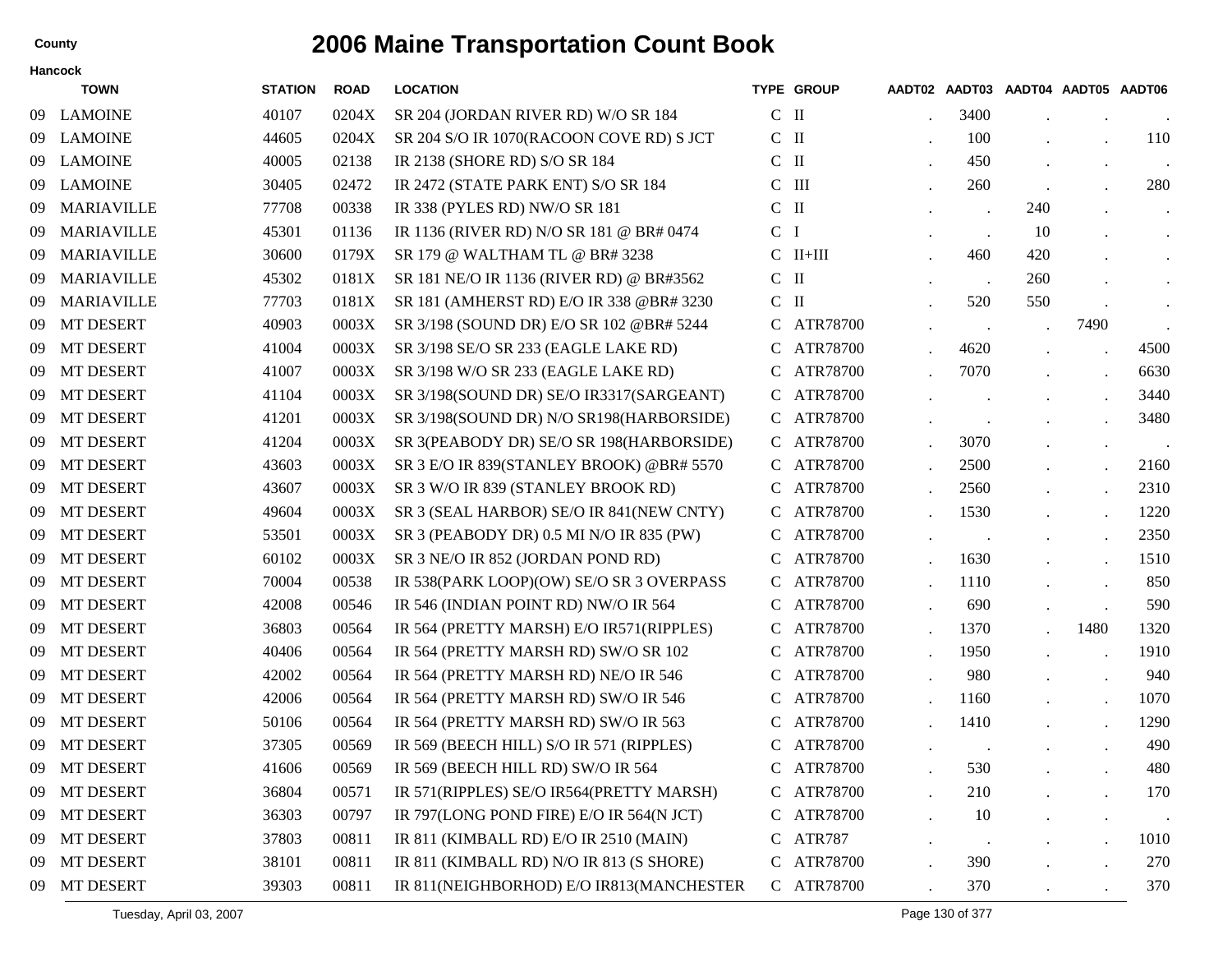|    | <b>Hancock</b>   |                |             |                                            |   |                   |         |                                    |       |
|----|------------------|----------------|-------------|--------------------------------------------|---|-------------------|---------|------------------------------------|-------|
|    | <b>TOWN</b>      | <b>STATION</b> | <b>ROAD</b> | <b>LOCATION</b>                            |   | <b>TYPE GROUP</b> |         | AADT02 AADT03 AADT04 AADT05 AADT06 |       |
| 09 | <b>MT DESERT</b> | 37606          | 00813       | IR 813(MANCHESTER) SW/O IR 3317(MILLBRK)   | C | ATR78700          | 550     |                                    | 550   |
| 09 | <b>MT DESERT</b> | 38103          | 00813       | IR 813 (S SHORE RD) E/O IR 811 (KIMBALL)   | C | ATR78700          | 440     |                                    | 360   |
| 09 | <b>MT DESERT</b> | 38107          | 00813       | IR 813 (S SHORE RD) W/O IR 811 (KIMBALL)   | C | ATR78700          | 470     |                                    | 390   |
| 09 | <b>MT DESERT</b> | 39208          | 00813       | IR 813(MANCHESTER RD) NW/O IR815(SUMMIT)   | C | ATR78700          | 710     |                                    | 720   |
| 09 | <b>MT DESERT</b> | 39305          | 00813       | IR 813(MANCHESTER) S/O IR811(NEIGHBORHOD   |   | C ATR787          |         |                                    | 550   |
| 09 | <b>MT DESERT</b> | 52507          | 00813       | IR 813(HUNTINGTON RD) W/O IR2970(HARBOR)   |   | C ATR787          |         |                                    | 650   |
| 09 | <b>MT DESERT</b> | 38007          | 00815       | IR 815 (SUMMIT) W/O IR 3317 (MILLBROOK)    | C | <b>ATR787</b>     |         | $\bullet$                          | 720   |
| 09 | <b>MT DESERT</b> | 39202          | 00815       | IR 815(SUMMIT RD) NE/O IR813(MANCHESTER)   | C | ATR78700          | 230     |                                    | 290   |
| 09 | <b>MT DESERT</b> | 37906          | 00823       | IR 823 (JOY RD) SW/O IR 1416(GILPATRICK)   | C | ATR78700          | 520     | $\cdot$                            | 470   |
| 09 | <b>MT DESERT</b> | 52305          | 00826       | IR 826 (TRACY RD) S/O IR 3317 (SUMMIT RD)  | C | <b>ATR787</b>     | $\cdot$ | $\bullet$                          | 1210  |
| 09 | <b>MT DESERT</b> | 43601          | 00839       | IR 839 (STANLEY BROOK RD) N/O SR 3         | C | ATR78700          | 1130    | $\bullet$                          | 940   |
| 09 | <b>MT DESERT</b> | 60108          | 00852       | IR 852 (JORDAN POND RD) NW/O SR 3          | C | ATR78700          | 380     |                                    | 390   |
| 09 | <b>MT DESERT</b> | 70103          | 00854       | IR 854 (BLACKWOODS CAMPGROUND) E/O SR 3    | C | ATR78700          | 880     | $\bullet$                          |       |
| 09 | <b>MT DESERT</b> | 40405          | 0102X       | SR 102 S/O IR 564 (PRETTY MARSH RD)        | C | ATR78700          | 7440    | $\bullet$                          | 7330  |
| 09 | <b>MT DESERT</b> | 40901          | 0102X       | SR 102/198 N/O SR 3/198(SOUND DR)@BR3161   | C | $II+III$          | 8290    | 8120                               | 7920  |
| 09 | <b>MT DESERT</b> | 40905          | 0102X       | SR 102 S/O SR 3/198 (SOUND DR)             | C | ATR78700          | 9260    | 9030                               | 8850  |
| 09 | <b>MT DESERT</b> | 42500          | 0102X       | SR 102 @ SOUTHWEST HARBOR TL               | C | ATR78700          | 7060    |                                    | 6920  |
| 09 | <b>MT DESERT</b> | 37905          | 01416       | IR 1416 (GILPATRICK LN) S/O IR 823 (JOY)   | C | ATR78700          | 210     | $\bullet$                          |       |
| 09 | <b>MT DESERT</b> | 37706          | 0198X       | SR 198(HARBORSIDE RD) SW/O IR2970(HARBOR   |   | C ATR78700        | 3610    | $\bullet$                          | 2800  |
| 09 | <b>MT DESERT</b> | 41206          | 0198X       | SR 198(HARBORSIDE DR) SW/O SR 3(PEABODY)   | C | ATR78700          | 3990    | $\bullet$                          | 3800  |
| 09 | <b>MT DESERT</b> | 41002          | 0233X       | SR 233 (EAGLE LAKE RD) NE/O SR 3/198 @TL   | C | ATR78700          | 4550    | $\cdot$                            | 4140  |
| 09 | <b>MT DESERT</b> | 37801          | 02510       | IR 2510 (MAIN)(OW) N/O IR 811 (KIMBALL)    | C | <b>ATR787</b>     |         | $\bullet$                          | 1840  |
| 09 | <b>MT DESERT</b> | 52401          | 02510       | IR 2510 (MAIN ST) N/O IR 407 (SEA ST)      | C | <b>ATR787</b>     |         | $\bullet$                          | 3520  |
| 09 | <b>MT DESERT</b> | 37704          | 02970       | IR 2970(HARBOR DR) SE/O SR198(HARBORSIDE   | C | ATR78700          | 1440    | $\ddot{\phantom{a}}$               | 1030  |
| 09 | <b>MT DESERT</b> | 37604          | 03317       | IR 3317(MILLBRK) SE/O IR 813(MANCHESTER)   | C | ATR78700          | 840     | $\cdot$                            | 750   |
| 09 | <b>MT DESERT</b> | 38004          | 03317       | IR 3317 (MILLBROOK) SE/O IR 815 (SUMMIT)   | C | ATR78700          | 1780    | $\bullet$                          | 1700  |
| 09 | <b>MT DESERT</b> | 38008          | 03317       | IR 3317 (MILLBROOK) NW/O IR 815 (SUMMIT)   | C | ATR78700          | 1260    | $\bullet$                          | 1240  |
| 09 | <b>MT DESERT</b> | 41105          | 03317       | IR 3317(SARGEANT DR) S/O SR 3/198(SOUND)   |   | ATR78700          | 990     |                                    | 980   |
| 09 | ORLAND           | 35503          |             | 0001X US 1/SR 3 E/O SR 176 (TODDY POND RD) |   | $C$ II+III        | 5520    |                                    | 5590  |
| 09 | <b>ORLAND</b>    | 35507          | 0001X       | US 1/SR 3 W/O SR 176 (TODDY POND RD)       |   | $C$ II+III        | 6060    |                                    | 5840  |
| 09 | <b>ORLAND</b>    | 44702          | 0001X       | US 1/SR 3/15 NE/O SR 175                   |   | $C$ II+III        |         | $\bullet$                          | 8520  |
| 09 | <b>ORLAND</b>    | 52203          | 0001X       | US 1/SR 3/15 E/O SR 46                     |   | $C$ II+III        | 9960    | $\ddot{\phantom{a}}$               | 10340 |
| 09 | <b>ORLAND</b>    | 77303          | 0001X       | <b>US 1/SR 3 E/O SR 15</b>                 |   | $C$ II+III        | 6110    | $\bullet$                          | 6700  |
| 09 | <b>ORLAND</b>    | 77308          | 0001X       | US 1/SR 3/15 NW/O SR 15 @ BR# 2536         |   | $C$ II+III        | 9690    |                                    | 9870  |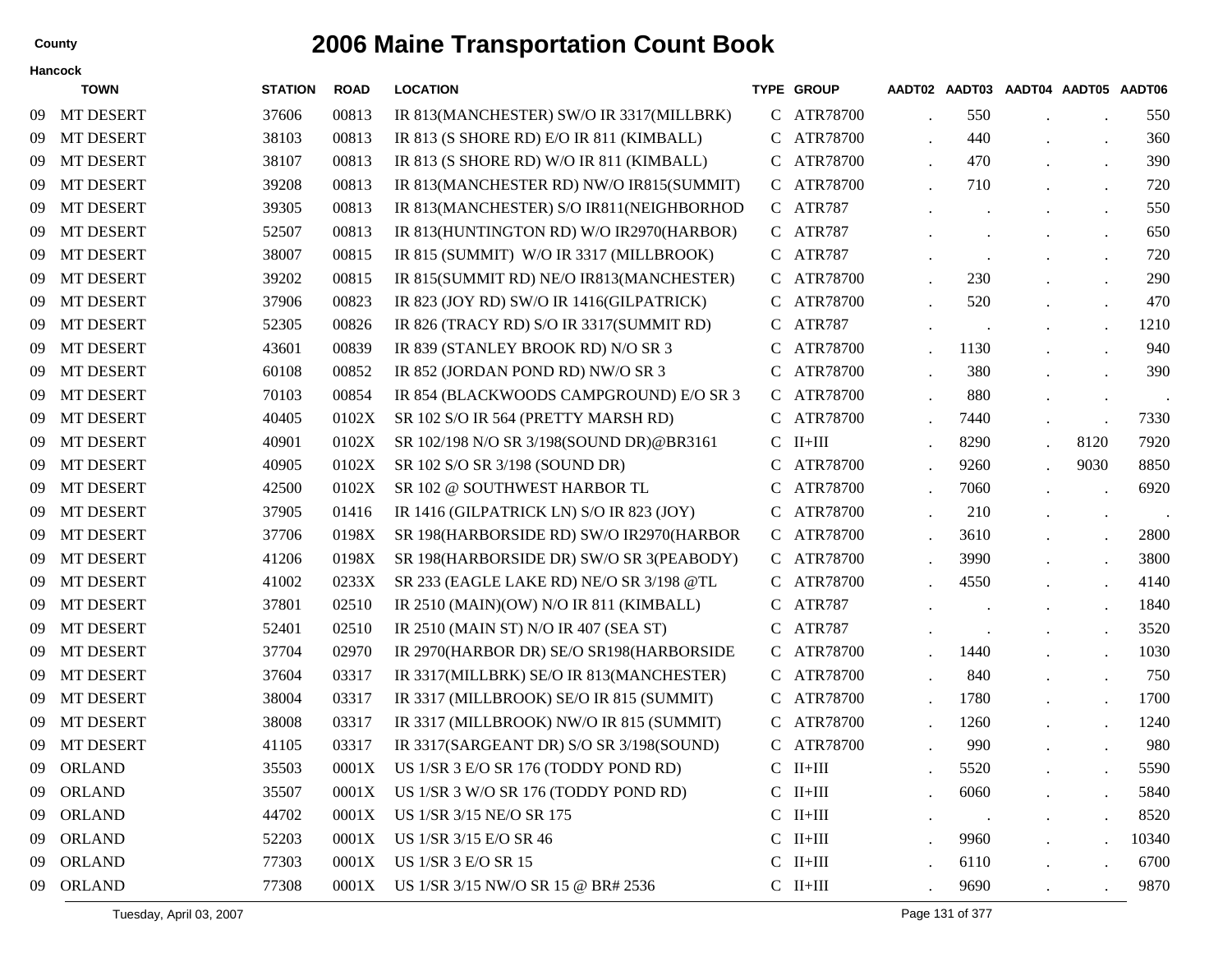|    | <b>Hancock</b>   |                |             |                                                |                   |                   |      |      |                                    |                |
|----|------------------|----------------|-------------|------------------------------------------------|-------------------|-------------------|------|------|------------------------------------|----------------|
|    | <b>TOWN</b>      | <b>STATION</b> | <b>ROAD</b> | <b>LOCATION</b>                                |                   | <b>TYPE GROUP</b> |      |      | AADT02 AADT03 AADT04 AADT05 AADT06 |                |
| 09 | <b>ORLAND</b>    | 49004          | 0015X       | SR 15 SE/O IR 3245 (DUNBARS RD)                | $C$ II            |                   | 3490 |      |                                    | 3540           |
| 09 | <b>ORLAND</b>    | 77305          | 0015X       | SR 15 S/O US 1/SR 3                            | $\mathcal{C}$     | $\mathbf{I}$      | 3630 |      |                                    | 3750           |
| 09 | <b>ORLAND</b>    | 52604          | 00322       | IR 322(WINKUMPAUGH) SE/O IR323(BALD MTN)       | $C$ II            |                   | 130  |      | $\bullet$                          | 150            |
| 09 | <b>ORLAND</b>    | 52606          | 00322       | IR 322 (BALD MTN) SW/O IR 323 (BALD MTN)       | $C$ II            |                   | 250  |      | $\bullet$                          | 260            |
| 09 | <b>ORLAND</b>    | 52601          | 00323       | IR 323(BALD MTN) N/O IR 322(WINKUMPAUGH)       | $C$ II            |                   | 160  |      | $\bullet$                          | 140            |
| 09 | <b>ORLAND</b>    | 49405          | 01650       | IR 1650(UPR FALLS RD) S/O IR 313@BR#3153       | $C$ II            |                   |      |      | $\bullet$                          | 1730           |
| 09 | <b>ORLAND</b>    | 52002          | 01650       | IR 1650 (UPR FALLS RD) E/O US 1/SR 3/15        | $C$ II            |                   |      |      |                                    | 1990           |
| 09 | <b>ORLAND</b>    | 52006          | 01650       | IR 1650 (SCHOOLHOUSE) SW/O US 1/SR 3/15        | $\mathsf{C}$      | $\mathbf I$       | 400  |      | $\bullet$                          | $\blacksquare$ |
| 09 | <b>ORLAND</b>    | 44703          | 0175X       | SR 175 E/O IR 401 (LEACHES POINT RD)           |                   | $C$ I+II          | 2820 |      |                                    | 2610           |
| 09 | <b>ORLAND</b>    | 51505          | 0175X       | SR 175 S/O IR 1650 (DARK MTN RD)               | C                 | $I+II$            | 2600 |      |                                    | 2610           |
| 09 | <b>ORLAND</b>    | 52701          | 0175X       | SR 175 N/O IR 391 (GILPIN RD)                  | C                 | $I+II$            |      |      |                                    | 2300           |
| 09 | <b>ORLAND</b>    | 35504          | 0176X       | SR 176 (TODDY POND RD) SE/O US 1/SR 3          | C                 | $II+III$          | 550  |      |                                    | 620            |
| 09 | <b>OTIS</b>      | 32607          | 00337       | IR 337 (POINT RD) W/O SR 180                   | $C$ II            |                   | 490  | 530  |                                    | $\bullet$      |
| 09 | <b>OTIS</b>      | 55404          | 00338       | IR 338 (PYLES RD) SE/O SR 180                  | $\mathcal{C}$     | $\mathbf{I}$      | 220  | 260  |                                    | $\bullet$      |
| 09 | <b>OTIS</b>      | 30901          | 0180X       | SR 180 (ELLSWORTH RD) N/O SR 181               | $\mathbf{C}$      | $\mathbf{I}$      | 1020 | 1100 |                                    | $\sim$         |
| 09 | <b>OTIS</b>      | 55405          | 0180X       | SR 180 @ BR# 5748 1.0 MI S/O IR 335 (PW)       | C                 | $\mathbf{I}$      | 700  | 710  |                                    | $\bullet$      |
| 09 | <b>OTIS</b>      | 30902          | 0181X       | SR 181 NE/O SR 180 (ELLSWORTH RD)              | C                 | $\mathbf{I}$      | 750  |      |                                    |                |
| 09 | <b>PENOBSCOT</b> | 60804          | 0015X       | SR 15 SE/O IR 3900 (BACK RIDGE RD)             | C                 | $\mathbf{I}$      | 2440 |      |                                    | 2340           |
| 09 | <b>PENOBSCOT</b> | 60808          | 0015X       | SR 15 NW/O SR 199 (PEAT BOG RD)                | $\mathbf{C}$      | $\mathbf{I}$      | 3080 |      |                                    | 3020           |
| 09 | <b>PENOBSCOT</b> | 60802          | 00390       | IR 3900 (BACK RIDGE RD) NE/O SR 15             | $\mathcal{C}$     | $II+III$          | 640  |      |                                    | 520            |
| 09 | <b>PENOBSCOT</b> | 35905          | 0166X       | SR 166 S/O SR 175                              | $C$ II            |                   | 1780 |      | $\bullet$                          | 1480           |
| 09 | <b>PENOBSCOT</b> | 36001          | 0166X       | SR 166 N/O SR 166A                             | C                 | $\mathbf{I}$      | 1720 |      | $\ddot{\phantom{a}}$               | 1400           |
| 09 | <b>PENOBSCOT</b> | 35607          | 0175X       | SR 175/199 W/O IR 2664 (WHART RD)              | $C$ II            |                   | 1690 |      | $\bullet$                          | 1410           |
| 09 | <b>PENOBSCOT</b> | 35701          | 0175X       | SR 175 (SOUTHERN BAY RD) N/O SR 177            | T II              |                   | 2400 |      | 2160                               | 2150           |
| 09 | <b>PENOBSCOT</b> | 35705          | 0175X       | SR 175 (SOUTHERN BAY RD) S/O SR 177            | T II              |                   |      |      | 1580                               | 1560           |
| 09 | <b>PENOBSCOT</b> | 35901          | 0175X       | SR 175 N/O SR 166                              |                   | $C$ I+II          | 1920 |      | $\ddot{\phantom{a}}$               | 1800           |
| 09 | PENOBSCOT        | 35903          | 0175X       | SR 175 (NEW RD) E/O SR 166                     | $C$ II            |                   | 700  |      |                                    | 670            |
| 09 | PENOBSCOT        | 52105          | 0175X       | SR 175 S/O IR 402 (BRIDGES PT RD)              | C                 | Ш                 | 1740 |      |                                    | $\,$ .         |
|    | 09 PENOBSCOT     | 35703          |             | 0177X SR 177 (WESTERN COUNTY RD) E/O SR 175    | ${\bf T}$ $\;$ II |                   |      |      | 830                                | $\bullet$      |
| 09 | PENOBSCOT        | 35601          | 0199X       | SR 199 (PEAT BOG RD) N/O SR 175                | $C$ II            |                   | 1240 |      |                                    | 1270           |
| 09 | PENOBSCOT        | 35805          | 0199X       | SR 199 S/O SR 175                              |                   | $C$ II+III        | 970  |      | $\bullet$                          | 740            |
| 09 | <b>SEDGWICK</b>  | 44207          |             | 00015X SR 15/176 W/O IR 430 (SEDGEWICK RDG RD) |                   | $C$ II+III        | 3830 |      | $\bullet$                          | 3950           |
| 09 | <b>SEDGWICK</b>  | 32701          | 0015X       | SR 15 N/O SR 175                               |                   | $C$ II+III        | 3750 |      |                                    | 3290           |
| 09 | <b>SEDGWICK</b>  | 33002          | 0015X       | SR 15/175 NE/O SR 175                          |                   | $C$ II+III        |      |      |                                    | 3310           |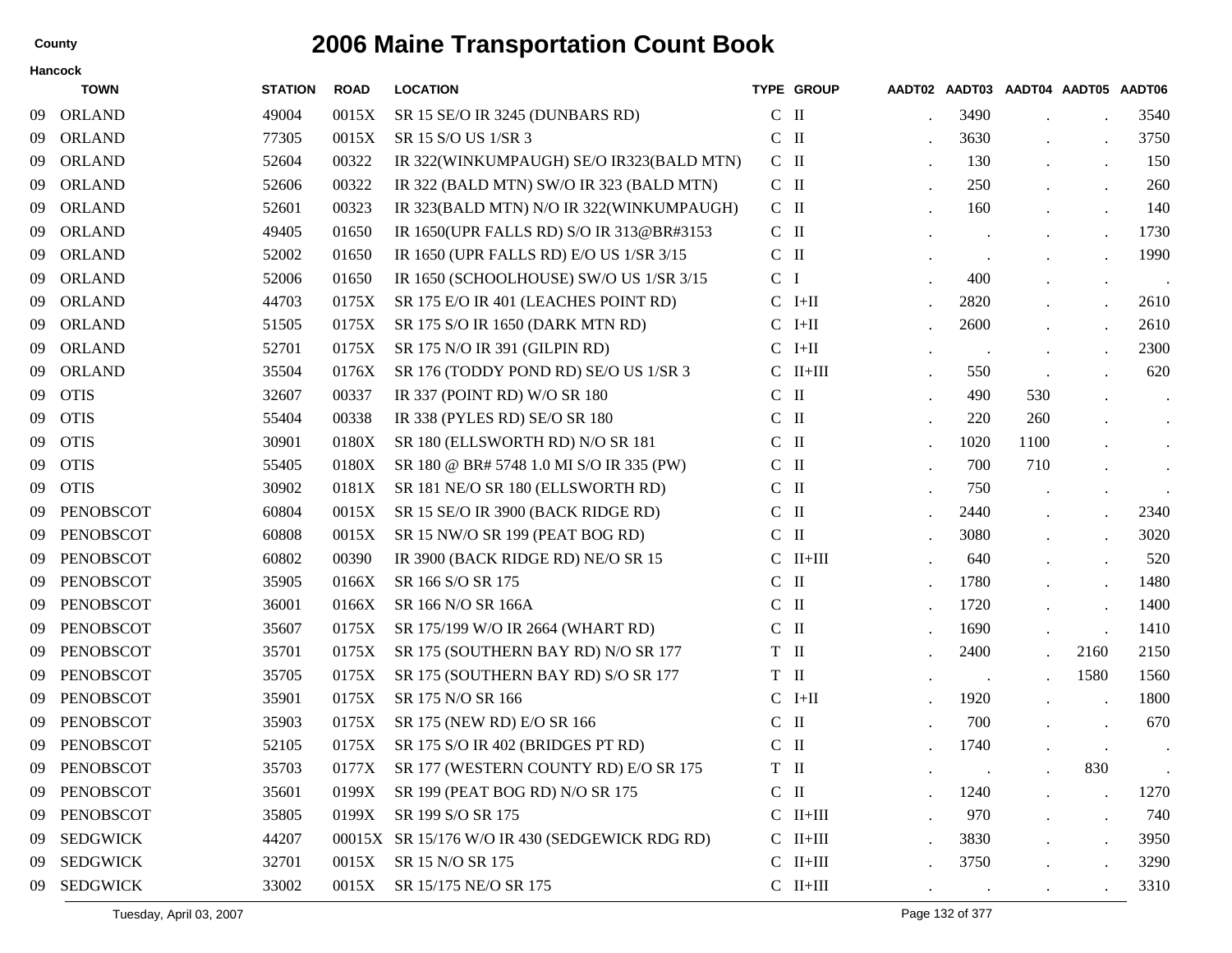|     | Hancock         |                |             |                                          |                |                   |                                    |         |           |               |
|-----|-----------------|----------------|-------------|------------------------------------------|----------------|-------------------|------------------------------------|---------|-----------|---------------|
|     | <b>TOWN</b>     | <b>STATION</b> | <b>ROAD</b> | <b>LOCATION</b>                          |                | <b>TYPE GROUP</b> | AADT02 AADT03 AADT04 AADT05 AADT06 |         |           |               |
| 09  | <b>SEDGWICK</b> | 33008          | 0015X       | SR 15 NW/O SR 15/175                     |                | $C$ II+III        | 3720                               |         |           | 3510          |
| 09  | <b>SEDGWICK</b> | 44307          | 0015X       | SR 15(BYPASS PT) W/O IR3764(HERRICK CUT  |                | $C$ II+III        |                                    |         |           | 3390          |
| 09  | <b>SEDGWICK</b> | 53202          | 0015X       | SR 15 NE/O IR 1074 (SILVER MINE RD)      |                | $C$ II+III        |                                    |         |           | 3470          |
| 09  | <b>SEDGWICK</b> | 44308          | 00427       | IR 427 (HERRICKS RD) NW/O SR 15 (FERRY)  |                | $C$ III           | 320                                |         |           | 400           |
| -09 | <b>SEDGWICK</b> | 44204          | 00430       | IR 430(SEDGWICK RIDGE RD) SE/O SR 15/176 | $C$ II         |                   | 600                                |         | $\bullet$ | 640           |
| 09  | <b>SEDGWICK</b> | 81004          | 00442       | IR 442 (HALES HILL RD) SE/O SR 172       | C              | $\mathbf{III}$    | 480                                |         |           | 500           |
| 09  | <b>SEDGWICK</b> | 32901          | 0172X       | SR 172 N/O IR 438 (CHRISTY HILL RD)      | $\mathbf{C}$   | $\mathbf{I}$      | 790                                |         |           | 870           |
| 09  | <b>SEDGWICK</b> | 81002          | 0172X       | SR 172 NE/O IR 442 (HALES HILL RD)       | C              | $\mathbf{I}$      | 1220                               |         |           | 1460          |
| 09  | <b>SEDGWICK</b> | 81006          | 0172X       | SR 172 SW/O IR 442 (HALES HILL RD)       | $C$ II         |                   | 880                                |         |           | 1000          |
| 09  | <b>SEDGWICK</b> | 32907          | 0175X       | SR 175 W/O SR 172                        |                | $C$ II+III        | 1050                               |         |           | 1190          |
| 09  | <b>SEDGWICK</b> | 33004          | 0175X       | SR 175 SE/O SR 15/175                    |                | $C$ II+III        | 1150                               |         |           | 1230          |
| 09  | <b>SEDGWICK</b> | 34908          | 0175X       | SR 175 NW/O SR 175/176                   | $C$ II         |                   | 1750                               | $\cdot$ |           | $\sim$ $\sim$ |
| -09 | <b>SEDGWICK</b> | 34904          | 0176X       | SR 176 SE/O SR 175/176                   |                | $C$ II+III        | 1620                               |         |           | 1730          |
| 09  | <b>SORRENTO</b> | 38507          | 00510       | IR 510 W/O SR 185                        | C <sub>1</sub> |                   |                                    | 710     |           | $\bullet$     |
| 09  | <b>SORRENTO</b> | 39601          | 00510       | IR 510(W SHORE RD) N/O SR185(POMOLA AVE) | C <sub>1</sub> |                   | $\ddot{\phantom{0}}$               | 330     |           | $\bullet$     |
| 09  | <b>SORRENTO</b> | 47507          | 01010       | IR 1010(OCEAN AVE) W/O SR 185(MAIN)S JCT | $C$ II         |                   |                                    | 130     |           | $\bullet$     |
| 09  | <b>SORRENTO</b> | 47603          | 01010       | IR 1010(WAUKEAG AVE) E/O SR 185(MAIN ST) | $C$ II         |                   |                                    | 180     |           | $\bullet$     |
| 09  | <b>SORRENTO</b> | 47607          | 01010       | IR 1010(WAUKEAG AVE) W/O IR1024(BAYVIEW) | $C$ II         |                   |                                    | 60      |           | $\bullet$     |
| 09  | <b>SORRENTO</b> | 47707          | 01010       | IR 1010(WAUKEAG AVE) W/O IR 1589(OAK ST) | $C$ II         |                   | $\ddot{\phantom{0}}$               | 60      |           |               |
| 09  | <b>SORRENTO</b> | 47901          | 01010       | IR 1010 (BEACH ST) N/O IR 1024 (BAYVIEW) | $C$ II         |                   |                                    | 40      |           | $\bullet$     |
| 09  | <b>SORRENTO</b> | 47904          | 01010       | IR 1010(OCEAN AVE) SE/O IR 1024(BAYVIEW) | $C$ II         |                   |                                    | 70      |           |               |
| 09  | <b>SORRENTO</b> | 47404          | 01012       | IR 1012(DOANES PT RD) SE/O SR 185(N JCT) | $C$ II         |                   |                                    | 120     |           | $\bullet$     |
| 09  | <b>SORRENTO</b> | 47608          | 01024       | IR 1024(BAYVIEW AVE) NW/O IR 1010(E JCT) | $C$ II         |                   | $\cdot$                            | 110     |           |               |
| 09  | <b>SORRENTO</b> | 47807          | 01024       | IR 1024 (BAYVIEW AVE) W/O IR 1591        | $\mathsf{C}$   | $\mathbf{I}$      |                                    | 40      |           | $\bullet$     |
| 09  | <b>SORRENTO</b> | 47908          | 01024       | IR 1024 (BAYVIEW) NW/O IR 1010 (W JCT)   | $C$ II         |                   |                                    | 40      |           | $\bullet$     |
| 09  | <b>SORRENTO</b> | 47705          | 01589       | IR 1589(OAK ST) S/O IR 1010(WAUKEAG AVE) | $C$ II         |                   | $\ddot{\phantom{0}}$               | 10      |           | $\bullet$     |
| 09  | <b>SORRENTO</b> | 47805          | 01591       | IR 1591 (MT DESERT ST) S/O IR 1024       | $C$ II         |                   |                                    | 20      |           |               |
| 09  | <b>SORRENTO</b> | 38501          | 0185X       | SR 185 (SORRENTO) N/O IR510 @SULLIVAN TL | $C$ II         |                   |                                    | 1280    |           |               |
| 09  | <b>SORRENTO</b> | 38504          |             | 0185X SR 185 SE/O IR 510 (N JCT)         | $C$ II         |                   |                                    | 700     |           | $\bullet$     |
| 09  | <b>SORRENTO</b> | 39603          | 0185X       | SR 185(POMOLA AVE) E/O IR510(W SHORE RD) | $\rm C~$ II    |                   |                                    | 320     |           | $\bullet$     |
| 09  | <b>SORRENTO</b> | 39605          | 0185X       | SR 185(SORRENTO AVE) S/O IR 510(W SHORE) | $\mathbf C$ II |                   |                                    | 540     |           | $\bullet$     |
| 09  | <b>SORRENTO</b> | 47406          | 0185X       | SR 185(KEARSARGE AVE) SW/O IR 1012(N JCT | $C$ II         |                   |                                    | 290     |           | $\bullet$     |
| 09  | <b>SORRENTO</b> | 47504          | 0185X       | SR 185 (OCEAN AVE) SE/O IR 1010 (S JCT)  | $\mathbf C$ II |                   | $\cdot$                            | 290     |           | $\bullet$     |
| 09  | <b>SORRENTO</b> | 47605          | 0185X       | SR 185 (MAIN ST) S/O IR1010 (N JCT)      | $C$ II         |                   |                                    | 150     |           | $\sim$        |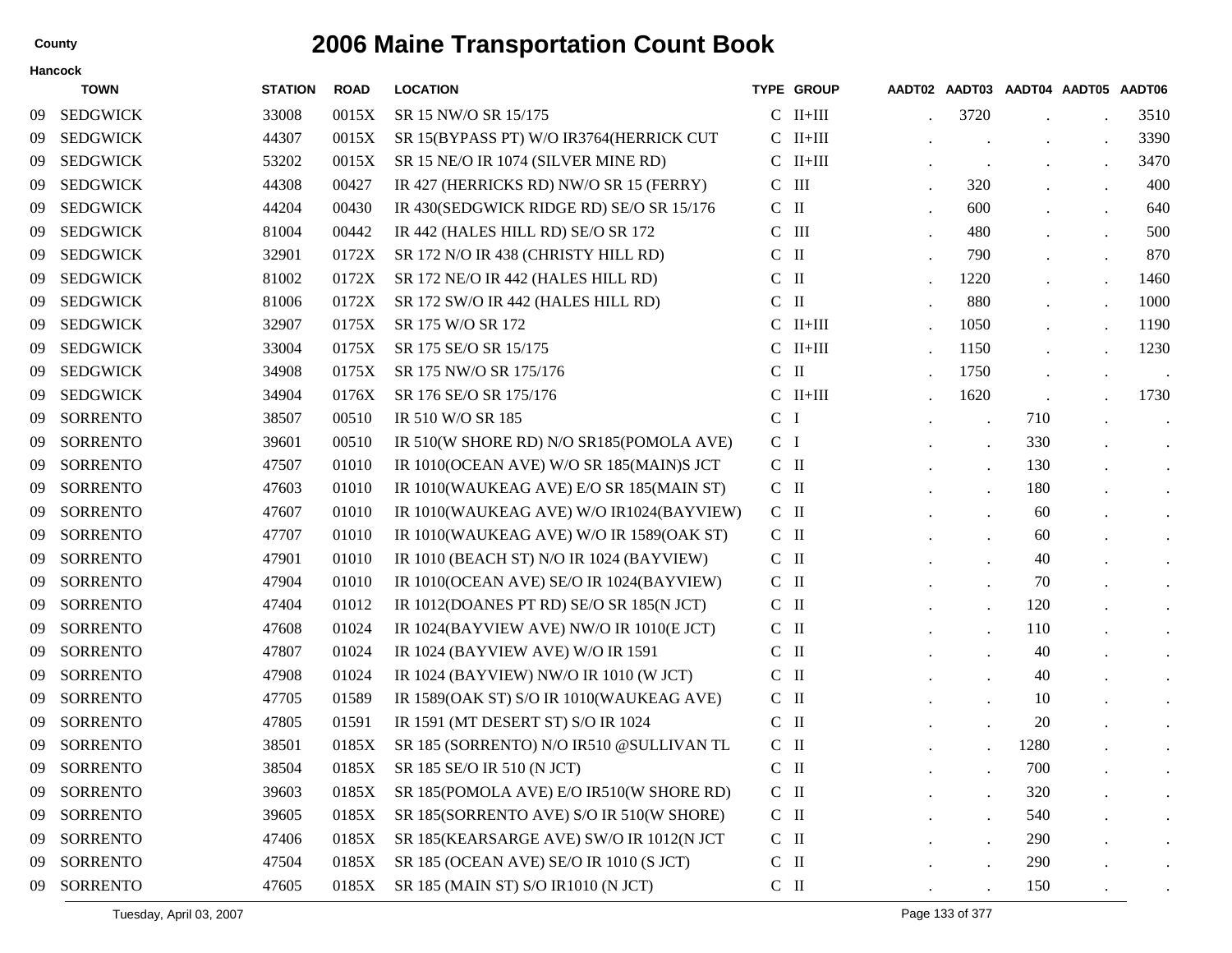| <b>Hancock</b> |  |
|----------------|--|
| <b>TOWN</b>    |  |

|    | TOWN                    | <b>STATION</b> | <b>ROAD</b> | <b>LOCATION</b>                           |              | <b>TYPE GROUP</b> |                      |                      |                      | AADT02 AADT03 AADT04 AADT05 AADT06 |      |
|----|-------------------------|----------------|-------------|-------------------------------------------|--------------|-------------------|----------------------|----------------------|----------------------|------------------------------------|------|
| 09 | <b>SOUTHWEST HARBOR</b> | 76507          | 00574       | IR 574(SEAL COVE RD) W/O SR 102(MAIN ST)  |              | C ATR78700        |                      | 2310                 |                      |                                    | 2470 |
| 09 | <b>SOUTHWEST HARBOR</b> | 42108          | 00581       | IR 581(LONG PD RD) NW/O IR574(SEAL COVE)  | $\mathbf{C}$ | ATR78700          |                      | 820                  |                      |                                    | 840  |
| 09 | <b>SOUTHWEST HARBOR</b> | 35402          | 00660       | IR 660(ALDER LN) NE/O SR 102A(SEAWALL)NJ  |              | C ATR78700        |                      | 270                  |                      |                                    | 320  |
| 09 | <b>SOUTHWEST HARBOR</b> | 34802          | 00664       | IR 664(MANSELL LN) NE/O SR 102A(SEAWALL)  |              | C ATR78700        |                      | 940                  |                      |                                    | 700  |
| 09 | <b>SOUTHWEST HARBOR</b> | 42305          | 00692       | IR 692 (LURVEY SPRING RD) S/O IR 1568     |              | C ATR78700        |                      | 60                   |                      |                                    | 80   |
| 09 | <b>SOUTHWEST HARBOR</b> | 42208          | 00753       | IR 753 (ECHO LAKE RD) NW/O SR 102         |              | C ATR78700        | $\overline{a}$       | 300                  |                      |                                    | 670  |
| 09 | <b>SOUTHWEST HARBOR</b> | 33108          | 00768       | IR 768 NW/O SR 102A (SEAWALL RD)          | C.           | ATR78700          |                      | 730                  |                      |                                    | 460  |
| 09 | <b>SOUTHWEST HARBOR</b> | 37403          | 00781       | IR 781(CLARK PT RD) E/O IR 780(MAPLE LN)  |              | C ATR78700        | $\cdot$              | 3020                 | $\ddot{\phantom{a}}$ |                                    | 1890 |
| 09 | <b>SOUTHWEST HARBOR</b> | 78303          | 00781       | IR 781 (CLARK PT RD) E/O SR 102(MAIN ST)  |              | C ATR78700        |                      |                      |                      |                                    | 2170 |
| 09 | <b>SOUTHWEST HARBOR</b> | 33103          | 0102A       | SR 102A (SEAWALL RD) E/O IR 768           | C            | ATR78700          |                      | 1260                 |                      |                                    | 1190 |
| 09 | <b>SOUTHWEST HARBOR</b> | 34604          | 0102A       | SR 102A (SEAWALL) SE/O IR 660(KINGS)(SJ)  |              | C ATR78700        |                      | 2140                 |                      |                                    | 1850 |
| 09 | <b>SOUTHWEST HARBOR</b> | 34804          | 0102A       | SR 102A(SEAWALL RD) SE/O IR 664(MANSELL)  |              | C ATR78700        |                      | 2220                 | $\ddot{\phantom{a}}$ |                                    | 1930 |
| 09 | <b>SOUTHWEST HARBOR</b> | 41703          | 0102A       | SR 102A (SEAWALL RD) E/O SR 102(MAIN ST)  |              | C ATR78700        |                      | 3410                 |                      | 3310                               | 3160 |
| 09 | <b>SOUTHWEST HARBOR</b> | 41706          | 0102X       | SR 102(BASS HARBOR) SW/O SR102A(SEAWALL)  |              | C ATR78700        |                      | $\ddot{\phantom{0}}$ |                      |                                    | 4090 |
| 09 | <b>SOUTHWEST HARBOR</b> | 42802          | 0102X       | SR 102 NE/O SR 102A @BR#2511 @TREMONT TL  |              | C ATR78700        |                      | $\overline{a}$       | $\overline{a}$       |                                    | 3890 |
| 09 | <b>SOUTHWEST HARBOR</b> | 76501          | 0102X       | SR 102(MAIN ST) N/O IR 574(SEAL COVE RD)  |              | C ATR78700        |                      | 7930                 |                      |                                    | 7700 |
| 09 | <b>SOUTHWEST HARBOR</b> | 76505          | 0102X       | SR 102(MAIN ST) S/O IR 574(SEAL COVE RD)  | C            | ATR78700          |                      | 8600                 |                      |                                    | 8400 |
| 09 | <b>SOUTHWEST HARBOR</b> | 78301          | 0102X       | SR 102 (MAIN ST) N/O IR 781 (CLARK PT RD) |              | C ATR78700        |                      |                      |                      |                                    | 7650 |
| 09 | <b>SOUTHWEST HARBOR</b> | 78305          | 0102X       | SR 102 S/O IR 781 (CLARK POINT RD)        | C            | ATR78700          |                      | 7790                 |                      |                                    | 7720 |
| 09 | <b>STONINGTON</b>       | 00103          | 0015X       | SR 15 (EASTERN RD) E/O CEMETERY RD        |              | $C$ II+III        | $\bullet$            |                      |                      |                                    | 2540 |
| 09 | <b>STONINGTON</b>       | 00105          | 0015X       | SR 15 (EASTERN RD) S/O CEMETERY RD        |              | $C$ II+III        |                      | 1940                 |                      |                                    | 2080 |
| 09 | <b>STONINGTON</b>       | 00301          | 0015X       | SR 15 (EASTERN RD) N/O INDIAN POINT RD    |              | $C$ II+III        |                      | 1920                 | $\ddot{\phantom{a}}$ |                                    | 1870 |
| 09 | <b>STONINGTON</b>       | 00403          | 0015X       | SR 15 (MAIN ST) E/O SCHOOL ST             |              | $C$ II+III        | $\bullet$            | $\ddot{\phantom{1}}$ |                      |                                    | 2530 |
| 09 | <b>STONINGTON</b>       | 34001          | 0015X       | SR 15 (EASTERN) N/O IR 478 (OCEANVILLE)   |              | $C$ II+III        |                      | 2760                 |                      |                                    | 2570 |
| 09 | <b>STONINGTON</b>       | 34005          | 0015X       | SR 15 (EASTERN) S/O IR 478 (OCEANVILLE)   |              | $C$ II+III        | $\ddot{\phantom{a}}$ |                      | $\ddot{\phantom{a}}$ |                                    | 2360 |
| 09 | <b>STONINGTON</b>       | 00408          | 00465       | SCHOOL ST NW/O SR 15 (MAIN ST)            |              | $C$ II+III        |                      | 1980                 |                      |                                    | 1440 |
| 09 | <b>STONINGTON</b>       | 00605          | 00465       | SCHOOL ST S/O SUNSET AVE                  |              | $C$ II+III        |                      | 2230                 | $\ddot{\phantom{0}}$ |                                    | 2060 |
| 09 | <b>STONINGTON</b>       | 00607          | 00465       | SUNSET AVE W/O SCHOOL ST                  |              | $C$ II+III        |                      | 1880                 |                      |                                    | 1740 |
| 09 | <b>STONINGTON</b>       | 33904          | 00465       | IR 465 (SUNSET AVE) SE/O IR 1197          |              | $C$ II+III        |                      | 1790                 | $\ddot{\phantom{a}}$ |                                    | 1790 |
| 09 | <b>STONINGTON</b>       | 33902          | 00474       | IR 474(AIRPORT RD) NE/O IR465(SUNSET AVE  |              | $C$ II+III        |                      | 940                  |                      |                                    | 850  |
| 09 | <b>STONINGTON</b>       | 00107          | 00476       | CEMETERY RD W/O SR 15 (EASTERN RD)        |              | $C$ II+III        |                      | 1170                 |                      |                                    | 1110 |
| 09 | <b>STONINGTON</b>       | 34003          | 00478       | IR 478 (OCEANVILLE) E/O SR 15 (EASTERN)   |              | $C$ II+III        |                      | 990                  |                      |                                    | 950  |
| 09 | <b>STONINGTON</b>       | 34105          | 00478       | IR 478(OCEANVILLE RD) S/O IR1246(ABBIES)  |              | $C$ II+III        |                      |                      |                      |                                    | 370  |
| 09 | <b>STONINGTON</b>       | 00203          | 01197       | W MAIN ST E/O MOOSE ISLAND CWY            |              | $C$ II+III        |                      | $\bullet$            | $\bullet$            |                                    | 830  |
|    |                         |                |             |                                           |              |                   |                      |                      |                      |                                    |      |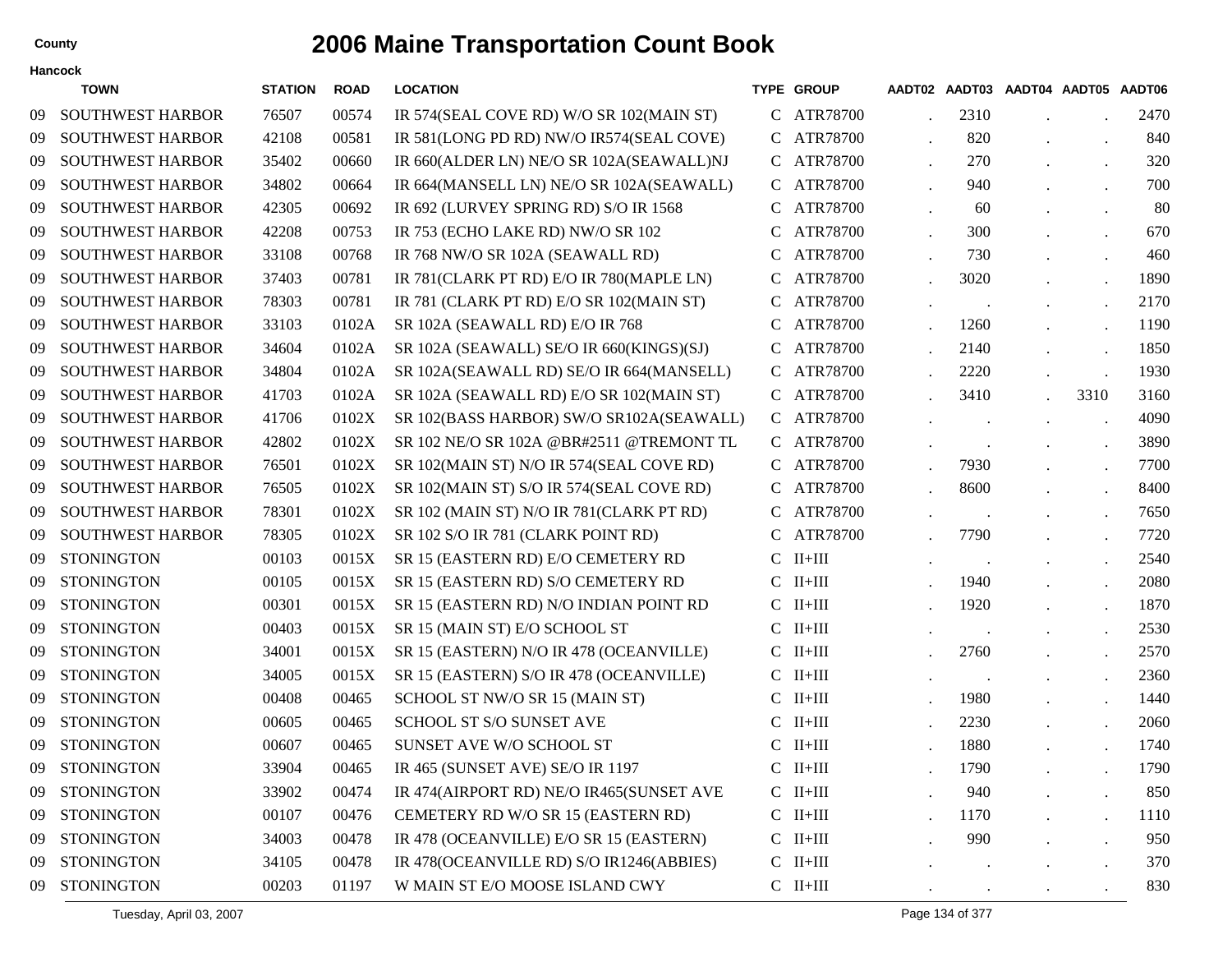|    | <b>TOWN</b>       | <b>STATION</b> | <b>ROAD</b> | <b>LOCATION</b>                          |                | <b>TYPE GROUP</b> |                      | AADT02 AADT03 AADT04 AADT05 AADT06 |                      |                      |
|----|-------------------|----------------|-------------|------------------------------------------|----------------|-------------------|----------------------|------------------------------------|----------------------|----------------------|
| 09 | <b>STONINGTON</b> | 00207          | 01197       | SAND BEACH RD W/O MOOSE ISLAND CWY       |                | $C$ II+III        |                      |                                    |                      | 700                  |
| 09 | <b>STONINGTON</b> | 00406          | 01197       | WEST MAIN ST SW/O SCHOOL ST              |                | $C$ II+III        | 1270                 |                                    | $\ddot{\phantom{a}}$ | 1220                 |
| 09 | <b>STONINGTON</b> | 01107          | 01197       | WEST MAIN ST W/O HIGHLAND AVE            | C              | $II+III$          | 1380                 |                                    |                      | 1220                 |
| 09 | <b>STONINGTON</b> | 33906          | 01197       | IR 1197 (SAND BEACH RD) SW/O IR 465      | C              | $II+III$          | 800                  | $\overline{a}$                     | $\overline{a}$       | 870                  |
| 09 | <b>STONINGTON</b> | 00205          | 01208       | MOOSE ISLAND CWY S/O SAND BEACH RD       |                | $C$ II+III        | $\bullet$            |                                    |                      | 500                  |
| 09 | <b>STONINGTON</b> | 00303          | 01209       | INDIAN POINT RD E/O SR 15 (EASTERN RD)   |                | $C$ II+III        | 690                  |                                    | $\ddot{\phantom{a}}$ | 600                  |
| 09 | <b>STONINGTON</b> | 00506          | 01758       | HIGHLAND AVE SW/O SCHOOL ST              |                | $C$ II+III        | 750                  |                                    | $\bullet$            | 640                  |
| 09 | <b>STONINGTON</b> | 01305          | 01764       | SEABREEZE AVE S/O SR 15 (MAIN ST)        |                | $C$ II+III        | $\blacksquare$       |                                    |                      | 540                  |
| 09 | <b>STONINGTON</b> | 00305          | 01768       | <b>GRANITE ST S/O SR 15 (MAIN ST)</b>    |                | $C$ II+III        | 350                  |                                    | $\bullet$            | $\bullet$            |
| 09 | <b>SULLIVAN</b>   | 38403          | 0001X       | <b>US 1 E/O SR 200 (GRAY RD)</b>         | T II           |                   | $\ddot{\phantom{a}}$ | 7640                               |                      | $\cdot$              |
| 09 | <b>SULLIVAN</b>   | 38407          | 0001X       | US 1 W/O SR 200 (GRAY RD)                |                | T ATR57507        | $\ddot{\phantom{a}}$ | 7410                               |                      | $\cdot$              |
| 09 | <b>SULLIVAN</b>   | 38503          | 0001X       | US 1 E/O IR 2593 (W JCT)                 | $C$ II         |                   | $\ddot{\phantom{a}}$ | 7420                               |                      | $\bullet$            |
| 09 | <b>SULLIVAN</b>   | 38604          | 0001X       | US 1 SE/O SR 183 (TUNK POND RD)          | $C$ II         |                   | $\cdot$              | 6490                               |                      |                      |
| 09 | <b>SULLIVAN</b>   | 38608          | 0001X       | US 1 NW/O SR 183 (TUNK POND RD)          | $C$ II         |                   | $\ddot{\phantom{a}}$ | 7060                               |                      | $\ddot{\phantom{a}}$ |
| 09 | <b>SULLIVAN</b>   | 38208          | 00494       | IR 494 (N SULLIVAN RD) NW/O IR 1040      | $C$ I          |                   | $\ddot{\phantom{a}}$ | 1250                               |                      | $\bullet$            |
| 09 | <b>SULLIVAN</b>   | 50808          | 00494       | IR 494 (N SULLIVAN) NW/O IR 2509 (ROMEO) | $C$ I          |                   | $\cdot$              | 580                                |                      | $\bullet$            |
| 09 | <b>SULLIVAN</b>   | 49901          | 00511       | IR 511 (THORNE RD) N/O SR 183            | $C$ II         |                   | $\ddot{\phantom{a}}$ | 170                                |                      | $\cdot$              |
| 09 | <b>SULLIVAN</b>   | 50001          | 01039       | IR 1039 (FLANDERS POND RD) N/O SR 183    | $C$ II         |                   | $\ddot{\phantom{a}}$ | 140                                |                      | $\ddot{\phantom{0}}$ |
| 09 | <b>SULLIVAN</b>   | 38202          | 01040       | IR 1040 (TRACK) NE/O IR 494 (N SULLIVAN) | C <sub>1</sub> |                   | $\ddot{\phantom{a}}$ | 90                                 |                      | $\bullet$            |
| 09 | <b>SULLIVAN</b>   | 50803          | 01042       | IR 1042 (QUARRY) E/O IR 494 (N SULLIVAN) | C <sub>1</sub> |                   | $\cdot$              | 300                                |                      |                      |
| 09 | <b>SULLIVAN</b>   | 38602          | 0183X       | SR 183 (TUNK POND RD) NE/O US 1          |                | $C$ II+III        | $\ddot{\phantom{a}}$ | 1140                               |                      | $\bullet$            |
| 09 | <b>SULLIVAN</b>   | 49903          | 0183X       | SR 183 E/O IR 511 (THORNE RD)            |                | $C$ II+III        | $\ddot{\phantom{0}}$ | 850                                |                      | $\bullet$            |
| 09 | <b>SULLIVAN</b>   | 50002          | 0183X       | SR 183 NE/O IR 1039 (FLANDERS POND RD)   |                | $C$ II+III        | $\cdot$              | 530                                |                      | $\bullet$            |
| 09 | <b>SULLIVAN</b>   | 38401          | 0200X       | SR 200 (GRAY RD) N/O US 1                |                | $T$ I+II          | $\ddot{\phantom{a}}$ | 860                                |                      | $\cdot$              |
| 09 | <b>SULLIVAN</b>   | 50806          | 02511       | IR 2511 (RIVER) SW/O IR 494 (N SULLIVAN) | C <sub>I</sub> |                   | $\ddot{\phantom{a}}$ | 50                                 | $\ddot{\phantom{a}}$ |                      |
| 09 | <b>SURRY</b>      | 31408          | 00367       | IR 367 (NORTH BEND RD) NW/O SR 172       |                | $C$ I+II          | 1050                 |                                    |                      | 990                  |
| 09 | <b>SURRY</b>      | 31504          | 00373       | IR 373 (NEWBURY NECK RD) SE/O SR 176     | $C$ III        |                   | 760                  |                                    | $\bullet$            | 720                  |
| 09 | <b>SURRY</b>      | 55501          | 00373       | IR 373 (NEWBURY NECK) N/O IR 375 (CROSS) | $C$ III        |                   | 510                  |                                    | $\bullet$            | 530                  |
| 09 | <b>SURRY</b>      | 55505          | 00373       | IR 373 (NEWBURY NECK) S/O IR 375 (CROSS) | $C$ III        |                   | 600                  |                                    | $\bullet$            | 620                  |
| 09 | <b>SURRY</b>      | 55507          | 00375       | IR 375 (CROSS) W/O IR 373 (NEWBURY NECK) | $C$ III        |                   | 190                  |                                    | $\blacksquare$       | 170                  |
| 09 | <b>SURRY</b>      | 31403          | 0172X       | SR 172 E/O IR 367 @ BR# 2586             | $C$ II         |                   | $\cdot$              |                                    | $\bullet$            | 5530                 |
| 09 | <b>SURRY</b>      | 31502          | 0172X       | SR 172 NE/O SR 176 @ BR# 5977            | $C$ II         |                   | 6540                 |                                    | $\cdot$              | 5810                 |
| 09 | <b>SURRY</b>      | 31506          | 0172X       | SR 172 SW/O SR 176                       |                | $C$ II+III        | 4100                 |                                    |                      | 4300                 |
|    | 09 SURRY          | 31505          | 0176X       | SR 176 (MORGAN BAY RD) S/O IR 373        |                | $C$ II+III        | 720                  |                                    |                      | 740                  |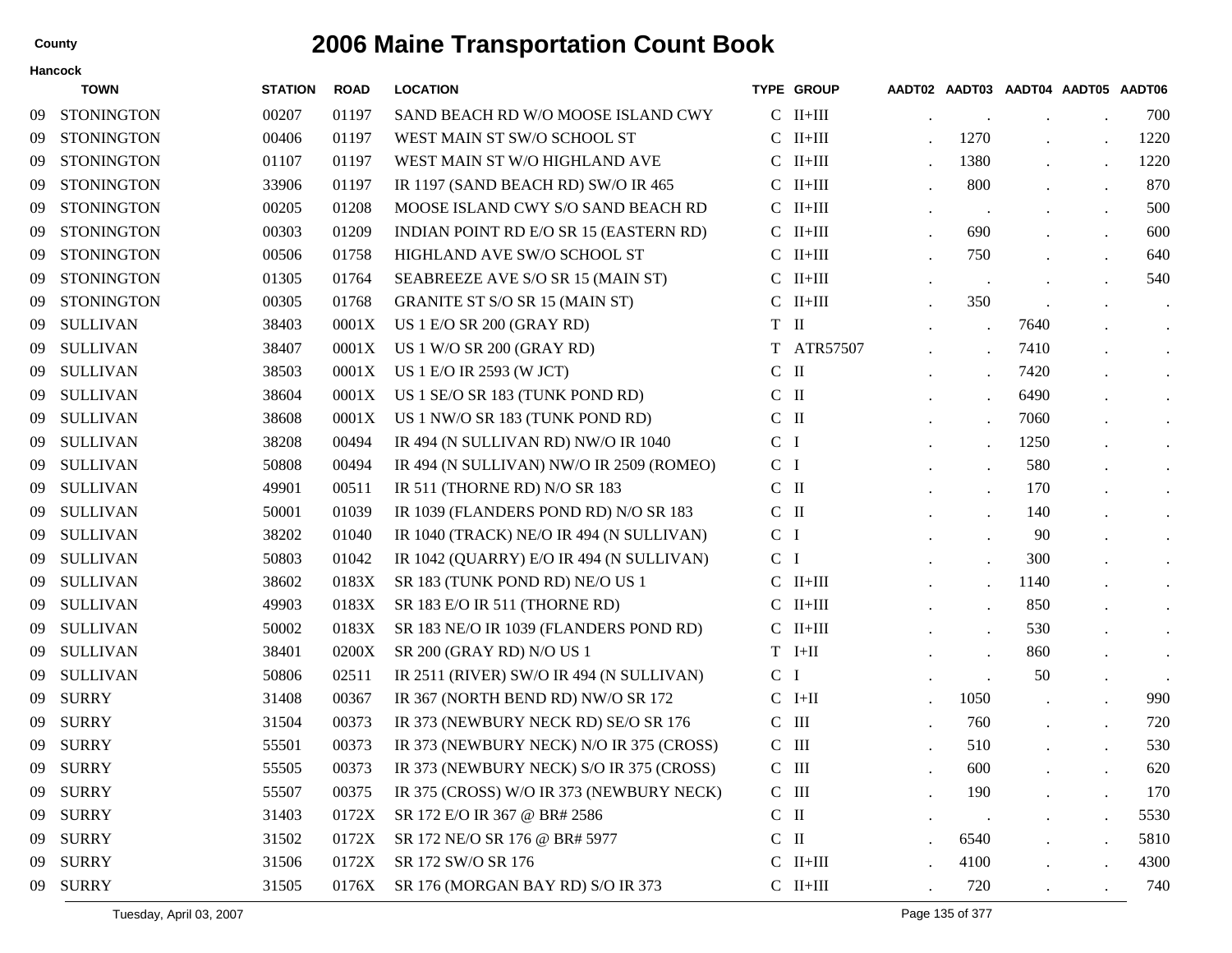|     | <b>Hancock</b> |                |             |                                            |        |                     |           |                                    |           |           |               |
|-----|----------------|----------------|-------------|--------------------------------------------|--------|---------------------|-----------|------------------------------------|-----------|-----------|---------------|
|     | <b>TOWN</b>    | <b>STATION</b> | <b>ROAD</b> | <b>LOCATION</b>                            |        | <b>TYPE GROUP</b>   |           | AADT02 AADT03 AADT04 AADT05 AADT06 |           |           |               |
| 09  | SURRY          | 31507          | 0176X       | SR 176 (TODDY POND RD) W/O SR 172          | C      | $II+III$            |           | 700                                |           |           | 710           |
| 09  | <b>SURRY</b>   | 53000          | 0176X       | SR 176 (TODDY POND RD) @ BR# 3740          | C      | $II+III$            |           |                                    |           |           | 390           |
| 09  | <b>SURRY</b>   | 55606          | 0176X       | SR 176 (MORGAN BAY) SW/O IR 375 (CROSS)    | C      | $II+III$            |           | 510                                |           |           | 560           |
| -09 | <b>TREMONT</b> | 41901          | 00564       | IR 564 (TREMONT RD) N/O IR 573 (CAPE)      | C      | ATR78700            |           | 1090                               |           | $\bullet$ | 1030          |
| 09  | <b>TREMONT</b> | 41905          | 00564       | IR 564 (TREMONT RD) S/O IR 573 (CAPE RD)   | С      | ATR78700            |           | 1040                               |           |           | 990           |
| 09  | <b>TREMONT</b> | 41907          | 00573       | IR 573 (CAPE RD) W/O IR 564 (TREMONT RD)   |        | ATR78700            |           | 240                                |           |           |               |
| 09  | <b>TREMONT</b> | 43206          | 00573       | IR 573 (CAPE RD) SW/O SR 102               | С      | ATR78700            |           | 170                                |           | $\bullet$ | $\sim$        |
| 09  | <b>TREMONT</b> | 78103          | 00574       | IR 574 (SEAL COVE RD) E/O SR 102           | С      | ATR78700            |           | 340                                |           |           | 260           |
| 09  | <b>TREMONT</b> | 49805          | 00587       | IR 587 (LIGHTHOUSE) S/O SR 102A (HARBOR)   |        | ATR78700            |           | 760                                |           |           | 530           |
| 09  | <b>TREMONT</b> | 41805          | 00679       | IR 679(BERNARD RD) S/O SR102(TREMONT RD)   | C.     | ATR78700            |           | 1170                               |           |           | 1310          |
| 09  | <b>TREMONT</b> | 41903          | 00797       | IR797(HODGDON) E/O IR 564(TREMONT)(S JCT   | C      | ATR78700            |           | 50                                 | $\bullet$ | $\bullet$ | $\sim$ $\sim$ |
| 09  | <b>TREMONT</b> | 42805          | 0102A       | SR 102A(HARBOR DR) S/O IR 686(FLAT IRON)   | C      | ATR78700            |           | 2580                               |           | 2610      | 2370          |
| 09  | <b>TREMONT</b> | 49801          | 0102A       | SR 102A(HARBOR DR) N/O IR587(LIGHTHOUSE)   | C.     | ATR78700            |           | 1150                               |           | 1090      | 880           |
| 09  | <b>TREMONT</b> | 49803          | 0102A       | SR 102A(HARBOR DR) E/O IR587(LIGHTHOUSE)   | C      | ATR78700            |           | 1010                               | $\bullet$ |           | 690           |
| 09  | <b>TREMONT</b> | 41802          | 0102X       | SR 102 NE/O IR 679 (BERNARD RD) @BR#3664   | C      | ATR78700            |           | 2420                               |           | 2850      | 2560          |
| 09  | <b>TREMONT</b> | 42808          | 0102X       | SR 102 NW/O IR 686(FLAT IRON RD)@BR#3663   | С      | ATR78700            |           |                                    |           | 3190      |               |
| 09  | <b>TREMONT</b> | 43004          | 0102X       | SR 102 SE/O IR 575 (KELLEYTOWN RD) (E JCT) | C      | ATR78700            |           | 1290                               |           |           | 1260          |
| 09  | <b>TREMONT</b> | 43203          | 0102X       | SR 102 E/O IR 573 (CAPE RD) @ BR# 3902     | C      | ATR78700            |           | 1120                               |           |           | 1100          |
| 09  | <b>TRENTON</b> | 78700          | 0003X       | SR 3 NORTH END OF THOMPSON ISLAND BR       | A      |                     | 14280     | 14360                              | 14370     | 13640     | 13610         |
| 09  | <b>TRENTON</b> | 40305          | 0003X       | SR 3 S/O SR 204 (JORDAN RIVER RD)          | С      | ATR78700            |           | 12930                              |           |           | 11760         |
| 09  | <b>TRENTON</b> | 40501          | 0003X       | SR 3 N/O SR 230 (OAK POINT RD)             |        | ATR78700            |           | 13670                              |           |           | 12370         |
| 09  | <b>TRENTON</b> | 46508          | 00518       | IR 518 (GOOSE COVE) NW/O SR 230 (E JCT)    | C      | $\mathop{\rm III}$  |           | 2840                               |           | 2450      | 1910          |
| 09  | <b>TRENTON</b> | 40303          | 0204X       | SR 204 (JORDAN RIVER RD) E/O SR 3          | C      | $\mathbf{I}$        |           | 3260                               | $\bullet$ |           | 3250          |
| 09  | <b>TRENTON</b> | 40506          | 0230X       | SR 230 (OAK POINT RD) SW/O SR 3            | C      | $\mathop{\rm III}$  |           | 3390                               |           | 2970      | 2800          |
| 09  | <b>TRENTON</b> | 43501          | 0230X       | SR 230 N/O IR 518 (GOOSE COVE RD)          | C      | $\mathop{\rm III}$  |           | 2920                               |           | 2290      | 2230          |
| 09  | <b>TRENTON</b> | 43505          | 0230X       | SR 230 S/O IR 518 (GOOSE COVE RD) (W JCT)  | C      | $\mathop{\rm III}$  |           | 980                                |           |           | 860           |
| 09  | <b>TRENTON</b> | 46505          | 0230X       | SR 230 S/O IR 518 (GOOSE COVE RD)(E JCT)   | C      | $\mathbf{H}$        |           | 1140                               |           |           | 1020          |
| 09  | <b>TRENTON</b> | 50608          | 0230X       | SR 230 (OAK POINT) NW/O IR 554 (BAYSIDE)   | C      | $\mathop{\rm III}$  |           |                                    |           |           | 440           |
| 09  | TWP 07 SD      | 48105          | 00519       | IR 519 (GOULDBORO RD) S/O US 1             |        | $\rm C\quad II+III$ |           |                                    | 360       |           | $\bullet$     |
| 09  | TWP 09 SD      | 47102          | 0182X       | SR 182 NE/O IR 485                         | C      | ATR57501            |           |                                    | 1820      | $\bullet$ | $\bullet$     |
| 09  | TWP 22 MD      | 30702          | 0009X       | SR 9 NE/O SR 193 (DEBLOIS RD)              | A      |                     | 2450      | $\cdot$                            | 2540      | 2500      | 2600          |
| 09  | TWP 22 MD      | 30707          | 0009X       | SR 9 W/O SR 193 (DEBLOIS RD)               | $C$ II |                     | $\bullet$ | $\bullet$                          | 4190      |           |               |
| 09  | TWP 22 MD      | 46307          | 0009X       | SR 9 W/O IR 1482 @ T28 MD BPP TL           | $C$ II |                     |           | $\cdot$                            | 3940      |           | $\bullet$     |
| 09  | TWP 22 MD      | 30704          | 0193X       | SR 193 (DEBLOIS RD) SE/O SR 9              |        | C ATR30702          |           |                                    | 630       |           | $\bullet$ .   |